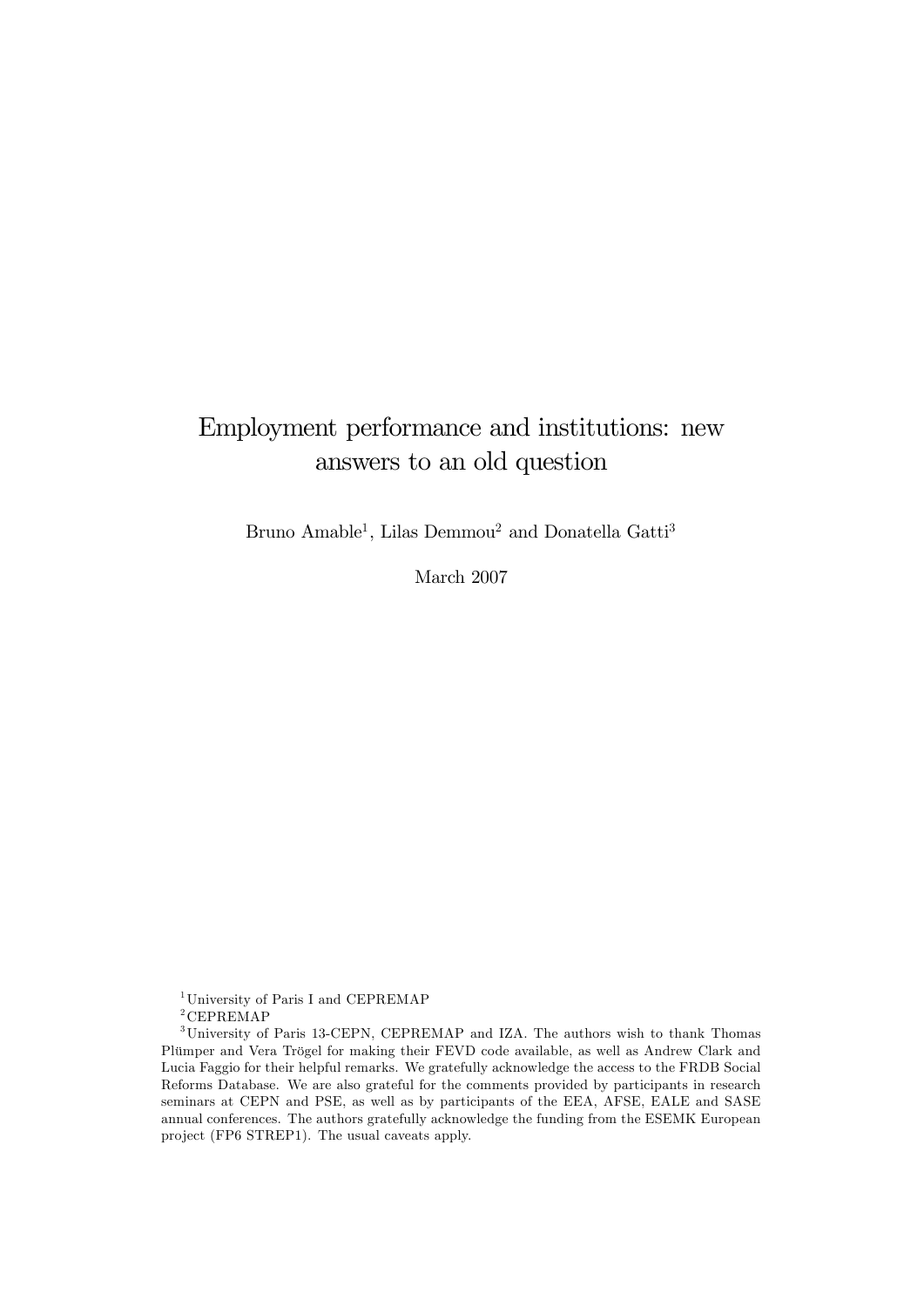#### Abstract

This paper provides new evidence on the linkages between a large array of institutional arrangements (on product, labour and Önancial markets) and employment performance. Our analysis includes unemployment, inactivity and jobless rates, thus allowing us to control for possible substitution effects across situations of non-employment and to check whether institutional rigidities affecting unemployment impact inactivity along the same line. To cope with common problems related to the inclusion of time-invariant institutional variables in fixed effects models, we present results of regressions based on three different estimators: PCSE, GLS and FEVD, the last one being a new procedure specifically designed to treat slowly changing variables. We build time series data to account for annual evolution of employment protection legislation (EPL), and use new data for unemployment insurance net replacement rates. Moreover, we check for interdependencies across product and labour markets legislation by investigating the marginal impact of selected institutional variables. Among other results, we find evidence of a positive effect of EPL on employment performance as well as of a substitutability relationship across product and labour markets regulation policies.

JEL classification: E24, J21

Keywords: unemployment, inactivity, institutions, time-invariant variables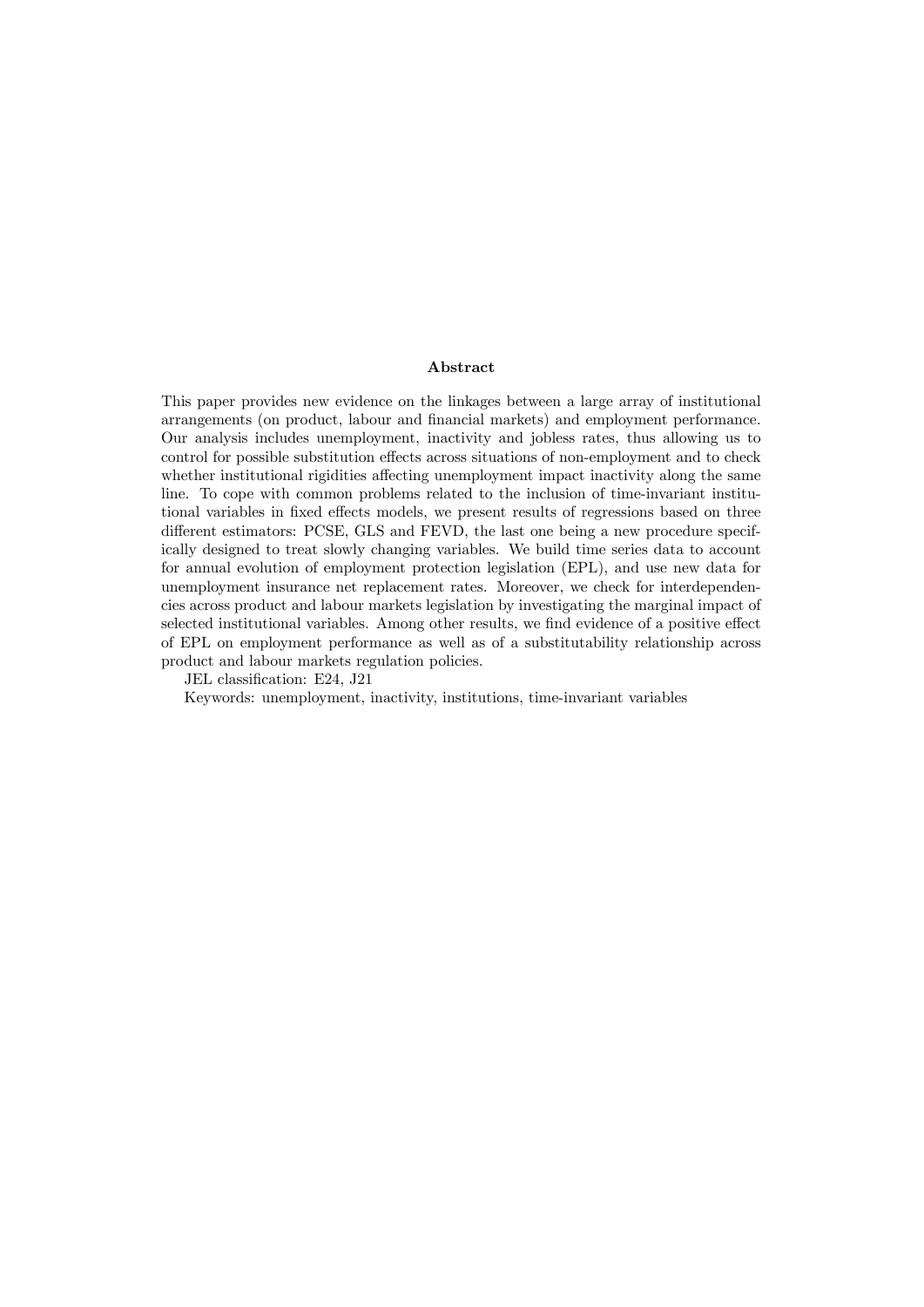### 1 Introduction

This paper aims to take a new look at the 'old' problem of European unemployment, by analyzing the institutional and macroeconomic determinants of joblessness and its components, i.e. unemployment and inactivity, for 18 OECD countries over the 1980- 2004 period.

According to a standard view, the persistence of a high level of unemployment in continental Europe can be explained by the institutional arrangements at work in those countries. The underlying idea is that the strength of institutional imperfections in European labour markets hinders the proper functioning of these markets, making them inflexible. The subsequent policy recommendations are to remove obstacles to flexibility: decrease unemployment benefits, weaken job protection legislation, increase mobility of labour, improve product market competition (IMF, 2003 and OECD, 1997).<sup>1</sup>

The standard view has undergone some criticisms in a few recent contributions (Baker et al., 2005 and Freeman, 2005). Empirical results provided in those contributions indicate that the relationship between institutional arrangements and employment performance is indeed more complex than the orthodox policy recommendations seemed to imply. This can be illustrated by distinguishing three different sets of contributions within the economic literature.

A first body of the literature is devoted to studying the impact of labour market institutions on the unemployment rate. The main focus of this literature has shifted over time from the 'corporatism' view of the 1980s (Calmfors and Driffill, 1988) to the 'markets regulation' view of the 1990s (Nickell, 1997 and Siebert, 1997). While the 'corporatism' view emphasized the positive impact of specific institutional arrangements - such as the degree of coordination in wage bargaining -, the more recent contributions on 'markets regulation' posit that the strength of labour market imperfections is directly responsible of the recurrence and persistence of European unemployment crises. Blanchard and Wolfers [2000] provide empirical evidence suggesting that institutional arrangements produce adverse impact on employment mainly in interaction with macroeconomic shocks. However, a few theoretical papers have argued that removing rigidities and implementing flexible labour markets may indeed be quite complicated because the various imperfections are complementary to each other (Coe and Snower, 1997; Orszag and Snower, 1999; Saint Paul, 2003).

A second body of the literature deals with the influence of institutional arrangements beyond the labour market. Recent papers have pointed out the existence of interactions between product and labour markets institutions (Amable and Gatti, 2006; Blanchard, 2005; Blanchard and Giavazzi, 2003; Koeniger and Vindigni, 2003) as well as between labour and financial markets imperfections (Wasmer and Weil, 2004; Acemoglu, 2001).<sup>2</sup> Some of these studies challenge the standard view by pointing out that deregulation may in some cases yield perverse effects on employment. Amable and Gatti [2004] develop a dynamic efficiency wage framework where deregulation in product and labour markets boosts labour turnover and reduces job security; this mechanism pushes the incentive compatible real wage schedule upwards and may generate aggregate employment losses. Only a few empirical work try to account for these interdependencies: Boeri et al. [2000] and Nicoletti et al.  $[2000]$  investigate the effects of product market regulation; Nicoletti and Scarpetta [2002] study the joint effects of labour and product markets regulations on labour market performances.

Finally, a third set of contributions investigates more deeply the determinants of employment performance, by relying on a broader range of statistics and indicators. Statistical definitions produce a sharp divide between the unemployed and the economically inactive, but in reality one should consider all those without work as being on a spectrum.

<sup>&</sup>lt;sup>1</sup>It should be noted that the OECD [2006] proposes a revised "Jobs Strategy" putting forward the Danish flexi-security model as an alternative to complete markets deregulation. The role of "activation" policies on the labor market is particularly stressed.

 $2$ More details about theoretical channels of interactions across institutional arrangements on different markets will be given in the next Section.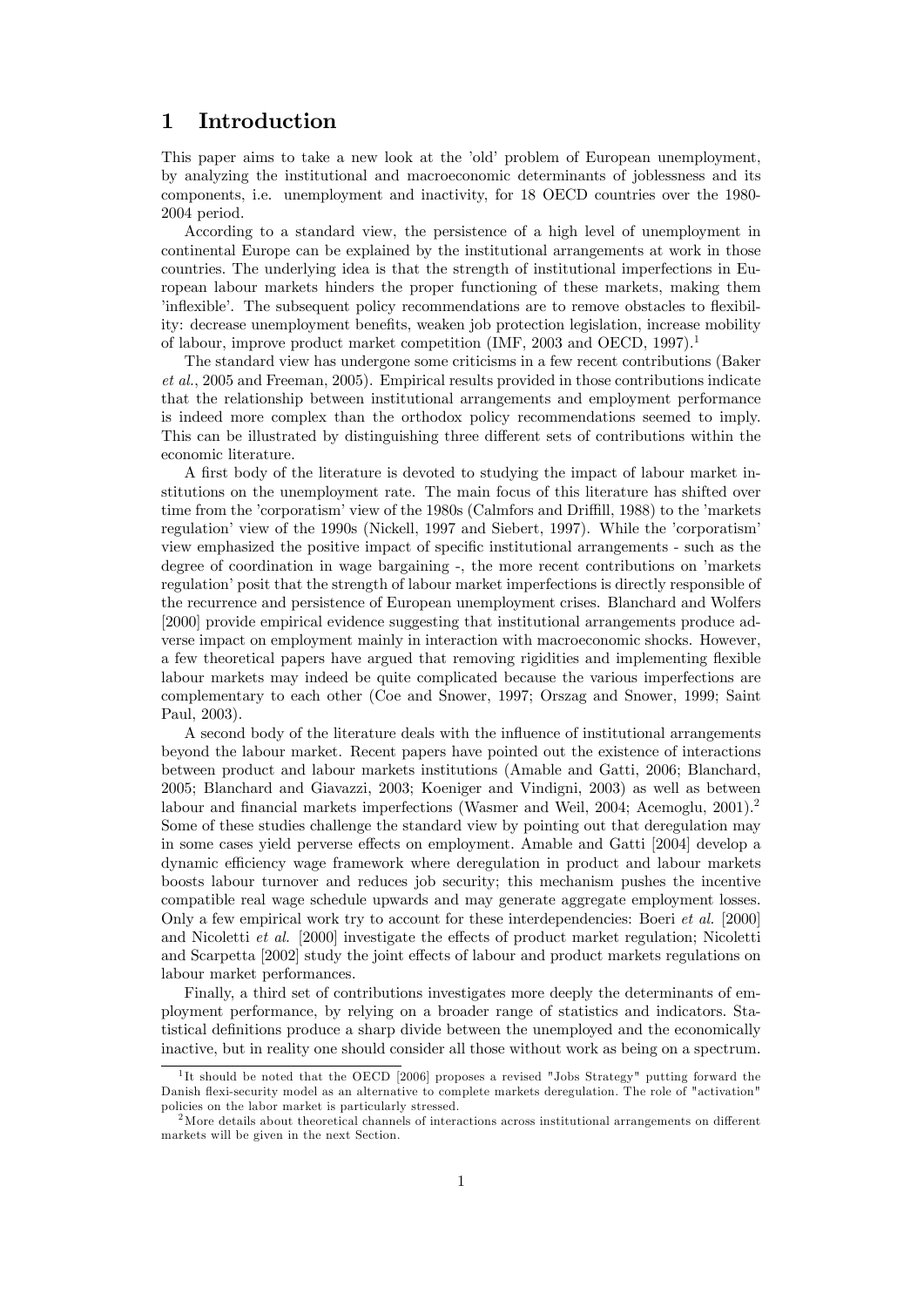At one end, one finds people defined as unemployed (i.e. those currently engaged in active job search) and, at the other end, one would have those who do not intend ever to look for a job (Gregg and Wadsworth, 1998). Most contributions in this Öeld have notably focused on the consequences of markets deregulation on wages disparities and employment opportunities for marginal workers. Schmitt and Wadsworth [2002] argue that deregulation does not necessary yield better employment opportunities for those marginal categories, and is indeed associated with greater wage disparities and higher inactivity for marginal workers. As a consequence, the standard deregulation view should be analyzed against its implication for inactivity and joblessness as well. Moreover, there is some evidence of cross-country differences in participation rates, which might be linked to the institutional arrangements at works in those country.<sup>3</sup> In this line, Faggio and Nickell [2005] and Bicakova [2005] investigate the institutional and macroeconomic determinants of inactivity for low-skilled prime age men. These contributions provide some evidence of a substitution effect between unemployment and inactivity in a subset of countries (see Section 2.1) for more details).

In spite of a rich economic literature, strong empirical results are lacking on (at least) two main questions: the employment effects of institutional arrangements beyond the labour market, taking into account that interdependencies exist across supposed rigidities; and the impact of institutional arrangements on unemployment and inactivity for different categories of workers. Our paper aims to take a step further in our understanding of these crucial phenomena. Our estimation strategy is largely inspired by Nickel et al. [2005] that we amend in various directions.

First, we include in our analysis a large array of institutional arrangements, which capture imperfections on several markets (Önancial, product and labour markets) as well as the degree of independence of the Central Bank. Second, we consider three alternative measures of employment performance: the joblessness rate and its two components, i.e. the inactivity and unemployment rates; this will allow us to check for substitution effects across the different situations of non-employment.<sup>4</sup> Third, we investigate the impact of institutional arrangements and macroeconomic conditions on the employment performance of workers, disaggregated according to sex and age categories.<sup>5</sup> Fourth, we account for the possible interdependency between product and labour markets regulation, and check whether these two regulation are linked by a substitutability or a complementarity effect by including an interaction term and testing the subsequent marginal effect of each policy. Finally, this paper provides a contribution to the empirical literature by suggestion new solutions to the well-known problem of consistently estimating time-invariant variables within fixed effect models. We cope with this problem in two different ways: first, we adopt a specific estimation technique designed to improve estimations of time-invariant or slowly changing variables, proposed by Plümper and Trögger [2004] (FEVD procedure) ; second, we construct a new indicator of EPL based on annual 'observations' of reforms.

The paper is organized as follows. In the next Section, we present the theoretical and empirical background of our estimations. In Section 3, we present our empirical results for unemployment, joblessness and inactivity of the working age population, based on three estimators OLS/PCSE, GLS and FEVD. Section 4 displays results of the two extensions of our baseline model: the disaggregated analysis of joblessness, and the analysis of the interdependency between labour and products markets regulation. Some conclusive remarks are presented in Section 5.

<sup>3</sup> See Eurostat studies by Barham, 2002 and Weir, 2003.

<sup>&</sup>lt;sup>4</sup>If one looks at the evolution of inactivity and unemployment rates for selected countries, there are indeed cases where a trade-off emerges, though this is not a general feature of our sample (see Appendix 6.3, Figures 1 to 3).

<sup>5</sup>Murphy and Topel [1997] as well as Faggio and Nickell [2005] focus on prime age men. Fortin and Fortin [1999] analyse the institutional determinants of inactivity in Canada by desagregating the working age population by sex and age groups.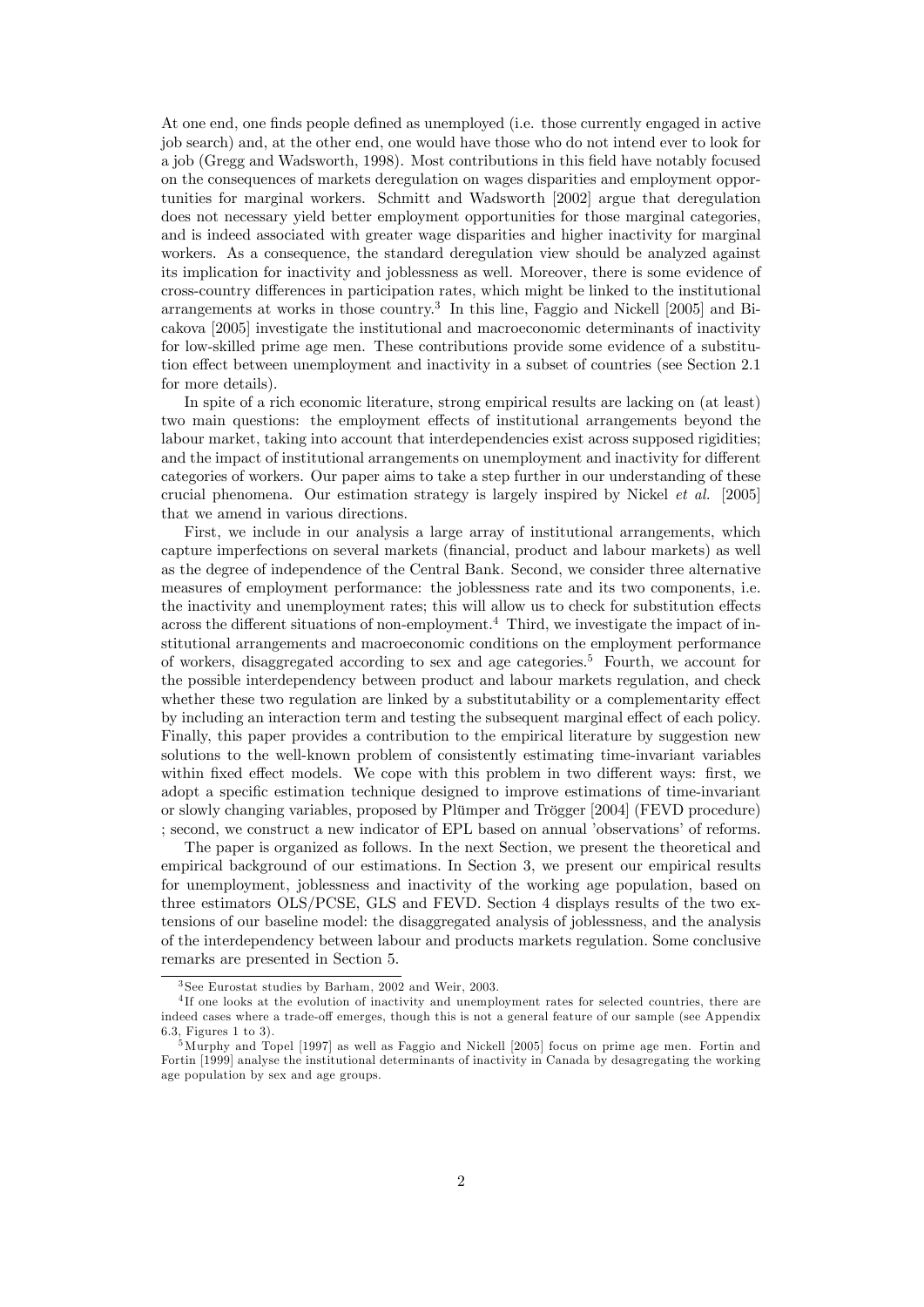### 2 Related literature, data and methodology

This Section presents the background for our estimations in four steps. First, we present the main theoretical channels through which the institutional variables, that will be included in our empirical study, affect the aggregate employment performance. Second, we review the main results of the empirical literature devoted to the institutional determinants of labour market performance, insisting on the three different areas of study already identified in the Introduction. Third, we present our database and give more details about our indicators of employment protection legislation (EPL) and central bank independence (CBI). Finally, we brieáy discuss the methodological problems linked to the use of Time Series-Cross Section annual data and describe our proposed solutions to those problems.

### 2.1 main theoretical channels

We present here the main theoretical mechanisms put forward in the literature on the institutional determinants of employment. First, we assess the role of imperfections on labour, product and financial markets. Then we turn to the crucial question of Central Bank independence.

Labour markets imperfections. There is a rich literature detailing the positive effects of reducing labour market imperfections (see Introduction above): lowering EPL, net replacement rates, wage taxes and union density should lead to a lower real wage schedule and equilibrium unemployment; however, wage coordination is frequently assumed to enhance employment performance by allowing for wage moderation (Calmfors and Driffill, 1988). However, one should note that a negative impact of increased labour market flexibility and labour turnover emerges in a few papers. Snower and Diaz-Vazquez [1996] model an economy characterized by perfect competition and wage bargaining, where stronger turnover can lower employment if fluctuations are transient and union power moderate. Fella  $[2000]$  shows that redundancy pay may improve welfare by reducing the suboptimally high rate of turnover determined by individual firms in the presence of intertemporal externalities. Amable and Gatti [2006] extend this analysis to an economy with imperfect competition on product markets (see below).

Product markets imperfections. Nickell [1999] argues that product market deregulation should shift out firms labour demand curve and/or favour the entry of new firms. The benefits of increased product market competition also depend on the wage setting process. Because more competition on the product market makes firms' labour demand more sensitive to the real wage, the negative impact on both employment and profits of any increase in wages is larger. This reduces unions' claims and the bargained level of the real wage. Hence, unionized firms which face increased competition will benefit from a higher labour demand and a lower bargained real wage schedule. Amable and Gatti [2004] develop a dynamic efficiency wage framework with imperfect competition on goods market. The authors show that an increase in product market competition boosts labour turnover and reduces job security. As a consequence, the efficiency wage schedule compatible with more intense product market competition shifts upward: this mechanism pushes real wages up to the point that increased competition may generate employment losses.

Interaction across labour and product markets imperfections. Blanchard and Giavazzi [2003] show that increased product market competition may have short-term costs, such as decreasing rents and wages; labour market deregulation, by lowering rents, reduces incentives to fight for capturing them and eases the implementation of deregulation policies in the product market, and vice versa. Koeniger and Vindigni [2003] submit that free entry makes it more difficult for firms to bear the costs associated with an "inflexible" labour market; due to the positive effect of increased product market competition on employment, incentives to protect jobs are reduced. Amable and Gatti [2006] show that engaging in a process of product market deregulation yields an implicit labour market reform leading to a more intense turnover on the labour market. This mechanism is exacerbated by increased competition on the product market but is dampened by redundancy payments.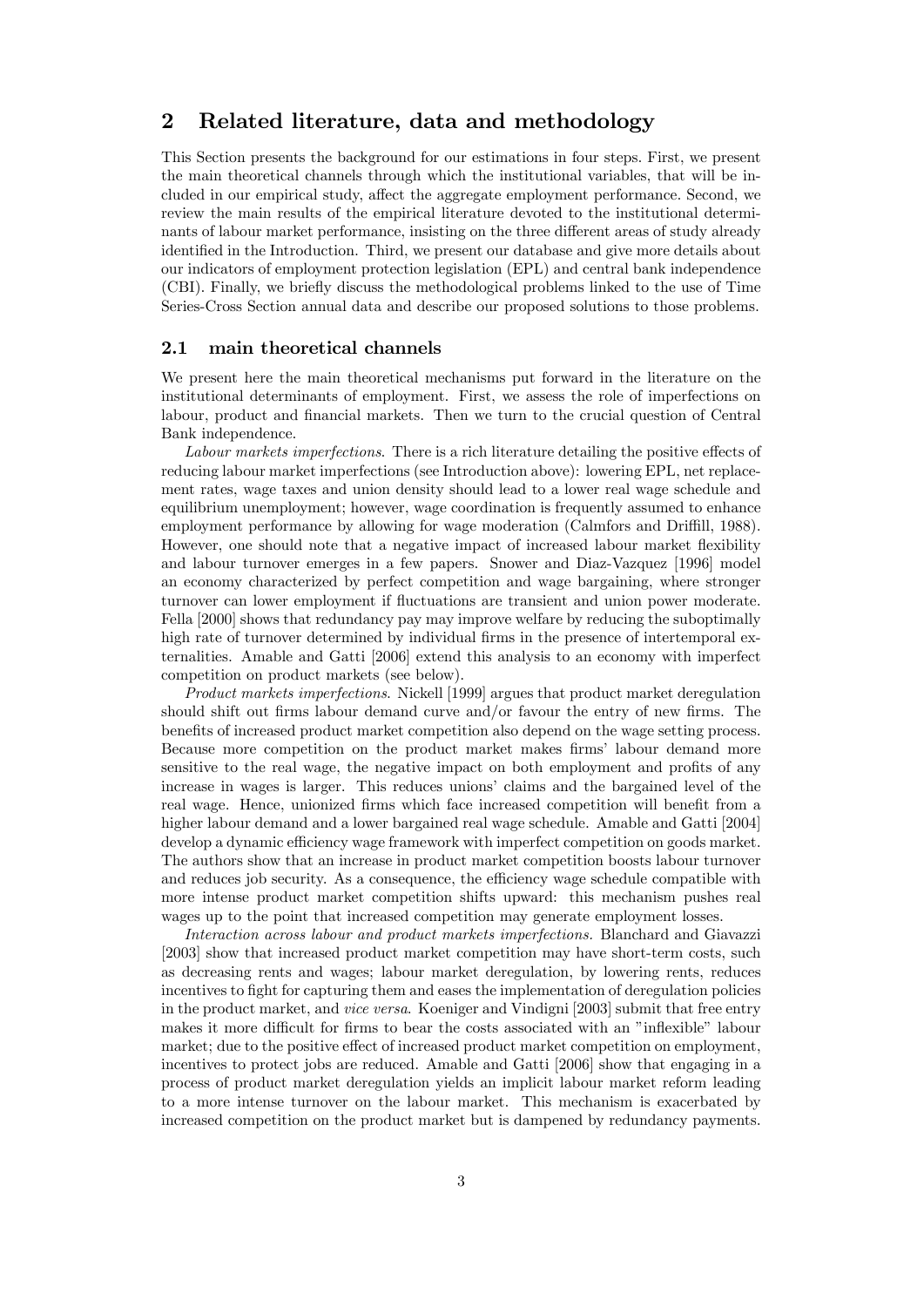Hence, policies increasing job security may be necessary to offset the possible detrimental effects of a more intense labour turnover. In same cases, a complementarity may emerge between regulations in product and labour markets, both interacting to ensure more stable labour relations; in other cases, product market deregulation and labour market regulation become substitute policies which means that joint deregulation policies have conflicting effects on aggregate employment.

Financial markets imperfections. Wasmer and Weil [2004] consider a macroeconomic model where imperfections on both labour and credit markets interact. Imperfections rely on informational and search frictions and are modelled with the help of matching functions. Entrepreneurs must find credit before setting up a firm, and they must find workers before producing. Credit market imperfections delay the setting up of the firm and make the whole process more expensive, which ultimately depresses labour demand and contributes to raising the unemployment rate above the level which would have resulted from the existence of labour market imperfections alone. A similar interaction between imperfections in credit and labour markets may also be found in Acemoglu [2001]. Credit market frictions hinder investment and lower the economy's capital stock, which leads to a lower employment level if labour and capital are complementary or if labour market imperfections make the real wage downward-rigid. Thesmar and Thoenig [2004] propose a model where financial market development, by improving risk sharing between firms owners, increases the willingness of these firms to take risky bets. This in turn increases firm level uncertainty in employment and profits. Amable, Ernst and Palombarini [2005] propose a model of institutional complementarities where trade unions and firms have the choice between a cooperative negotiation targeting at the long-term success of the firm and a conflictual relation targeting at maximizing the current share. One important determinant in this game is the time horizon financial investors have as they influence the realization of future gains of cooperation between workers and firms. When financial investors are 'patient', a cooperative equilibrium can be attained. On the other hand, whenever one of the two bargaining parties gets too weak, the viability even of the longterm equilibrium is threatened.

Central Bank Independence. A traditional channel through which Central Bank Independence (CBI) might affect unemployment is *via* a Phillips curve mechanism: a more independent central bank would focus more on price moderation and implement a less accommodating monetary policy (i.e. more 'conservatism'), thus yielding higher unemployment in the medium term. In the presence of nominal rigidities and economic business cycles, a trade-off emerges between conservatism (which reduces inflation) and flexibility to respond to exogenous shocks -which reduces employment variability (Svensson, 1996). Recent papers focus on the impact of central bank conservatism on equilibrium unemployment. Soskice and Iversen [2000] show that, if the central bank is non-accommodating, sufficiently large unions, bargaining independently, have an incentive to moderate sectoral money wages, and thereby expected real wages. The result is an increase in the real money supply, and hence higher demand and employment. Lippi [2003] shows that if wage setters are non-atomistic, more conservatism may either increase or decrease equilibrium unemployment, depending on certain structural features of the economy. Intuitively, a large union understands that an increase in its own nominal wages, taking as given the nominal wages of the other unions, leads to an increase in inflation and hence to a reduction in the other unions' real wages. This reduction makes the other unions' labour cheaper (triggering labour substitution) and changes the economy's overall production. Both effects influence the labour demand faced by the union and, therefore, its employment choices. Crucially, conservatism determines the magnitude of both effects (as perceived by an individual union) since it affects the inflation effect of a given nominal wage rise. The effect of more conservatism on employment is negative if the 'substitution' effect dominates the 'output' effect.

Macroeconomic variables. Common macroeconomic controls include: competitiveness, money supply, and productivity. The effect of competitiveness can in principle go both ways: increased competitiveness (i.e. higher real exchange rate and improved trade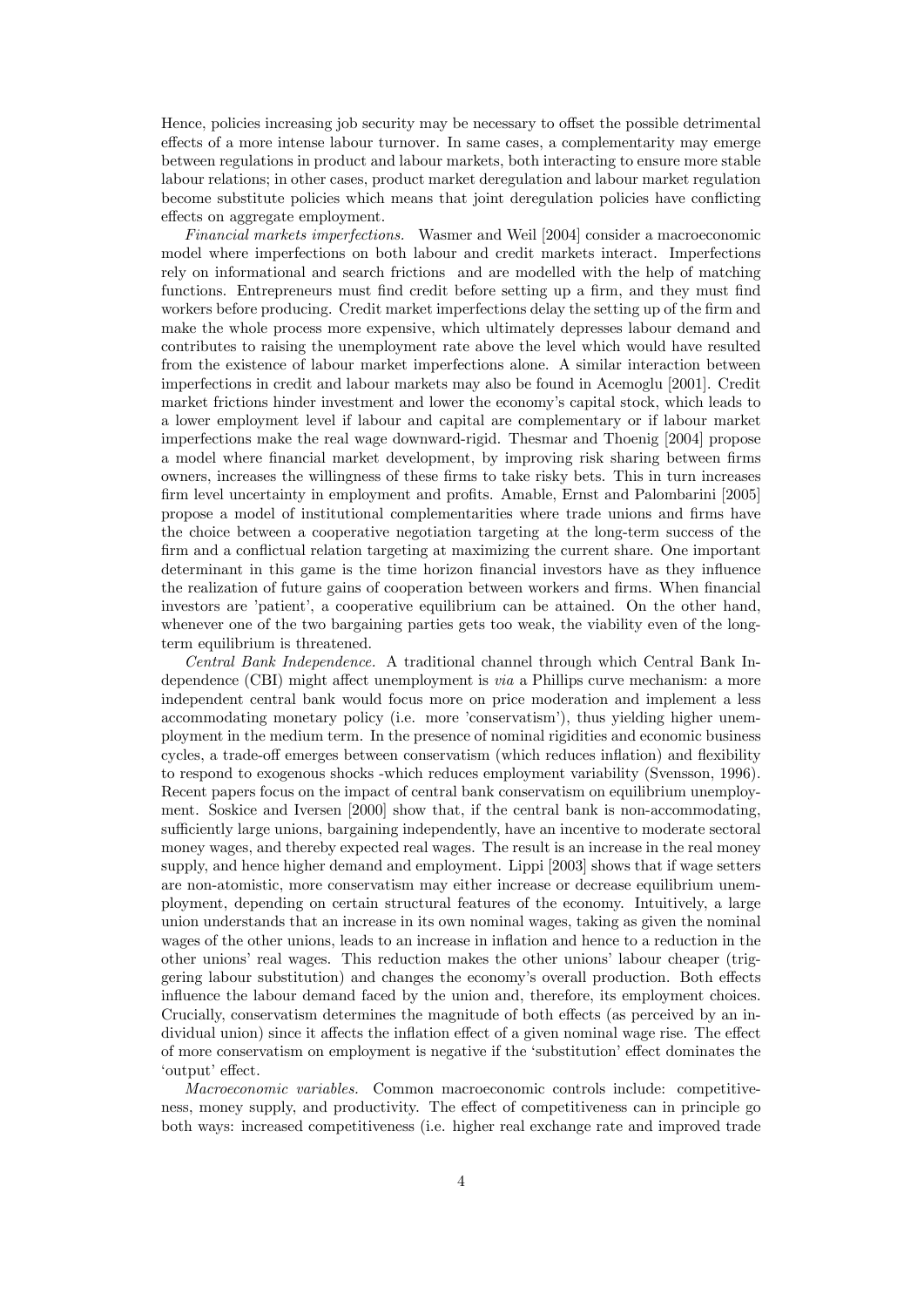balance) could enhance employment performance by boosting international demand for national goods; moreover, inflationary pressure in the home country are dampened by an increase in real exchange rate, yielding wage moderation and a positive impact on employment. However, increased competitiveness requires national price moderation while national authorities (governments and central bank) concerned with improving medium term employment might be tempted to use expansionary policies to serve domestic objectives instead of external balance constraints. In this case, an improved employment performance in the medium term could go along with a decrease in the trade balance (Carlin and Soskice, 2005). We include the trend of trade balance in order to distinguish between the two channels of ináuence of the external balance constraint: the price channel (i.e. via the real exchange rate) and the 'price and volume' channel (i.e. via foreign demand). Finally, increased labour productivity should improve labour demand and employment. It should be mentioned that one could expect macroeconomic controls to act differently on unemployment and inactivity. In fact, increased competitiveness and average productivity could lead to the exclusion of low skilled workers likely to fall into inactivity. An increase in credit supply eases credit constraints and yields improved employment conditions.

### 2.2 empirical literature

A large body of literature has tested the influence of the institutional features of European labour markets on the level of unemployment. The basic results of the standard view may be summarized as follows (Baker et al., 2005): the Employment Protection Legislation (EPL), the unemployment replacement rate, the unemployment benefit duration and the tax rate influence positively the rate of unemployment, i.e. contribute to raising it, whereas active labour market policy and wage coordination influence it negatively. The evidence supporting the standard view that labour markets deregulation yields a positive impact on employment is, however, seemingly not conclusive.

Focusing on the recent literature, Belot and Van Ours [2004] consider the effects of interactions between several institutional variables and distinguish between models with and without fixed effects. When the latter are introduced, all institutional variables turn non significant. When fixed effects are omitted, the tax rate, replacement rate and union density variables are significantly positively correlated to unemployment, but the coefficients for the wage coordination and employment protection variables are significantly negative. The results concerning the interaction effects are for the most part inconclusive.

Nickel et al. [2005] build on previous works such as Nickell [1997] and Elmeskov, Martin and Scarpetta [1998]. The authors use annual data and estimate a fixed effects model with lagged dependent variable. They find a significantly positive influence of the unemployment benefit replacement rate, benefit duration and the tax variable density on unemployment, a significantly negative effect of wage coordination, but no significant influence of employment protection or union density. Control variables include various measures of macroeconomic shocks, which turn out to have significant coefficients. What comes out of the estimations is that half of the rise in unemployment between the 1960s and the 1990s can be explained by macroeconomic factors, the other half depends on institutional variables concerning the labour market. The assessment of the effect of institutional variables independently of macroeconomic factors is made more complex if the two types of influences interact with each other. This issue is tackled in Blanchard and Wolfers [2000]. According to their results, labour market institutions produce high unemployment only in interaction with macroeconomic shocks. However, their findings are very sensitive to changes in specifications, and the use of time-varying institutional variables considerably weaken their results. More recently, a few papers such Freeman [2005], Baker *et al.* [2004] and [2005] challenge the robustness of the empirical findings on macro data pointing labour market institutions as responsible for a high and persistent level of unemployment. Expanding the time period used until the late 1990s, Baker et al. [2004]'s regressions show either no significant influence of institutional variables such as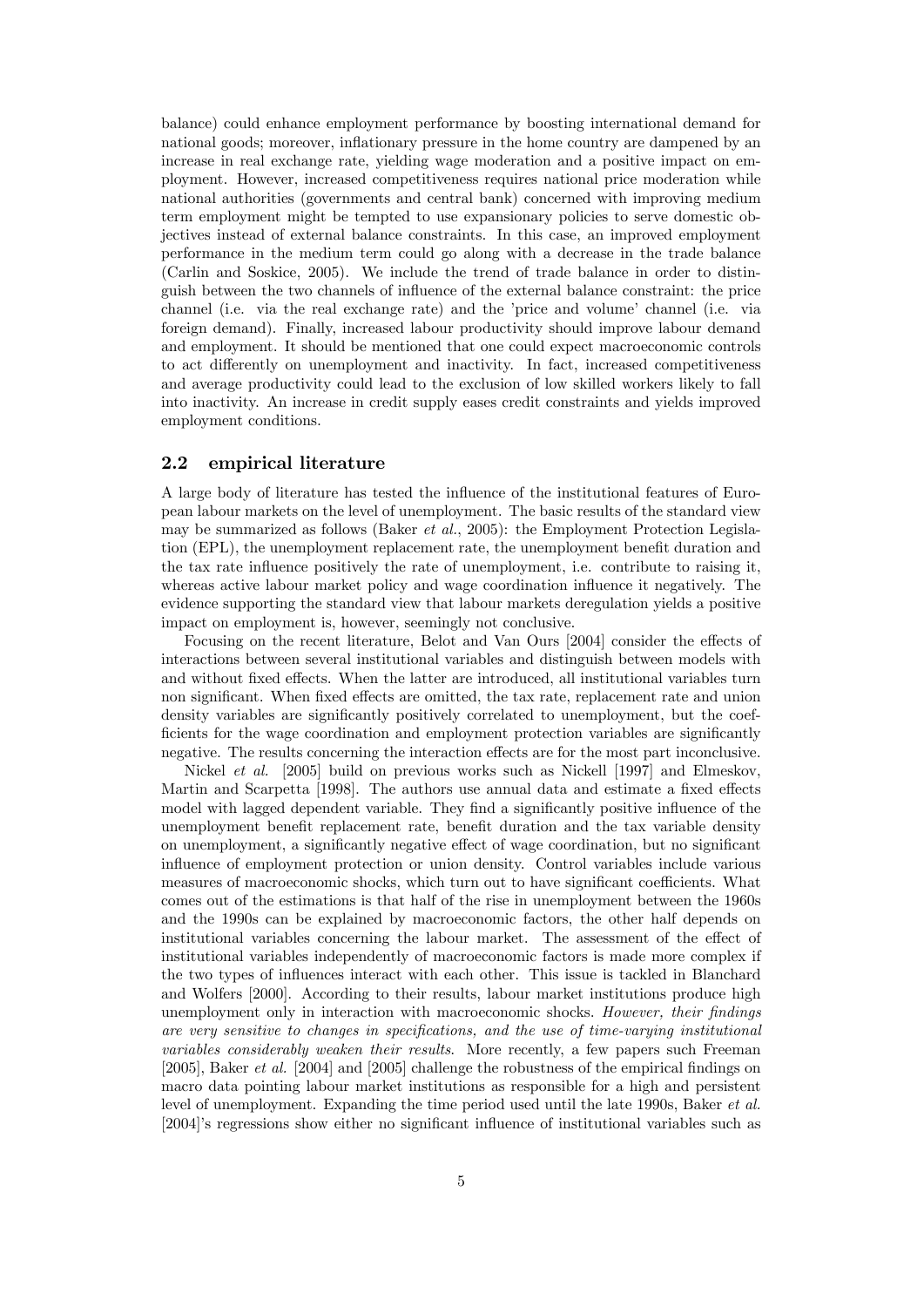employment protection, union density or the tax wedge. They even find counter-intuitive effects of the unemployment replacement ratio. The conclusion is that existing empirical results offer no compelling evidence linking labour markets institutions to unemployment: existing estimations are very sensitive to changes in the equations specification and the selection of explanatory variables is often biased.

Concerning the influence of institutional arrangements beyond the labour markets, one can refer to the empirical evidence on the impact of joint product and labour markets deregulation, provided in a few contributions such as Boeri et al. [2000] and Nicoletti et al. [2000] . These papers make use of OECD variables capturing the intensity and strength of regulation in product and labour markets. These indexes prove to be strongly correlated, thus suggesting the existence of an interdependency between the two policy dimensions. Nicoletti and Scarpetta [2002] tackle the issue of whether the inclusion of measures of Product Market Regulation (PMR) strengthen or weaken the evidence linking labour market institutions to employment.<sup>6</sup> They test this hypothesis with a series of cross-country time series regressions for 1982-1998 including product market regulation variables in addition to labour market variables. When PMR variables are excluded, they Önd no relationship between the size of the tax wedge and the employment rate. The relationship becomes significantly negative when PMR measures are included in the regressions, but the replacement rate variable is not always significant. The union density and EPL variables are both significant in all the regressions. Kugler and Pica [2003] show, on Italian data, that a tighter entry regulation hampers the gains associated with labour market deregulation. IMF [2003] provides an interesting study covering the period 1960-1998. Contrary to previous works, IMF [2003] takes into account the degree of independence of the central bank (variable CBI); also, the non linear impact of bargaining coordination is captured by including a squared term for this variable. A particular attention is given in this work to the interaction effect between bargaining coordination and central bank independence. The authors find a significant and positive coefficient for CBI and a negative sign for the coefficients of coordination and for the interaction term. One crucial result of this study is that low coordination associated with higher central bank independence yields higher unemployment. In other words, to reduce unemployment one should reduce the independence of the central bank, at least for low level of coordination.<sup>7</sup>

Recent empirical contributions have enlightened the impact of markets (de)regulation on activity and inactivity. This is illustrated by the study by Nickell *et al.* [2001]. The authors Önd some empirical support in favor of the markets deregulation view in regressions for the unemployment rate; however, this effect vanishes when the dependent variable is employment rate. This result can be explained by the existence of hidden phenomena such as: an increasing working age population and/or flows from labour market into inactivity. A series of papers have focused on the impact of deregulation on participation and on the employment opportunities for marginal workers (i.e. low-skilled prime age men). Murphy and Topel [1997] argue that biased technological change has decreased job opportunities for low-skilled prime age men, thus pushing them to quit the labour market in the United States. They also show that labour supply is more elastic for low wage levels, and that changes in wages have been larger for low-skilled individuals. Faggio and Nickell [2005] analyze the determinants of prime age men inactivity in the United Kingdom. The authors account for a biased technological change (against low-skilled workers) and a change in the eligibility conditions for disability transfer. Their empirical evidence shows that wages are negatively related to inactivity, and that disability transfers are positively related to inactivity. Besides, this effect appears stronger for less skilled individuals. The authors' main conclusion is that there exists a trade-off between wage opportunities and social transfers: labour supply of less skilled workers has been hurt because of the decreasing relative wage which probably discourages low-skilled who eventually quit the labour force. Finally, Bicakova [2005] proposes a comparative analysis of joblessness determinants for

<sup>&</sup>lt;sup>6</sup>They use the non agricultural employment rate as dependent variable.

<sup>7</sup>For more comments on Nicolleti and Scarpetta [2002] and IMF [2003] papers, one can also refer to Baker et al. [2004] who discuss the robustness of their results.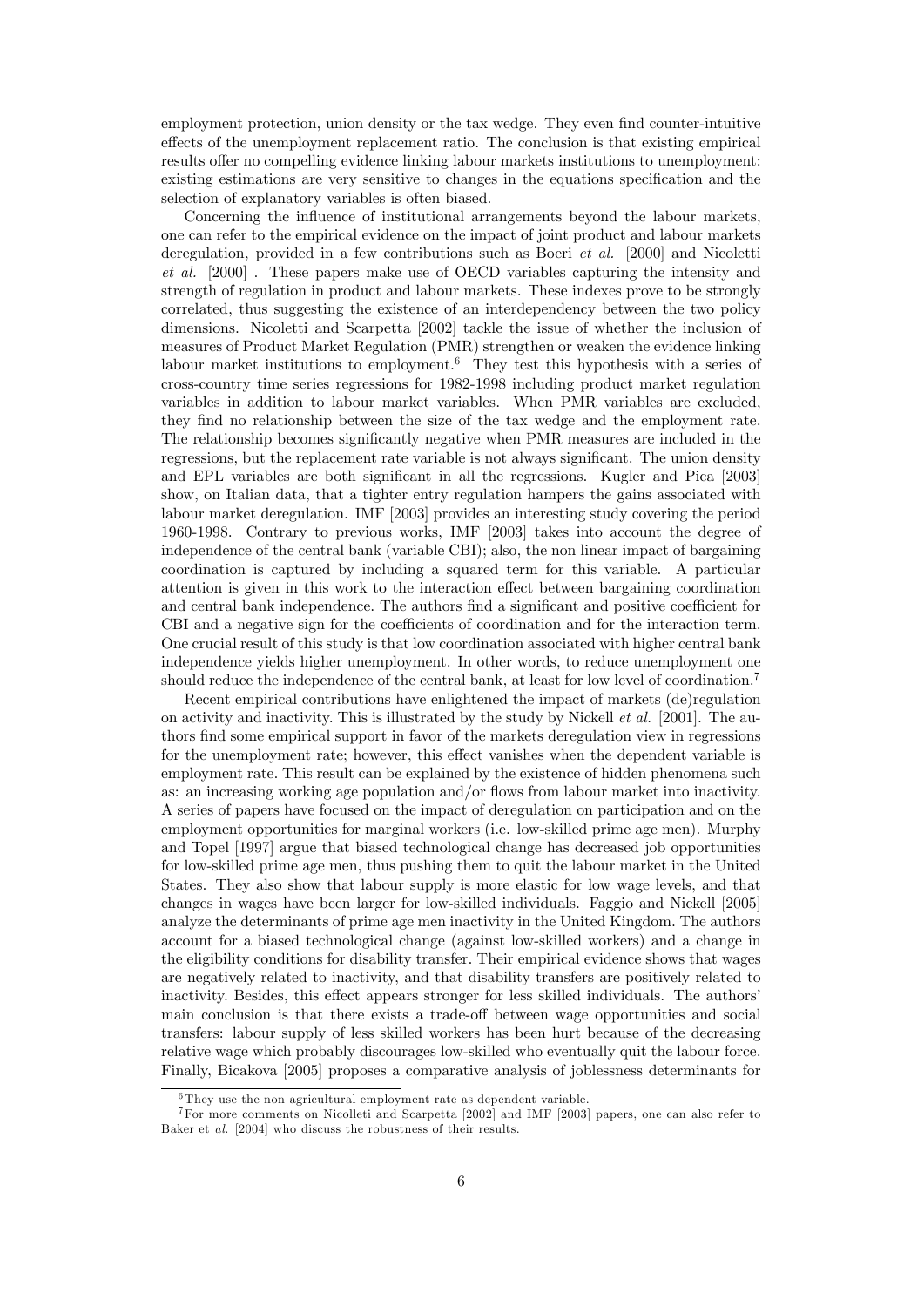prime age men in the United States, the United Kingdom and France. The author points out that for this category of workers, inactivity in the United States and the United Kingdom is larger than unemployment, whereas the reverse holds for France (mean between 1990 and 2003). Also, wages appear to have a negative and significant effect on prime age men inactivity in the United Kingdom and the United States, but no effect for France. This study challenges the markets deregulation view by showing that low wages decrease the incentives to work, and that employment opportunities are more unequally distributed in the United States and the United Kingdom than in France.

#### 2.3 database and variables

Our sample spans over the period 1980 to 2004 (although some data are missing after 2000) and includes 18 countries: Australia, Austria, Belgium, Canada, Denmark, Finland, France, Germany, Ireland, Italy, Japan, Netherlands, Norway, Portugal, Spain, Sweden, United Kingdom, United States.

The baseline model includes the institutional features of the labour market, also considered by Nickel *et al.* [2005]: EPL, unemployment benefit replacement rate, union density, the tax wedge, and wage coordination. Concerning product and financial markets imperfections, we consider the OECD index of global product market regulation (PMR), as well as the role of credit constraints (i.e. the amount of 'credit to the economy') and the intensity of financialisation (i.e. the ratio of 'financial assets' to GDP). We also include an indicator of central bank independence. Finally, a set of macroeconomic control variables is taken into account: money supply (the OECD 'credit to the economy' time series and long-run real interest rate), competitiveness (real exchange rate and structural trade balance), and average labour productivity.

A complete list of dependent and independent variables used in our estimations is provided below. Note that the real interest rate is not included below because it turned out to be non significant in all estimations.

| $EPL(0-3)$   | Employment Protection Legislation (based on own calculations)                       |
|--------------|-------------------------------------------------------------------------------------|
| PMR $(0-6)$  | indicator of Product Market Regulation (OCDE)                                       |
| $COOR(0-3)$  | index of coordination in wage bargaining (Nickell $et \ al., 2005$ )                |
| CBI $(1-3)$  | central bank independence (based on Freitag, 1999; 1=total indep.)                  |
| RR           | net replacement rates on unemployment insurance (Scruggs, 2004)                     |
| UD.          | union density, ratio of total reported union members (OECD)                         |
| TW           | tax wedge, various specifications (OECD)                                            |
| FA           | ratio of total financial assets of institutional investors to GDP (OECD)            |
| <b>RER</b>   | first time difference of the real exchange rate (OECD)                              |
| Productivity | one period lag of log real $GDP - log$ employment $(OECD)$                          |
| Credit       | ratio of domestic credit to GDP (OECD)                                              |
| <b>TTB</b>   | based on the Hodrick-Prescott trend of trade balance (OECD)                         |
| <b>EDUC</b>  | students enrolled in primary plus secondary educ. to total enrolled students (OECD) |

| Independent variables |  |
|-----------------------|--|
|                       |  |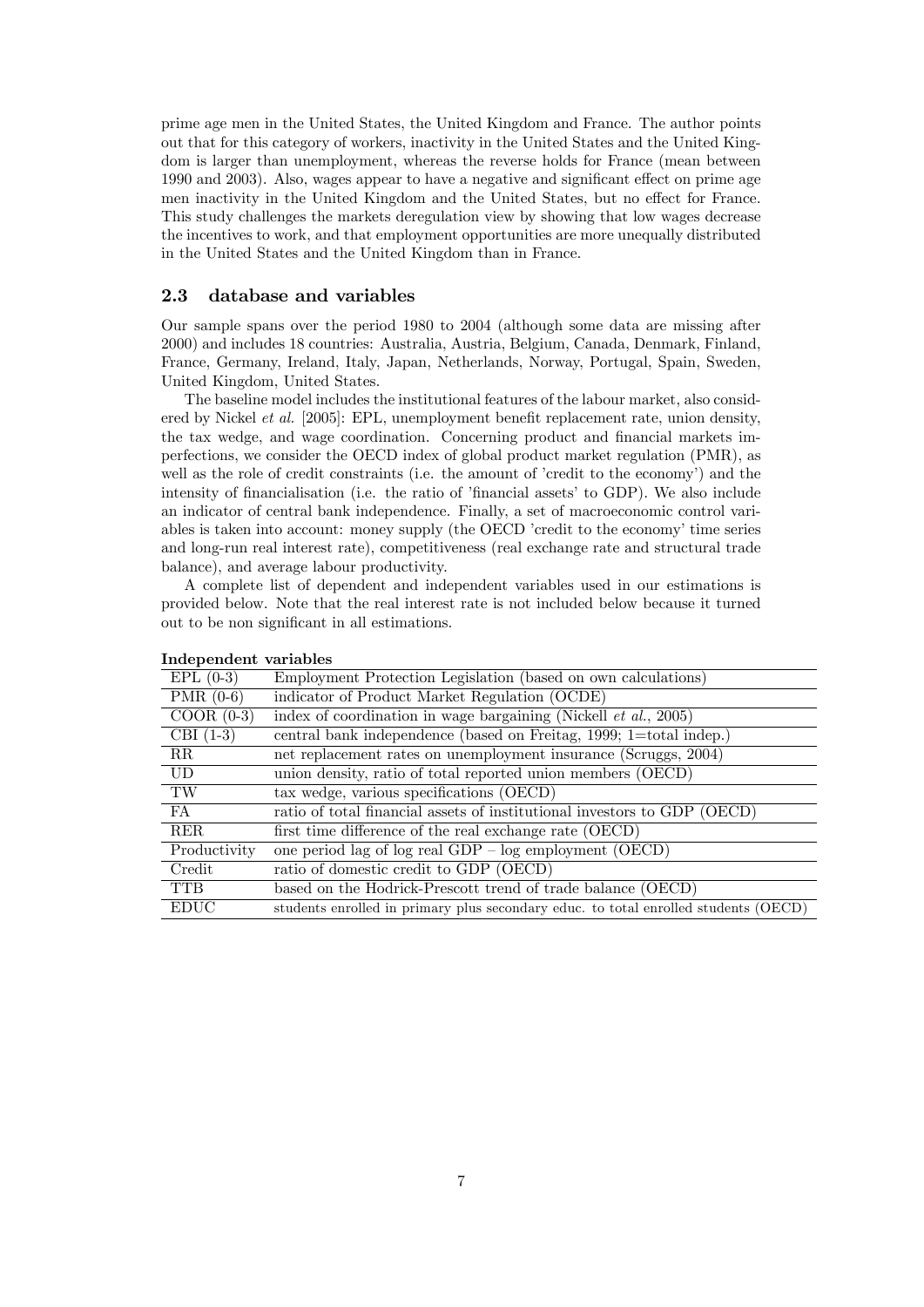| Dependent variables |  |
|---------------------|--|
|---------------------|--|

|                 | unemployment rate ratio of unemployed to working age population |
|-----------------|-----------------------------------------------------------------|
| inactivity rate | ratio of inactive working age pop. to total working age pop.    |
| jobless rate    | unemployment rate plus inactivity rate                          |

We provide hereafter more comments about two specific indicators that will be used in our estimations: i.e. the EPL variable and the Central Bank independence score.

#### Employment Protection Legislation

There are few variables representing employment protection legislation (EPL) that are available for empirical work. The OECD have devised an EPL indicators that is available for three dates: end of the 1980s, end of the 1990s and 2003. Blanchard and Wolfers [2000] propose an EPL measure based on the OECD indicator, then available for two dates only. They interpolated between the OECD's late 1980s and late 1990s scores for the 1990-1994 period and used the late 1980s figures for the whole 1980 decade. From the two data points proposed by the OECD, they created four five-year averages. On this basis, Nickell et al. [2002] created annual data points for 1980-1995. These cross-section time series measures of EPL are also used by the IMF study and by Baker et al. [2005] and Baccaro and Rei [2005]. We propose an annual measure of EPL that we constructed by taking the indicators above as a starting point. In addition to them, we considered the FRDB Social Reforms Database,<sup>8</sup> which collects, on an annual basis, information about social reforms in European countries over the period 1985-2005 in the areas of employment protection legislation, pension systems, unemployment/non-employment benefits and migration policies. Using the information provided in the database on the reforms affecting EPL, we estimated a model explaining the evolution of the EPL indicator of Nickell et al. [2002] with the various indicators about employment protection given in the FRDB Social Reforms Database and time trends as regressors.<sup>9</sup> This model was used to predict a series for EPL between 1980 and 2004. In order to check the relevance of the predicted EPL series, we compared the evolutions of our new indicator with Nickell *et al.* s [2002] indicator as well as with the three data points given by the OECD. In order to avoid major discrepancies between our own series and the OECD scores, we modified accordingly the specification of the estimation model by modifying the inclusion of time trends according to countries and ultimately changing a few values of the series directly. We thus obtained a cross-section time series indicator of employment protection legislation for 18 countries over the 1980-2004 period. The procedure to construct our EPL indicator is described in Appendix 6.3. The evolution of the EPL indicator for few countries on our sample is documented in Appendix 6.3 (Figures 4 to 6).

#### Central Bank Independence

Our indicator is based on Freitag [1999] and commented by Armingeon et al. [2005]. It is a composite index constructed out of four other indicators, each of them has been divided in a category above and one under the median: 1) "bankales", by Alesina [1988], which ranges from 1 to 4, from low to high independence; this index considers whether the central bank has final authority over monetary policy, whether government officials sit on the governing board of the bank, and whether more than half of the members are appointed by the government; 2) "bankeff", an index proposed by Eijffinger and Schaling [1996], which ranges from  $1$  to  $5$ , from low to high independence; it is based on the location of final responsibility for monetary policy, the absence or presence of government official on the board of central bank, and the percentage of board appointees made by the government; 3) "bankgr\_2", proposed by Grilli, Masciandro and Tabellini [1991], measuring only political independence, from 0 to 8, from low to high independence; it focuses on appointment

<sup>8</sup> The FRDB Social Reforms Database has been developed by Giacomo Degiorgi, Elisabetta Frontini, Serena Fumagalli, Francesco Legrenzi, Mauro Maggioni and Francesca Mazzolari at the Fondazione Rodolfo Debenedetti. The Database is available at: http://www.frdb.org

<sup>9</sup>For countries not documented in the FRDB Social Reforms Database, we used only time trends and the three OECD scores.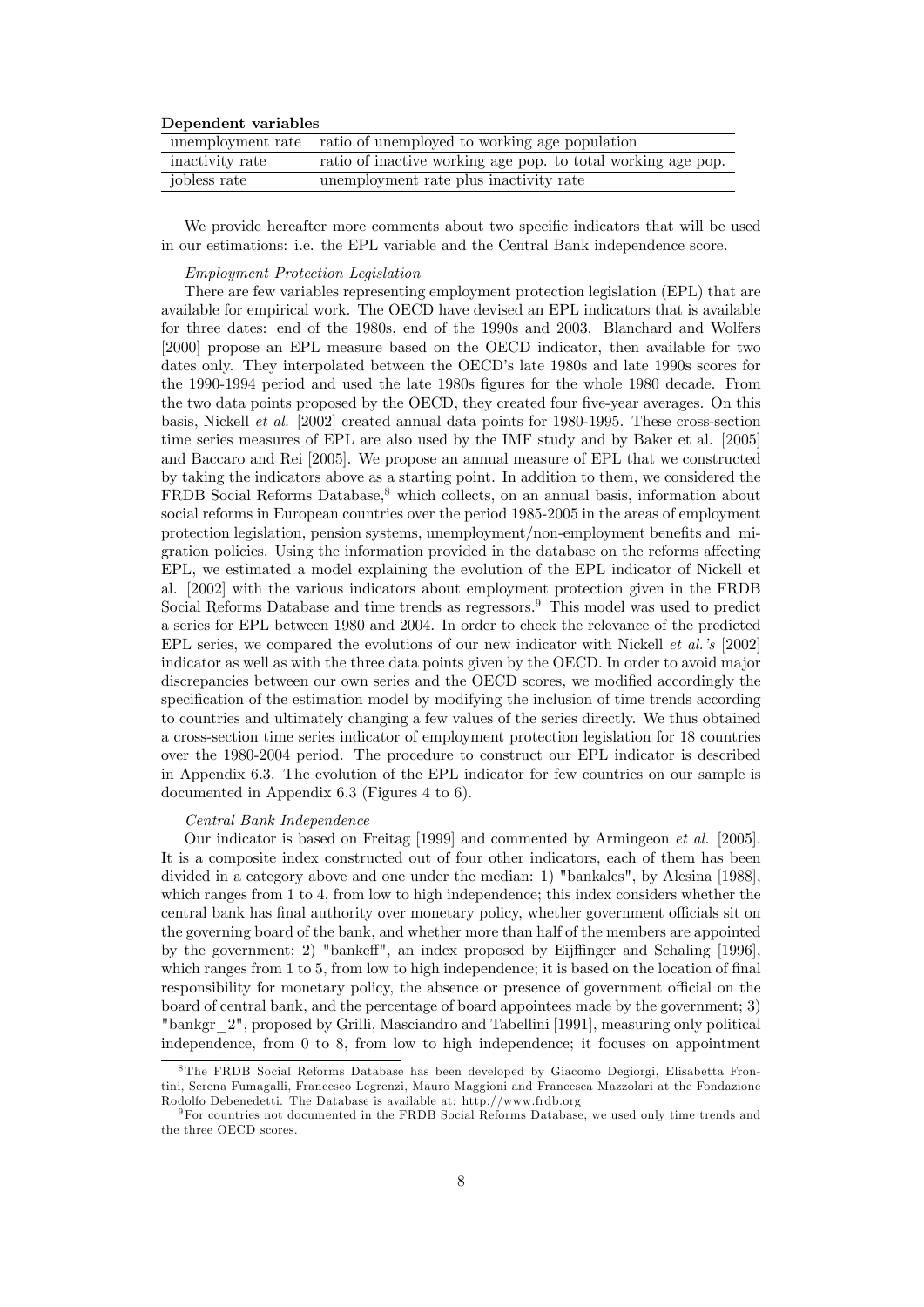procedures for board members, the length of members' terms to office, and the existence of the statutory requirement to pursue monetary stability; 4) "bankcuk", unweighted legalindependence index by Cukierman [1994], aggregated from sixteen legal characteristics of central-bank charters grouped into four clusters: the appointment, dismissal, and legal term of office of the governor of the central bank; the institutional location of the final authority for monetary policy and the procedures for the resolution of conflicts between the government and the central bank; the importance of price stability in comparison to other objectives; and the stringency and universality of limitations on the ability of the government to borrow from the central bank; the index ranges from 0 to 1. Given the four indexes above, the composite index of CBI that we use goes from 1 to 3, where  $1'$ stands for a maximum of central bank independence (when all four indexes agree, that the central bank of this country is independent) and '3' stands for a maximum of central bank dependence. The index has been changed in some countries due to reforms and changes in law: Austria (1985f), New Zealand (1990f) Canada (1991f), France, Finland, United Kingdom, Sweden and Belgium (1993f). Two examples of the evolution of the indicator are given in the Appendix 6.3 (Figure 7).

### 2.4 methodology

Testing hypotheses regarding unemployment, inactivity and joblessness rates involves certain problems related with the use of Time Series-Cross Section (TSCS) data. We briefly report the way we deal with three methodological problems : heterogeneity of panel data ; the conjoint inclusion of time invariant variables and fixed effects; serial correlation.

Let  $y_{i,t}$  be the observation for the time series y at time t for unit i. Let  $x_{i,t}$  be the observations for a vector of independent variables. A pooled model usually takes the following form:

$$
y_{i,t} = \alpha + \beta \cdot x_{i,t} + \epsilon_{i,t} \tag{1}
$$

 $\epsilon_{i,t}$  is the error term. The consideration of a pooled data model, compared to either a country-specific times series model or a pure cross section, is usually imposed by the size of the sample. Most comparative analyses deal with a limited number of countries (small N) for a not too large number of periods (small T). In this respect, one usually distinguishes TSCS data from the panels found in microeconomic applied analysis, which are characterized by a large N- (very) small T data structure. This is also why a literature has grown emphasizing that the estimators fit for panel data may pose some problems when applied to TSCS data. With respect to the latter, Beck and Katz [1995] and [1996] have become the most influential references and their "panel corrected standard errors" (PCSE) estimator is widely used in comparative political economy. This estimator is basically applying the OLS with modified standard errors to take account of panel heteroskedasticity and contemporaneous correlation of the error terms.

The first issue raised by the consideration of a model such as 1 is how relevant it is to pool data. A fully unpooled model would consider specific  $\beta_i$  for each unit. A partially pooled model would consider several  $\beta_j$ s applying to as many subset of countries. When the time dimension allows for it, it is usually better to consider an unpooled model, but as mentioned before, the size of the samples considered in comparative analyses mostly forbids such a strategy. Besides, Beck and Katz [2001] show that the traditional F test for pooling too often rejects pooling and that alternative methods related to the use of a random coefficient model do not solve the problem of partial pooling. The conclusion stated by Beck and Katz  $[2004]$  is therefore that *the gains from pooling offset the costs* of pooling more than standard statistical theory asserts'.

A simple way to deal with country heterogeneity is to include fixed effects and to consider the following model:

$$
y_{i,t} = \alpha_i + \beta \cdot x_{i,t} + \epsilon_{i,t} \tag{2}
$$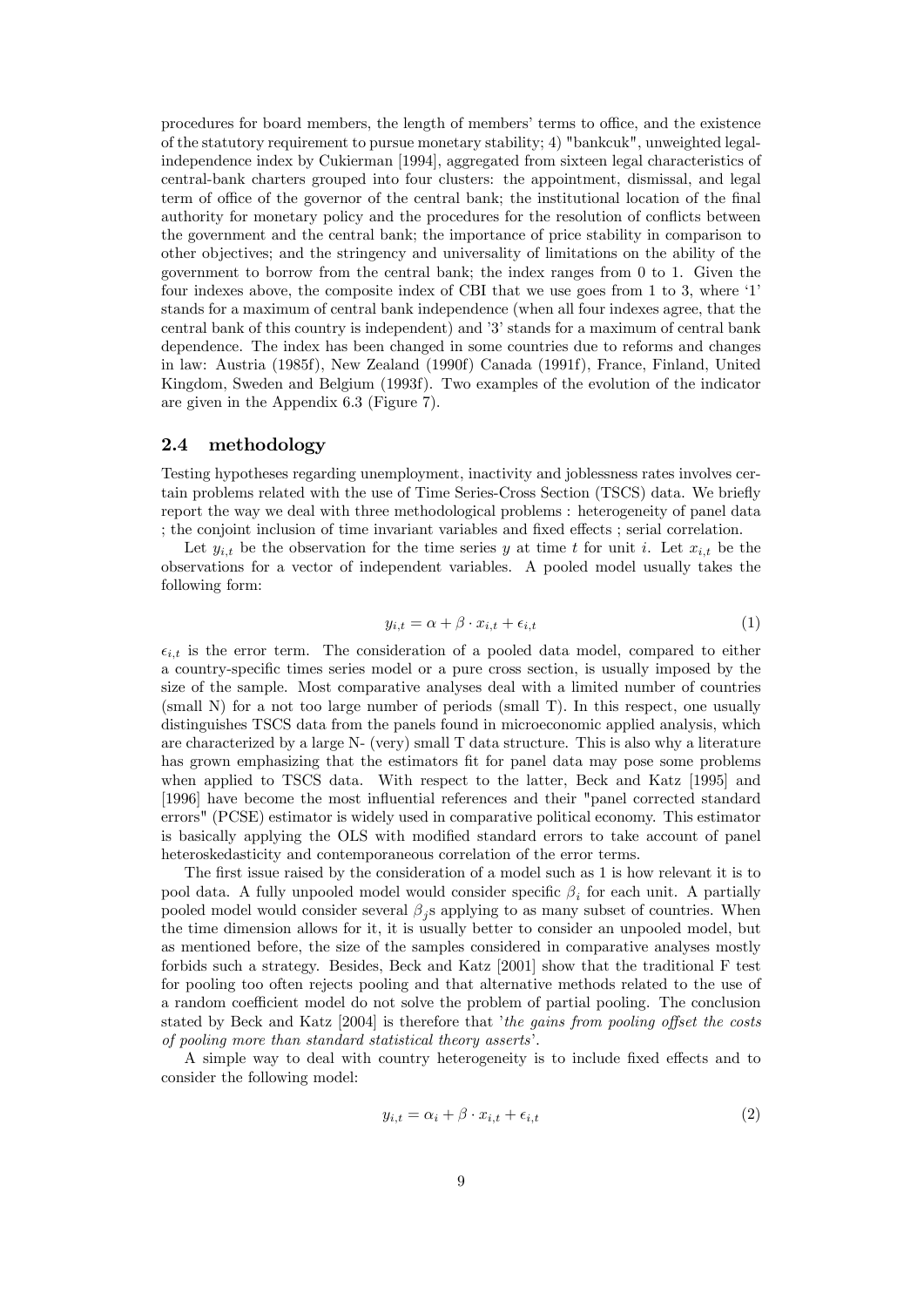Estimating a fixed effect model amounts to relating intra-unit changes in  $y$  to intra-unit changes in  $x$ , without addressing the problem of the relation between the average  $y$  and the average  $x$  across countries. All cross country variance is absorbed by the fixed effects. This feature has made many comparative analysts uncomfortable with the use of such a model since no explanation of what fixed effects stand for can be given.

The question of whether fixed effects should be included in TSCS models or not arises in most comparative empirical studies. It is possible to test for the inclusion of such effects. However, Beck and Katz  $[2004]$  state that F test for the significance of fixed effects may be too liberal in rejecting the null of no effects. Rejection is more likely in the presence of many units since a few of the fixed effects are likely to be significant. They suggest to include fixed effects when they are large and clearly significant. In this case as in others, there is no preset formula, but problems related to the omission of fixed effects are in many cases likely to be greater than those related to their inclusion (Plümper, Tröger and Manow [2005]).

The second problem concerns the fact that the inclusion of country fixed effects precludes the inclusion of time-invariant or slowly-changing variables as independent variables. Several of the variables we consider in our estimations are either invariant (at least for a non negligible part of the period considered) or change slowly. Distinguishing between their influence on unemployment, inactivity or joblessness and the influence of omitted country-specific variables will thus prove difficult. If one does not include fixed effects in the model, the time-invariant variables will carry the weight of all the country specific factors determining employment and unemployment. Plümper and Tröger [2004] propose a procedure for analyzing the effect of time-invariant variables in a model including fixed effects. Their procedure takes three steps: (i) estimate a fixed-effects model  $(iii)$  regress the unit effects on the time-invariant variables  $(iii)$  re-estimate the first stage including the error term of the second stage (xtfevd procedure).

Their Monte Carlo experiments suggest that the fixed effect vector decomposition (xtfevd) estimator is the least biased estimator when time-variant and time-invariant variables are correlated with the unit effects. When unit effects are uncorrelated with the time-variant variables, pooled OLS, random effects  $(RE)$  and fixed effects vector decomposition (FEVD) estimators give unbiased estimates whereas the Hausman-Taylor (HT) estimator gives biased estimates. When unit effects are correlated with the time-variant variables, pooled OLS and RE models perform poorly; FEVD and HT are unbiased, HT being less efficient. When unit effects are correlated with time-invariant variables, all procedures are equally biased, but HT is the less efficient. When unit effects are correlated with both time-variant and time invariant variables, FEVD is the most efficient and the least-biased estimator. FEVD is slightly worse than RE when time-variant variables are uncorrelated with the unit effects, time-invariant are correlated with the unit effects and the distribution of the unit effects is slightly skewed.

Another problem related to the use of TSCS data concerns serial correlation. Beck and Katz [1995] have advocated the inclusion of the lagged dependent variable in the regression to deal with this problem, and consider the lagged dependent (LDV) variable model with dummies which has the following form:

$$
y_{i,t} = \alpha_i + \phi \cdot y_{i,t-1} + \beta \cdot x_{i,t} + \epsilon_{i,t} \tag{3}
$$

It is well known that the least square estimator with dummies (LSDV) including a lagged dependent variable gives biased estimates. The usual approach with panel data is to use an instrumental variables (IV) estimator (Anderson and Hsiao [1982], Arellano and Bond [1991]). Kiviet [1995] takes a different approach. The LSDV estimator may biased but has often a smaller mean squared error than IV estimators. It is then better to estimate the bias and correct the estimation accordingly. This procedure may sometimes prove superior to the IV estimators but is somewhat heavy to implement. Besides, Beck and Katz [2004] show with the help of Monte Carlo simulations that in the case of TSCS data, i.e. with values of  $T$  greater than 10, 20 or even 30, the proposed fixes (Kiviet correction or IV methods) are not worth their costs.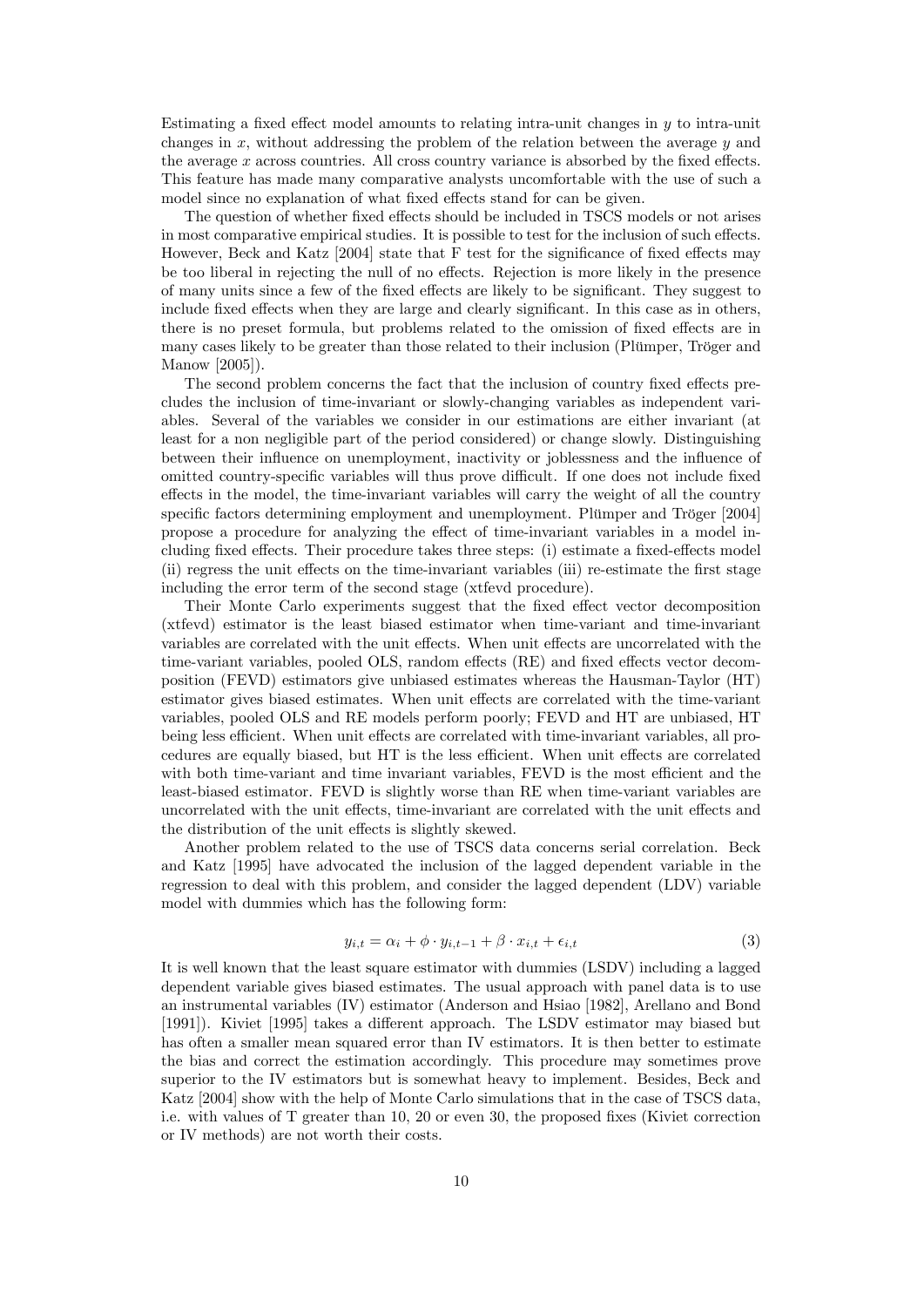To summarize, the general specification of our model is of the equation 3 type. We use annual data for each dependant variables, include a lagged dependant variable (LDV), and fixed effects. Concerning the interpretation of the model, we can note that, as in IMF [2003] and Nickel et al. [2001], the insertion of a lagged dependent variable is supposed to take into account the persistence stemming from agents' current position on the labour market (unemployment, inactivity and joblessness). The introduction of a lagged dependent variable is a corollary of the use of annual data: the labour market is unable to absorb exogenous shocks in one period, and the coefficient of the lagged dependent variable captures the speed of this adjustment process. Country and time dummies allow us to control both for shocks that are common to all country (time dummies) and specific to one country (country dummies). As argued previously, the inclusion of country dummies (i.e. fixed effects) is a sensible issue, especially in relation with the introduction of time invariant variables whose estimated coefficient are sensitive to inclusion/exclusion of those dummies. To deal with this problem, we use the specific estimator proposed by Plümper and Trögger [2004]. Besides, it should be noted that the inclusion of employment protection legislation variable, for which only few data is available may be a problem when we aim to assess the short run impact of this variable. We use then the indicator discribed above (see section 2.3).

### 3 Empirical results

We begin our analysis by testing the order of integration of our series, and apply several panel unit root tests: Im, Pesaran and Shin [2003], Maddala and Wu [1999] and Levin, Lin and Chu [2002] with different specifications (with or without trends, with or without drift). The results are given in Appendix 6.2. Most series appear stationary (sometimes with a drift or a time trend). Since we work with annual data, we take further precautions and test the stationarity of residuals from our regressions in the same way as above. The tests show that all residuals are stationary. We also check for autocorellation and heteroskedasticity of residuals, by using the tests proposed by Nickell et al. [2005]. For regressions concerning jobless and unemployment rates we can not reject the hipotheses of autocorellation and heteroskedasticity of residuals. Autocorellation is generally not a problem in regressions for inactivity though residuals are heteroskedastic. We correct for these problems in the following ways. Concerning autocorellation of residuals, we assume either, as advocated by Beck and Katz [1995], a "common rho" for all countries (first order autocorrelation coefficient), the value of which is presented in each table, or we introduce a panel specific rho, as in Nickell et al. [2005]. The two procedures give very similar results as tables below will show. Moreover, we take care of heteroskedasticity by adopting a 'robust' standard error estimator whenever possible.

The main results are presented below. First, we report our results for joblessness rate obtained through the estimation of our baseline model. As argued in the previous Section, we consider that FEVD is a better suited estimator in the presence of invariant time series. Nevertheless, in order to check for robustness of the results, we also present regressions obtained with two others estimators : PCSE and GLS.<sup>10</sup> Second, we disaggregate the analysis of joblessness by applying the same model to its components, i.e. inactivity and unemployment rates. By showing the sensitivity of inactivity to institutional variables, we confirm that inactivity and unemployment are two related situations. We also highlight the differences between the two statuses by distinguishing the transmission channel by which each institutional and macroeconomic determinant impact on non-employment : some variable impacts more on inactivity and others on unemployment. We extend this approach by controlling for education level.

 $10$  One should also note that PCSE is sometimes considered as a better estimator than GLS which can not eliminate serial correlation and might overestimate the significance of coefficients (see for instance Bacaro and Rei, 2005).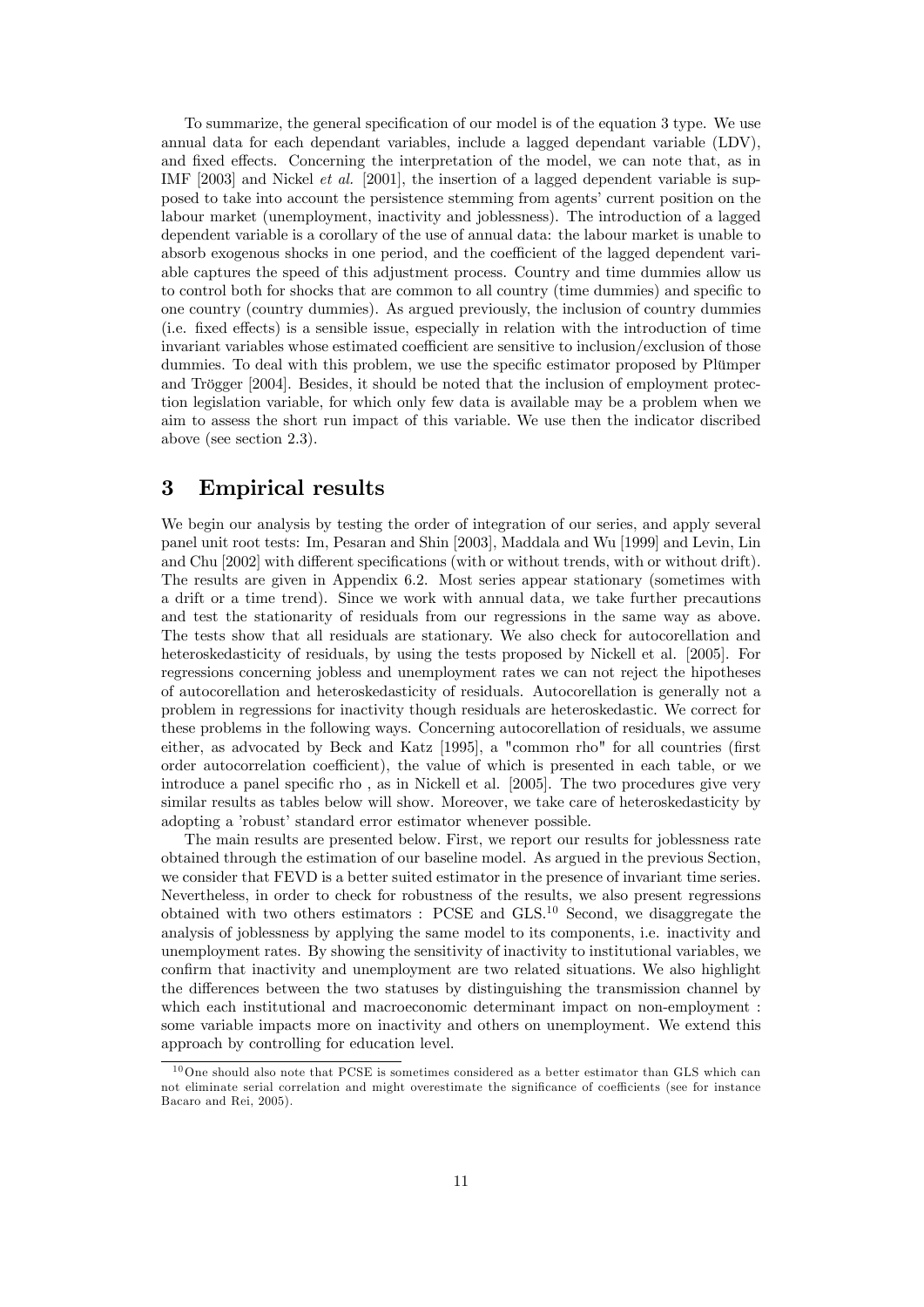### 3.1 comparing three estimators

We start the empirical analysis by estimating our model for joblessness, i.e. the opposite of the employment rate. Regression results are provided below for three alternative estimators: a standard OLS/PCSE estimator, a GLS estimator and a FEVD estimator. Results are displayed in Table 1 and commented below.

In Column 1 we report results of regressions based on the FEVD estimator, while Columns 2-5 show results for OLS/PCSE and GLS estimators under alternative autocorellation models (common rho and panel specific rho). With the FEVD procedure, three institutional variables are treated as time-invariant in the regressions: product market regulation (PMR), Central Bank independence (CBI) and coordination (Coord). Besides, we carefully check how the introduction of time invariant variables changes our results. To do that, we introduce each variable successively as time invariant (see Appendix 6.1, Table A1). It is worth noting that our results are not affected throughout the procedure.

First of all, Table 1 show that our three different estimators yields similar qualitative results on the whole. However, it appears that the FEVD procedure allows us to improve the significance of the coefficients of our institutional variables, as well as the size of their impact. In particular, one can note the strong difference concerning the CBI and PMR variables, whose coefficients appear systematically non (weakly) significant under PCSE and GLS whereas they turn out significant under the FEVD procedure. Besides these two variables, results obtained under FEVD estimator are very similar to those obtained under PCSE and GLS with a panel specific correction for autocorellation (columns 4-5). The alternative specification with a common rho produces a lower level of significance, especially for EPL and coordination variables (columns 2-3). However it should be noted that under this last specification, results for the financial variable FA appear more in line with those of FEVD procedure. According to its better ability to account for the influence of institutional variables, we mainly focus hereafter on results obtained under FEVD procedure (column 1).

The coefficient for the lagged dependent variable is always significant and rather high, which points to a strong level of persistence in employment. Second, concerning the 'average' influence of institutional arrangements on employment performance, the results appear ambiguous. Looking at the impact of labour market imperfections, two types of results emerge. On the one hand, some of them support the standard view about the beneficial influence of labour market deregulation. This is the case for variables such as replacement rate (RR) and union density (UD) which turn out to have a positive impact on joblessness. On the other hand, a few results stress the beneficial impact of some labour market institutions on employment performance. Hence, variables such as employment protection legislation  $(EPL)$  and coordination  $(Coord)$  are significantly and negatively related to joblessness. The sign of the coefficient for the coordination variable is standard in the literature and confirms the 'corporatism hypothesis' of a beneficial influence of bargaining coordination on wage moderation (Calmfors et Driffill [1988]). The sign of EPL is clearly at odds with the standard view that lower EPL would yield higher employment. This on the other hand fits with theoretical results proposed by Amable and Gatti [2004] and [2006] underlying the beneficial effect of EPL on wage moderation and effort.

Turning to non labour market institutions, results appear also contrasted as regard to their influence on employment performance. On the one hand, the view stressing the adverse impact of product market regulation (PMR) on employment performance is supported (OCDE  $[2006]$  and Nicoletti, Scarpetta  $[2002]$ ). The benefits of an increase in product market competition may come jointly from the entry of new firms, which boosts labour demand, and from the reduction of unions' claims and the bargained level of the real wage (Nickell [1999]). On the contrary, the variable for central bank independence (CBI) appears significantly and negatively related to joblessness,<sup>11</sup> while the financial assets (FA) variable has a positive coefficient. The impact of central bank independence is not

<sup>&</sup>lt;sup>11</sup> The indicator for Central Bank independence (CBI) is higher when the Bank is less independent. Hence, a negative coefficient implies that a more independent Central bank augments joblessness, inactivity or unemployment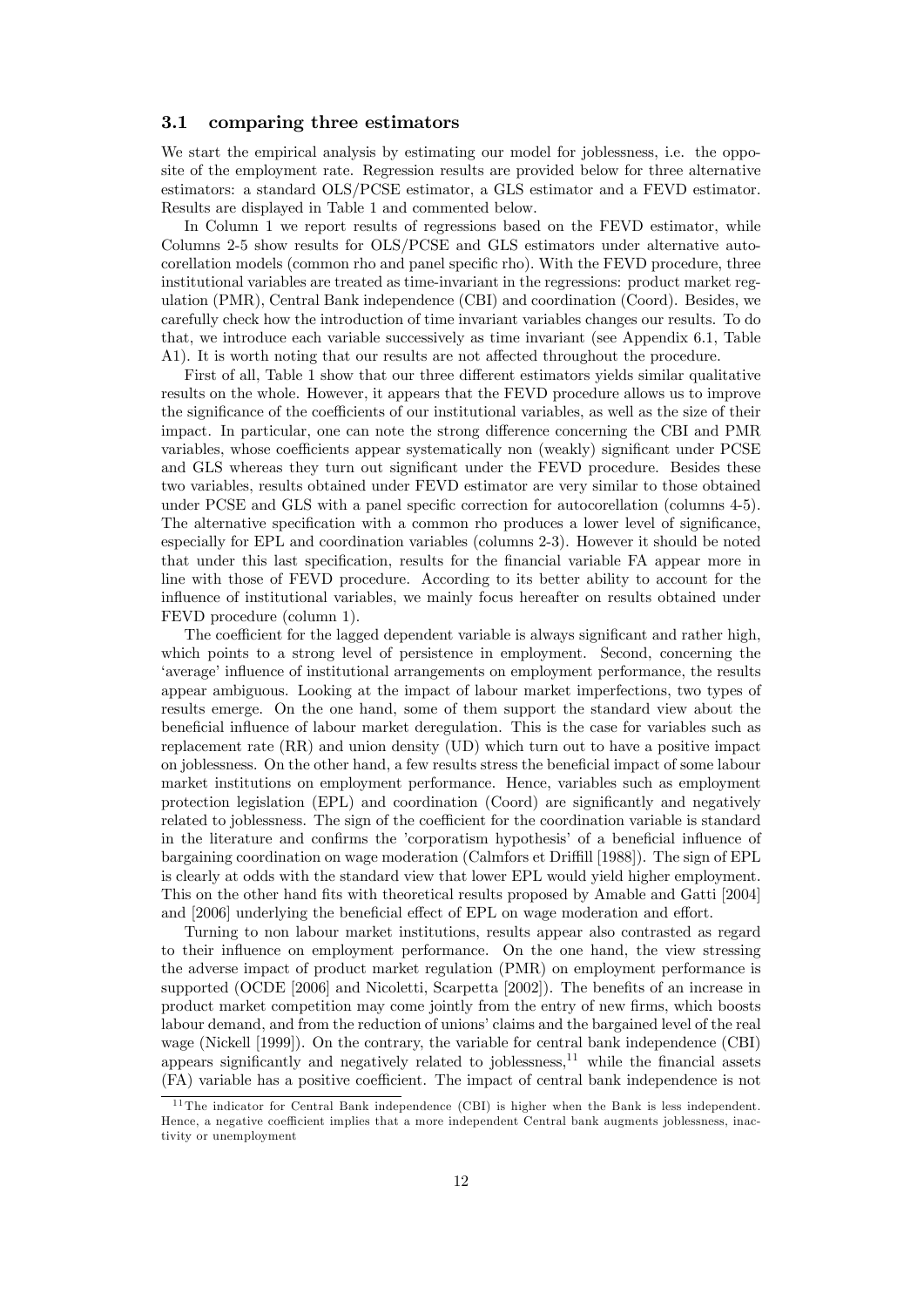standard as more independence of the central bank is shown to be bad for employment. Hence, a Phillips curve mechanism may be at work, which counters the positive effect of independence on union wage moderation: a more independent central bank, placing a greater focus on price moderation and implementing a less accommodating monetary policy, leads to higher joblessness in the medium term. This result is notably at odds with that of IMF [2003], according to which a less accommodating monetary policy is beneficial for employment performance. The positive impact of the FA variable points to the possible negative effects of financialisation on employment: an increased financialisation yields a change in agent's time horizon, which may lead to industrial restructuring implying layoffs.

|                  | 1           | $\overline{2}$ | 3           | 4           | 5           |
|------------------|-------------|----------------|-------------|-------------|-------------|
|                  |             |                |             |             |             |
| LDV              | $0.827***$  | $0.825***$     | $0.825***$  | $0.821***$  | $0.822***$  |
|                  | [26.84]     | [21.74]        | [27.28]     | [21.94]     | [27.00]     |
| <b>PMR</b>       | 5.763***    | 2.096*         | 2.085       | 1.988*      | 1.965       |
|                  | [5.58]      | [1.71]         | [1.29]      | [1.68]      | [1.29]      |
| <b>EPLBLD</b>    | $-1.540***$ | $-1.409**$     | $-1.404*$   | $-1.756***$ | $-1.777***$ |
|                  | [3.24]      | [2.14]         | [1.93]      | [2.87]      | [2.60]      |
| Coord            | $-1.442***$ | $-0.389$       | $-0.390$    | $-0.793**$  | $-0.775**$  |
|                  | [3.80]      | [0.90]         | [1.13]      | [1.98]      | [2.37]      |
| <b>CBI</b>       | $-0.832***$ | 0.175          | 0.181       | 0.061       | 0.062       |
|                  | [3.63]      | [1.02]         | [0.92]      | [0.39]      | [0.33]      |
| <b>RR</b>        | $2.403**$   | $2.425*$       | 2.406*      | $2.247*$    | $2.227*$    |
|                  | [2.31]      | [1.69]         | [1.77]      | [1.68]      | [1.71]      |
| UD               | $0.053***$  | $0.057**$      | $0.057**$   | $0.043**$   | $0.043*$    |
|                  | [4.37]      | [2.35]         | [2.27]      | [2.07]      | [1.95]      |
| <b>TW</b>        | 0.019       | 0.019          | 0.018       | 0.031       | 0.031       |
|                  | [1.04]      | [0.52]         | [0.54]      | [0.93]      | [1.03]      |
| <b>FA</b>        | $0.014***$  | $0.013***$     | $0.013***$  | 0.009       | 0.008       |
|                  | [2.95]      | [2.21]         | [2.17]      | [1.60]      | [1.53]      |
| <b>RER</b>       | $-2.709**$  | $-2.818***$    | $-2.836***$ | $-2.573***$ | $-2.650***$ |
|                  | [2.13]      | [3.12]         | [2.96]      | [3.02]      | [2.98]      |
| Productivity     | $-3.812***$ | $-3.658$       | $-3.635$    | $-3.864$    | $-3.925$    |
|                  | [2.84]      | [1.44]         | [1.43]      | [1.60]      | [1.62]      |
| Credit           | $-0.074***$ | $-0.076***$    | $-0.076***$ | $-0.077***$ | $-0.077***$ |
|                  | [5.35]      | [7.12]         | [6.90]      | [7.96]      | [7.67]      |
| <b>TTB</b>       | 0.039       | 0.042          | 0.039       | 0.000       | $-0.002$    |
|                  | [0.69]      | [0.34]         | [0.35]      | [0.00]      | [0.02]      |
| eta              | 1.036***    |                |             |             |             |
|                  | [4.78]      |                |             |             |             |
| <b>Estimator</b> | <b>FEVD</b> | <b>PCSE</b>    | <b>GLS</b>  | <b>PCSE</b> | <b>GLS</b>  |
| AR <sub>1</sub>  | common rho  | common rho     | common rho  | panel spec. | panel spec. |
| Observations     | 227         | 247            | 247         | 247         | 247         |
| final rho        | 0.20        | 0.14           | 0.14        |             |             |

Table 1. Results for joblessness (various specification) : total population

Finally, macroeconomic controls show a significant negative coefficient for the terms of trade variable; that is a standard result in the literature (Nickell et al. [2005]). One can interpret this coefficient as the result of the beneficial effect on employment stemming from increased competitiveness, or as the consequence of a high exchange rate on wage moderation. We try to distinguish between these two effects by the inclusion in the regression of the variable of trade balance which appears non significant. The productivity term has a significantly negative coefficient, which can be interpreted as a positive technology shock pushing labour demand upwards. The credit variable has a different interpretation than financial assets variable. It has a significantly negative coefficient, in accordance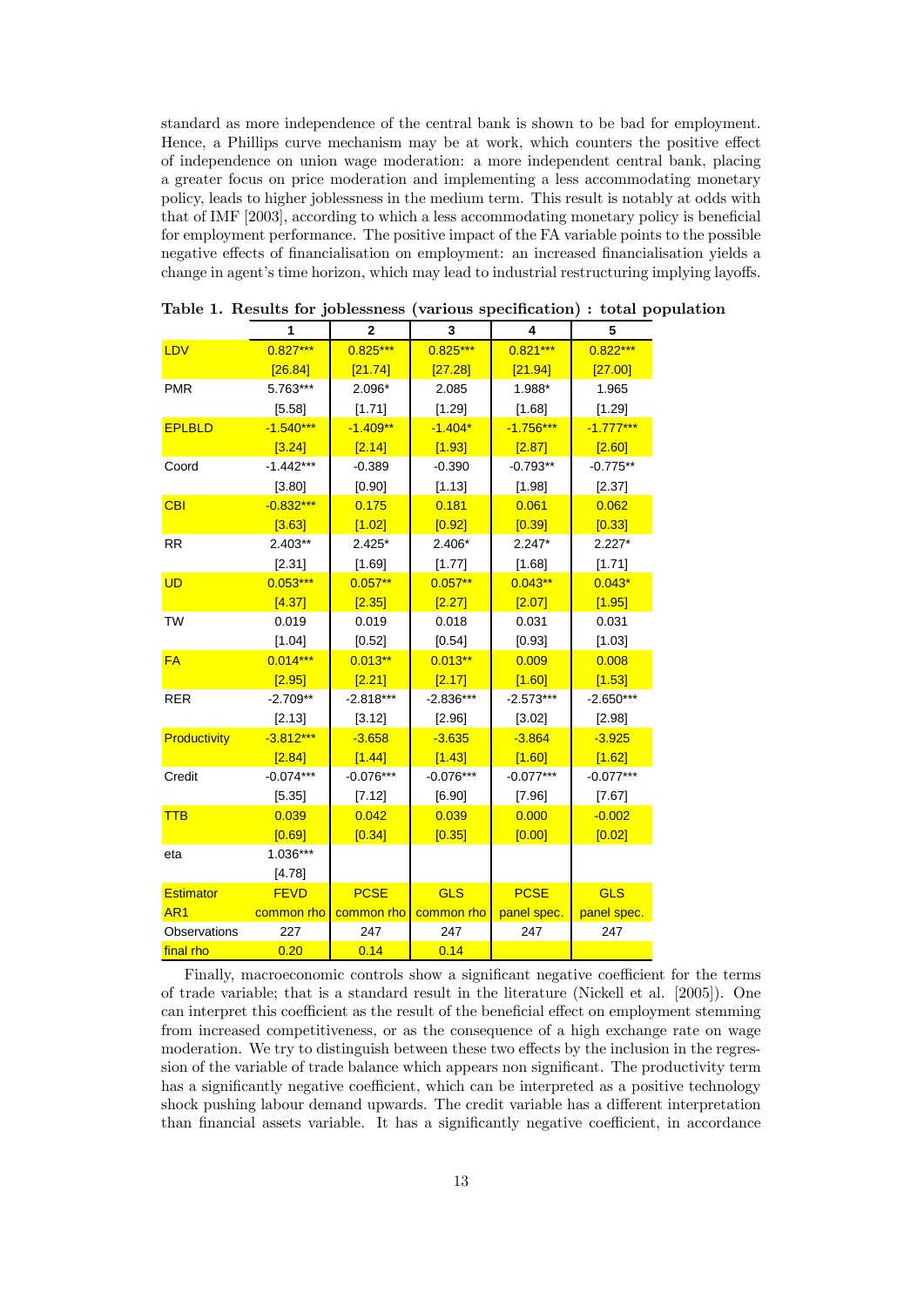with the hypothesis that relaxing credit constraints allows firms to expand production and hire more labour (Wasmer and Weil [2004], Acemoglu [2001]).

#### 3.2 analyzing inactivity and unemployment

In this section, we present regressions for unemployment and inactivity rates, using the  $FEVD$  estimator.<sup>12</sup> We particularly focus on the similarities and differences between these two situations of non employment. Comparing columns 1 and 2 shows a similar impact of some institutional and macroeconomic variables on unemployment and inactivity. Inactive population appears even more sensitive to institutional determinants than unemployed population. This confirms that inactive population includes people who are close to the labour market. A few differences also emerge, pointing to the fact that inactivity and unemployment are close but still different situations.

Two variables impact in a similar fashion on both statuses: in line with the deregulation view, product market regulation presents a significant and positive impact on unemployment and inactivity; and an increase of the credit to the economy contributes to reduce jointly inactivity and unemployment, by stimulating the economic activity.

Concerning variables which have contrasting effects on unemployment and inactivity, the main results are as follows. First, one can note that the impact of coordination variable on joblessness appears to work more through unemployment than through inactivity. Second, other variables appear on the contrary to affect more inactivity than unemployment. In other words, they affect employment through their impact on social exclusion rather than on unemployment. This is the case for the EPL variable which has no significant influence on unemployment<sup>13</sup> but impacts on employment performance through inactivity. Also, tax wedge, union density, central bank independence and financial assets variables affect joblessness through inactivity but not through unemployment. The sign of their coefficient are in line with those displayed for joblessness: the influence of taxation or union density is in line with the standard deregulation view; financialisation and a high degree of independence of central bank yield worse employment performance through inactivity. In the same line, the coefficient of the TTB variable has no significant impact on unemployment. However it shows up significant and negative in regressions for inactivity. This result is consistent with an interpretation in terms of increased competitiveness yielding higher labour force participation. It is also worth noticing that, as the influence of the independence of central bank and trend of trade balance on employment performance is directly linked to their impact on the level of economic activity. One can interpret the previous results as follows: a low level of economic activity (associated to a less accommodating monetary policy or a low level of competitiveness) would mainly hurt the marginal categories (notably less qualified population) and push them to inactivity. Finally, the lagged productivity variable turns out to be crucial in the regressions: increased productivity is good for employment but not for inactivity (but this perverse impact is non significant). We interpret this ambiguous result as previously: higher productivity pushes aside low-skilled workers, possibly because increased productivity goes along with the use of more modern equipment and up-to-date skills.

 $^{12}\mathrm{One}$  should note that main results hold in regressions based on OLS/PCSE and GLS estimators, but might be less robust for some of our independent variables. This is notably the case for our time-invariant variable Coord, which turns out non significant in unemployment regressions, as well as PMR in inactivity regressions. See annex 6.1 table A2.

 $^{13}$ In the same line, Nickell [1997] and Nickel et al. [2005] do not find a significant influence of EPL on unemployment.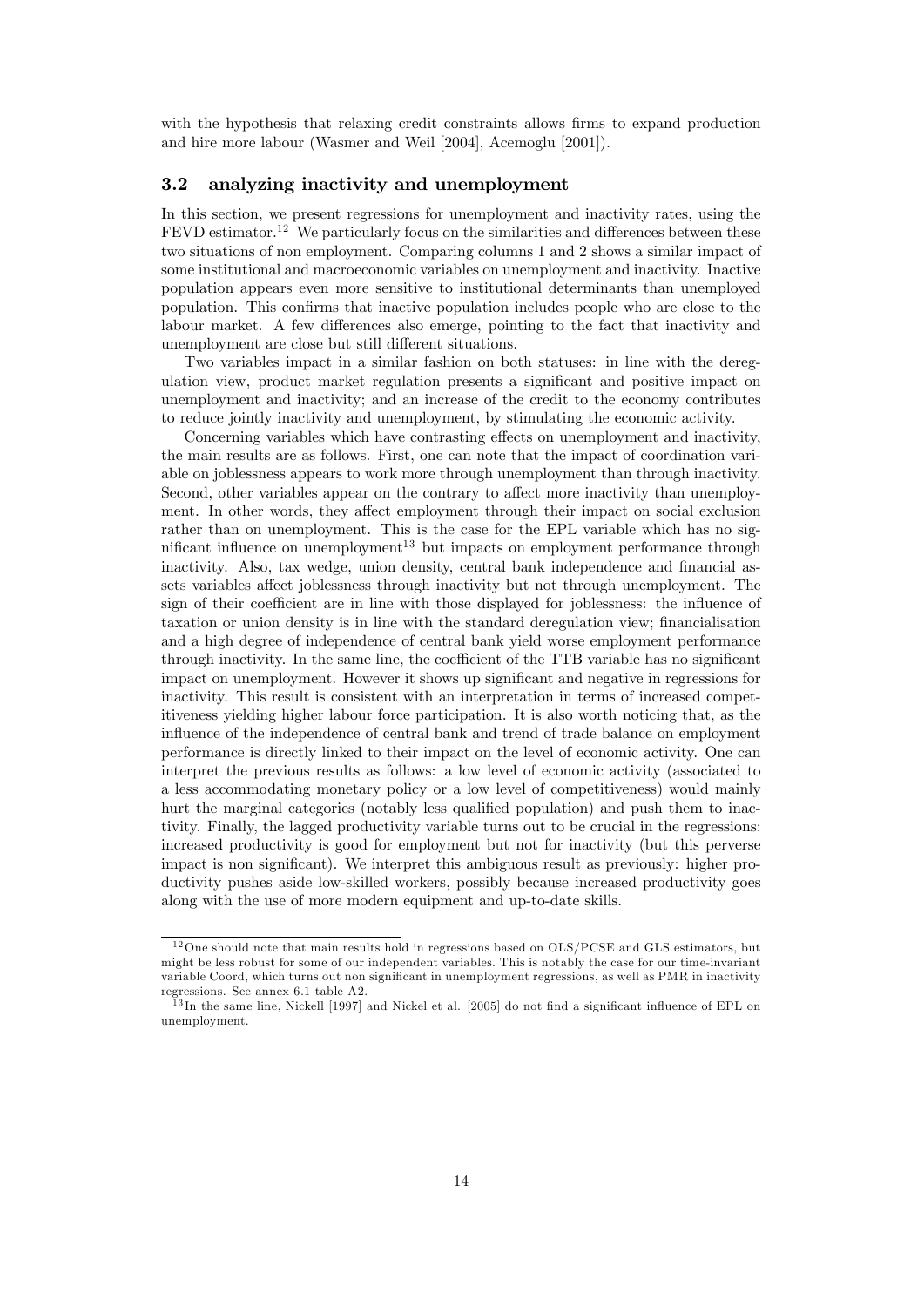|                     | 1           |             | 3          | 4           |
|---------------------|-------------|-------------|------------|-------------|
|                     | Unemp.      | Inact.      | Unemp.     | Inact.      |
| LDV                 | $0.751***$  | $0.854***$  | $0.738***$ | $0.860***$  |
|                     | [10.50]     | [22.55]     | [9.73]     | [27.44]     |
| <b>PMR</b>          | 2.172***    | 3.433***    | $2.117***$ | $3.215***$  |
|                     | [2.81]      | [3.63]      | [2.65]     | [3.97]      |
| <b>EPLBLD</b>       | $-0.538$    | $-1.034**$  | $-0.334$   | $-0.837*$   |
|                     | [1.00]      | [2.42]      | [0.52]     | [1.88]      |
| Coord               | $-1.281**$  | $-0.322$    | $-1.355**$ | $-0.248$    |
|                     | [2.34]      | [1.38]      | [2.50]     | [0.96]      |
| <b>CBI</b>          | $-0.362$    | $-0.386**$  | $-0.353$   | $-0.061$    |
|                     | [1.45]      | [2.18]      | [1.34]     | [0.41]      |
| <b>RR</b>           | 0.593       | 1.640*      | $-0.830$   | $-0.365$    |
|                     | [0.53]      | [1.77]      | [0.64]     | [0.47]      |
| <b>UD</b>           | 0.022       | $0.029***$  | 0.018      | 0.004       |
|                     | [1.55]      | [3.32]      | [1.48]     | [0.66]      |
| <b>TW</b>           | 0.005       | $0.027*$    | 0.011      | $0.042**$   |
|                     | [0.19]      | [1.65]      | [0.38]     | [2.09]      |
| <b>FA</b>           | 0.003       | $0.010**$   | 0.005      | $0.009**$   |
|                     | [0.60]      | [2.28]      | [0.94]     | [2.38]      |
| <b>RER</b>          | $-1.233$    | $-1.770$    | $-0.994$   | $-1.198$    |
|                     | [0.98]      | [1.49]      | [0.68]     | [0.90]      |
| Productivity        | $-5.577**$  | 1.381       | $-8.007**$ | $-7.339***$ |
|                     | [2.37]      | [1.45]      | [2.18]     | [3.41]      |
| Credit              | $-0.040***$ | $-0.036***$ | $-0.043**$ | $-0.031**$  |
|                     | [2.71]      | [3.07]      | [2.43]     | [2.17]      |
| <b>TTB</b>          | 0.137       | $-0.080*$   | $0.175*$   | $-0.050$    |
|                     | [1.62]      | [1.94]      | [1.73]     | [0.96]      |
| Lageduc             |             |             | $-0.009$   | $-0.075***$ |
|                     |             |             | [0.23]     | [2.89]      |
| eta                 | $1.057***$  | $1.000***$  | $1.054**$  | $1.000***$  |
|                     | [2.23]      | [3.19]      | [2.27]     | [3.69]      |
| <b>Observations</b> | 227         | 247         | 178        | 196         |
| final rho           | 0.39        |             | 0.33       |             |

Table 2. Results for joblessness components : total population

The previous hypotheses about low-skilled workers may be checked in regressions presented in columns 3 and 4, by controlling for the education level. Education plays a role with respect to inactivity but this variable is never significant in unemployment regressions. This result is consistent with the idea that less educated people are more exposed to inactivity rather than unemployment, i.e. they step out of the labour market if Öred. Hence, some employment protection is necessary to keep them within the labour force. Moreover, it is interesting to note that the inclusion of the education variable makes the coefficient of the lagged productivity term negative in the regression for inactivity (column 4). Hence, positive productivity shocks lead to higher inactivity by pushing the low-skilled out of the labour force (column 2). However, increased productivity tends to decrease inactivity once the level of education of the workforce is controlled for, because more educated workers are able to adapt to productivity-enhancing technological change (column 4). Also, it is worth to notice that variables such as trend of trade balance, central bank independence and union density no longer have a significant impact on inactivity (column 4) whereas they were significant without the control for education level. This confirms that the increase in the level of activity associated to an accommodating monetary policy or high competitiveness will benefit principally to low-skilled workers. In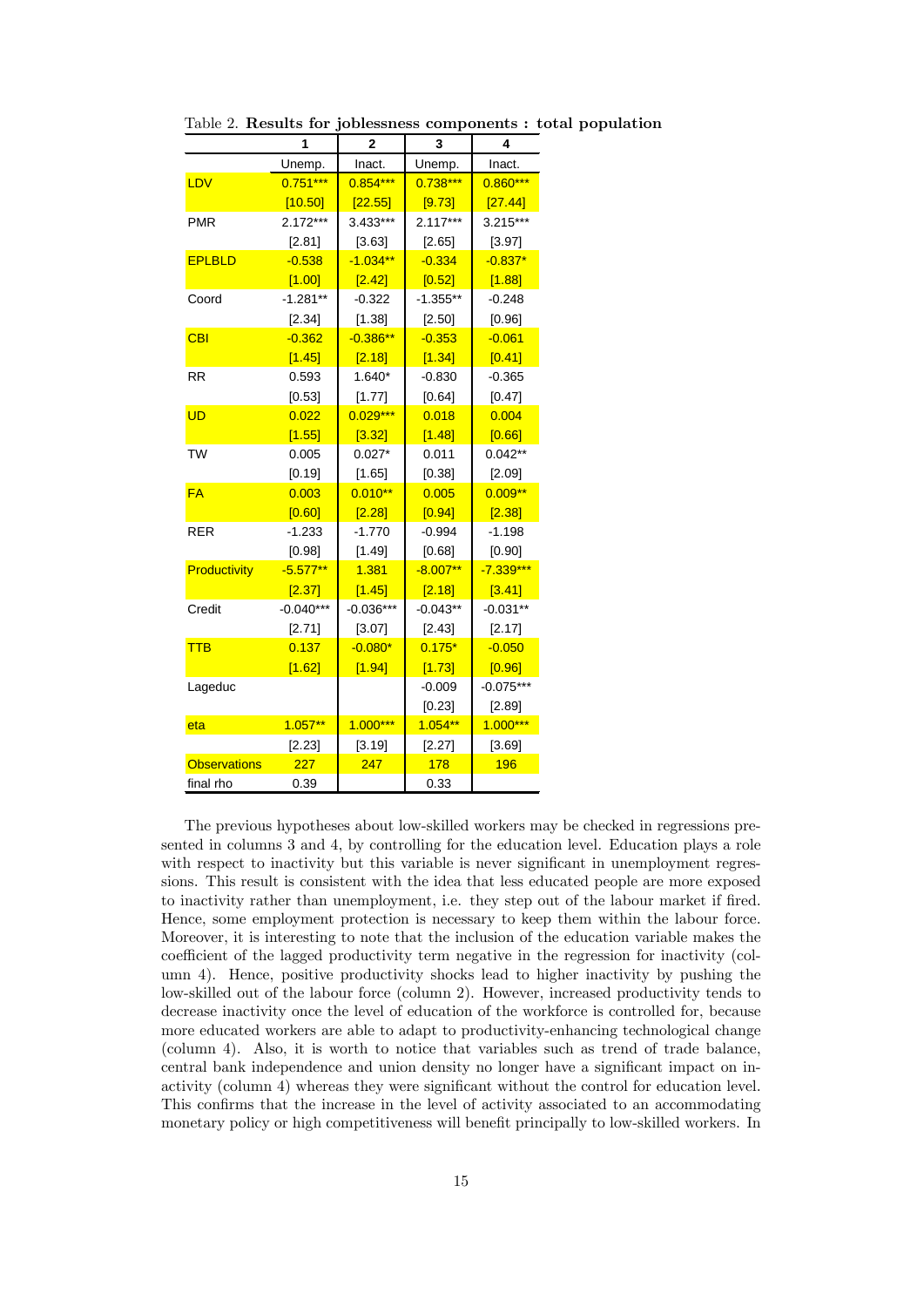a symmetric way, the adverse impact of union density on employment performance would result from the exclusion of low-skilled workers. This last result is in accordance with the standard view according to which union density protect insiders but hurt marginal workers. The results presented in this section are summarized in Table 3.

As a first assessment, the following remarks can be made. We have found that the influence of institutional arrangements is actually far more complex than implied in most theoretical models and policy agenda. Notably, the results appear more complex than what is stressed by the 'new orthodoxy view'. We do not generally confirm the superiority in terms of employment performance of systems found on deregulation (or even flexisecurity). On the contrary, the results lead to be cautious when assessing the influence of institutional arrangements as some forms of regulation may boost employment (such as employment protection legislation or coordination) whereas others play in a reverse way (such as union density or product market regulation). Also, the results claim for a clearer identiÖcation of the category of jobless population targeted by a policy, as the latter will not have a homogenous impact on that population. For instance, a reduction of employment protection may have a non significant impact on unemployment, but will have an adverse influence on employment performance by increasing inactivity. Careful empirical analyses are further needed to account for the effects of each institution. In this line, we proceed in the next section to a disaggregated analysis of non employed population. This way, the heterogeneity of non employed population is highlighted with more details as regard to their sensitivity to institutional arrangements.

|             |             | Table 5. Results: total population |             |
|-------------|-------------|------------------------------------|-------------|
|             | unemp.      | inactivity                         | jobless.    |
| EPL         | NS          | negative                           | negative    |
| <b>PMR</b>  | positive    | positive                           | positive    |
| Coord       | negative    | negative/NS                        | negative    |
| <b>CBI</b>  | negative    | negative                           | negative    |
| $_{\rm RR}$ | NS          | NS                                 | positive/NS |
| UD          | positive    | positive                           | positive    |
| TW          | NS          | positive                           | positive    |
| FA          | NS          | positive                           | positive    |
| RER         | NS          | negative/NS                        | negative    |
| Product.    | negative    | positive/negative                  | negative    |
| Credit      | negative    | negative                           | negative    |
| TTB         | NS/positive | negative                           | NS          |

 $T_2$ kle 3.  $R_2$ esults: total population $14$ 

### 4 Extensions

In this Section we use the FEVD estimator to test two extensions of our basic model. First, we study employment performances of different categories within the working age population disaggregated by sex and age. Second, we include in our baseline model a new independent variable capturing the interdependency between labour and product market regulations.

### 4.1 disaggregating inactivity and unemployment

In this Section, we present results from regressions for inactivity and unemployment disaggregated by sex and age groups. results for joblessness rate are not reported because they are globally in line with those presented for total working age population (see annex 6.1, table A5).<sup>15</sup> We only report below results for three categories of workers: unemployed

 $14$ The sign reported on the right-side refers to the result obtained after controlling for education level.

<sup>&</sup>lt;sup>15</sup> Comparing results reported in annex with those of working age population, three remarks can be done. First, women aged 55 to 65 appear globally non sensitive to institutional arrangements.Also, the independence of central bank turns out to reduce non employment for young men and to be non significant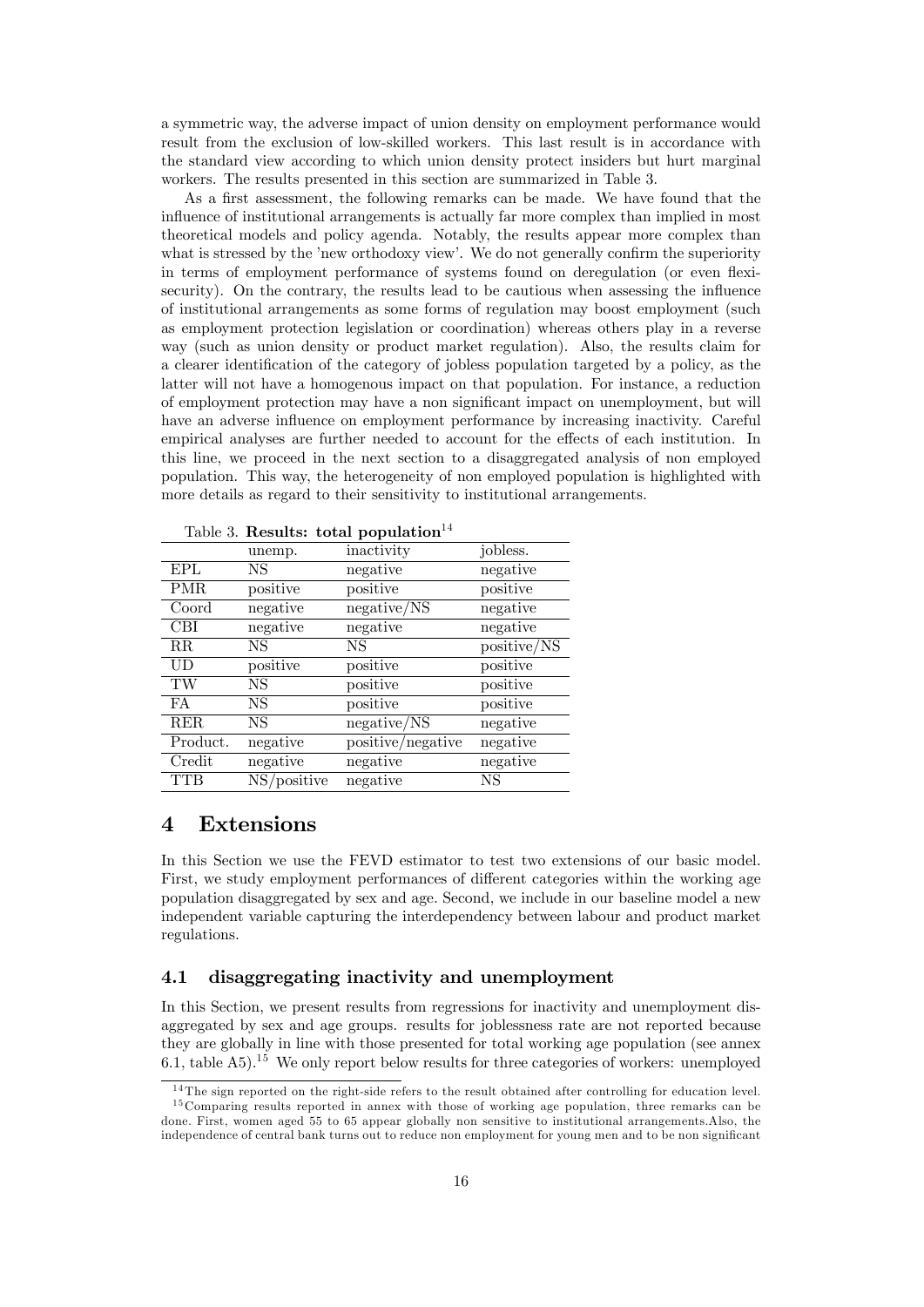men aged 15 to 24, and 55 to 65, plus inactive prime age men (aged 25 to 54).<sup>16</sup> Further results are displayed in annexes A3-A4.

Both categories of unemployed population considered (i.e. men aged 15 to 24 and 55 to 65) appear to be relatively more sensitive to institutional and macroeconomic determinants (Table 11, column 1-2). The main differences, with respect to results for total working age population, concern the impact of employment protection legislation, financial assets, real exchange rate and trend of trade balance. These variables turn out to be significant in regressions below, whereas they had no significant impact in our baseline model (columns 2 and 4, Table 9). This is particularly interesting in relation to the standard view that rigid institutional arrangements would be more harmful for marginal workers, notably youth (see OECD [1999]). Our results indeed confirm a higher sensitivity to market imperfections in regressions for young and old workers (men). However, the signs of our coefficients are clearly at odds with the standard deregulation view. For instance, the variable EPL bears a significant and negative effect on the unemployment rate of men aged 15-24 and 55-65.<sup>17</sup> Concerning financial assets, an increase of financialisation appears to increase unemployment among young men, whereas this variable is generally not significant for the others categories of workers.<sup>18</sup> Moreover, a higher real exchange rate helps reducing unemployment of young men (through wage moderation), whereas it bears no effects for total working age population. The trade balance variable turns out to be positively related to the unemployment of young and old men: an improved external balance thus seems to be achieved through restrictive domestic policies rather than increased exports. Also, it is worth to notice the beneficial impact of a higher control on central bank for a reduction of unemployment of old men (whereas the impact of central bank variable remains non significant for youth).

Turning to the disaggregate analysis of inactive working age population, the results for prime age men (aged from 25 to 54) are reported in column 3. They are again contrasted as regards to those displayed for the working age population. Our regressions show that labour market protection has no significant impact on the level of inactivity (whereas it was significant and negative for working age population), and more regulation on the product market has a negative impact (whereas the sign of its coefficient was positive and significant previously). In other words, these results suggest that product markets deregulation would mainly harm prime age men, i.e. typical 'insiders' while this category would not benefit directly from a regulation in labour market. One possible interpretation of the results is that product market regulation protects low-skilled workers as it reduces competition in some declining activities. We check for the relevance of this hypothesis by controlling for the education level. If it is verified, one should find no impact of product market regulation in the new specification. Results are displayed in column 4 and globally confirm the hypothesis.<sup>19</sup> It should be also noticed that once one has controlled for the education level, the impact on inactivity of the independence of central bank variable as well those of financialisation and union density become non significant. In line with results concerning inactive working age population, this highlights that these institutions increase inactivity mainly through the exclusion of low-skilled workers. Actually, only the level of coordination and the lagged productivity variable remains significant in column 4. Hence, social exclusion of inactive prime age men appears mainly driven by macroeconomic conditions and specifically by the low level of labour demand associated to low

for young women.

 $16$  These rates are measured as the proportion of unemployed (inactive) workers among the male population of the specific age group.

<sup>&</sup>lt;sup>17</sup>It can be notice that results for unemployed prime age men are in line with those reported for young and old men, notably as regards to the influence of labor market regulation.

<sup>&</sup>lt;sup>18</sup> The perverse influence of financialisation on the unemployment rate also holds for young women (see annex 6.1, table A.3).

 $19$ One can note that these results are particularly interesting as regards to the recent literature which stresses the adverse impact of a biased technical progress toward skilled-workers on the inactivity of prime age men. See among others, Murphy and Topel [1997] and Faggio and Nickell [2005]. Nevertheless the beneficial impact of labour market protection on the level of activity of prime age men suggested by Bicakova [2005] is not confirmed.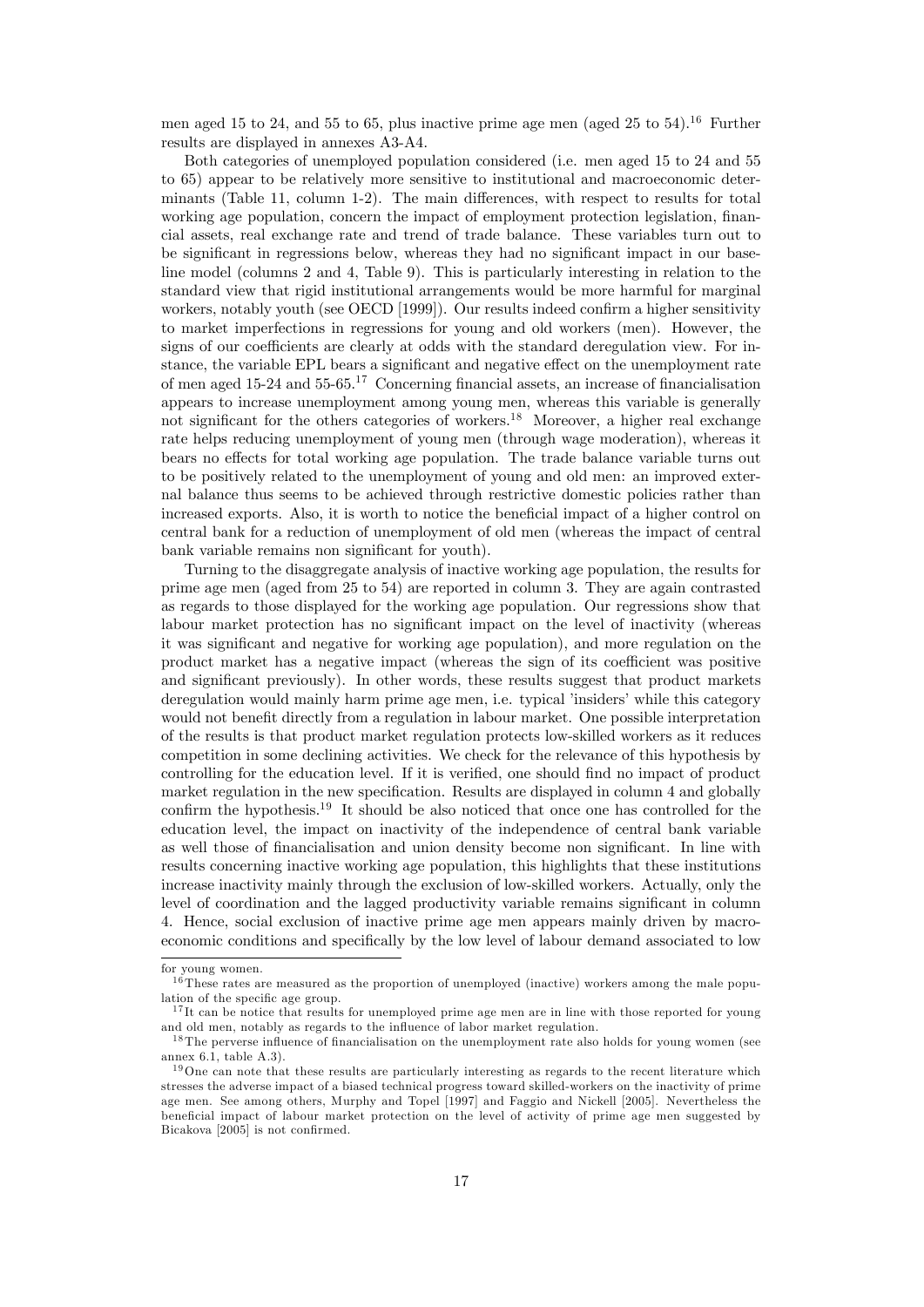#### productivity.

|               | Unemp.      |                | Inactivity  |             |  |
|---------------|-------------|----------------|-------------|-------------|--|
|               | 1           | $\overline{2}$ | 3           | 4           |  |
|               | m_1524      | 5565<br>m_     | 2554<br>m.  | m_2554      |  |
| LDV           | $0.642***$  | $0.697***$     | $0.810***$  | $0.845***$  |  |
|               | [12.54]     | [9.83]         | [17.48]     | [24.39]     |  |
| <b>PMR</b>    | 3.408***    | 0.958**        | $-0.889**$  | $-0.213$    |  |
|               | [5.22]      | [2.09]         | [2.09]      | [0.51]      |  |
| <b>EPLBLD</b> | $-1.177**$  | $-1.192**$     | 0.060       | $-0.235$    |  |
|               | [2.50]      | [2.52]         | [0.18]      | [0.57]      |  |
| Coor          | $-1.797***$ | $-0.579*$      | $-1.308***$ | $-0.893***$ |  |
|               | [4.46]      | [1.88]         | [3.65]      | [2.74]      |  |
| <b>CBI</b>    | $-0.204$    | $-0.335**$     | $-0.361**$  | $-0.069$    |  |
|               | [1.03]      | [1.98]         | [2.29]      | [0.40]      |  |
| <b>RR</b>     | 0.984       | $-1.019$       | 0.368       | $-0.562$    |  |
|               | [0.91]      | [1.13]         | [0.56]      | [0.76]      |  |
| <b>UD</b>     | $0.042***$  | 0.012          | $0.026***$  | $-0.004$    |  |
|               | [3.73]      | [1.45]         | [3.03]      | [0.51]      |  |
| TW            | $-0.037$    | 0.017          | 0.003       | 0.026       |  |
|               | [1.42]      | [0.73]         | [0.17]      | [1.15]      |  |
| <b>FA</b>     | $0.008**$   | $-0.001$       | $0.007**$   | 0.004       |  |
|               | [2.05]      | [0.24]         | [2.18]      | [1.24]      |  |
| <b>RER</b>    | $-2.645**$  | $-1.021$       | $-2.039*$   | $-1.700$    |  |
|               | [2.05]      | [0.80]         | [1.70]      | [1.27]      |  |
| Product.      | $-7.758***$ | $-3.087**$     | $1.668*$    | $-8.585***$ |  |
|               | [4.81]      | [2.57]         | [1.72]      | [3.85]      |  |
| Credit        | $-0.082***$ | $-0.035**$     | $-0.011$    | $-0.001$    |  |
|               | [5.48]      | [2.49]         | [0.92]      | [0.09]      |  |
| <b>TTB</b>    | $0.237***$  | $0.117*$       | $-0.030$    | $-0.006$    |  |
|               | [3.36]      | [1.91]         | [0.69]      | [0.12]      |  |
| Lageduc       |             |                |             | $-0.064**$  |  |
|               |             |                |             | [2.52]      |  |
| eta           | $1.035***$  | $1.031***$     | $1.000***$  | $1.000***$  |  |
|               | [5.42]      | [3.11]         | [3.91]      | [4.10]      |  |
| Observations  | 213         | 213            | 233         | 187         |  |
| final rho     | 0.26        | 0.14           |             |             |  |

Table 4. Results for disaggregated population by sex and age

### 4.2 interdependency across labour and product market regulations

In the previous section, we have focused on three categories of workers, that emerged from the disaggregated analysis of employment performances: for young and senior workers, employment protection legislation bears a positive impact on employment (whereas EPL has no significant effect in regressions for total unemployed working age population); for inactive prime age men, the variables EPL and PMR turn out to be non significant (whereas they have significant coefficients in regressions for total inactive working age population). These contrasting results lead us to investigate more deeply the impact of product and labour market imperfections by taking account of the interdependency between these two forms of regulation. Hence, we extend our baseline model by including an interaction term between EPL and PMR and test the following model: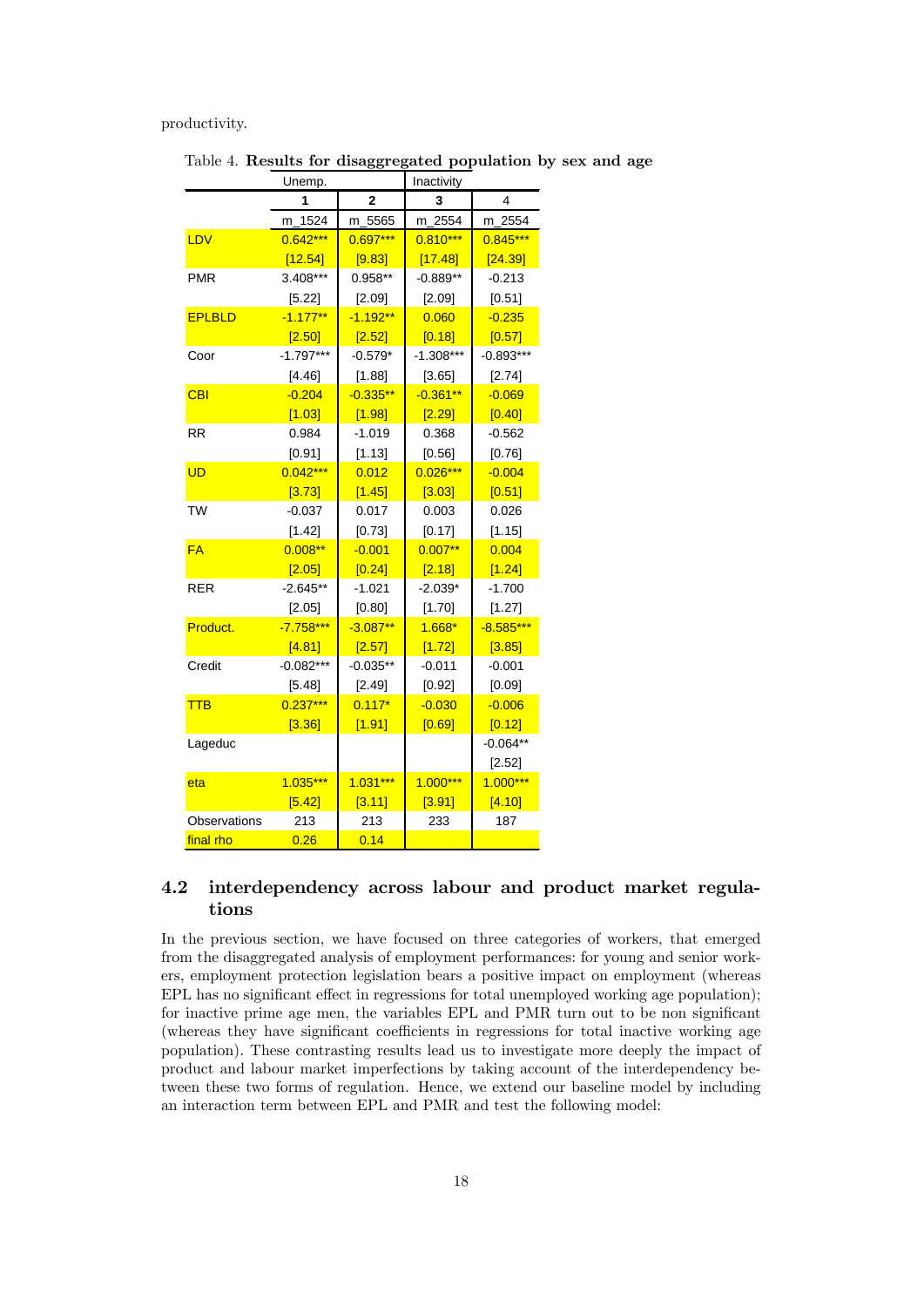The inclusion of an interaction term means that the marginal effect of one variable, say EPL, varies with the level of the variable it is interacted with (Braumoeller [2004]). Hence, the marginal effect of employment protection is measured by:

$$
\delta + \zeta \cdot PMR
$$

and the marginal effect of product market regulation equals:

$$
\gamma + \zeta \cdot EPL
$$

We plot<sup>20</sup> the marginal effects with their margin errors in Figures 1 to  $24.21$  The effect of each variable is plotted for different levels of the other variable. Interpreting the results allow us to determine the nature of the interdependency across labour and product market deregulations. In particular, we would like to know if these two forms of deregulation are complementary or substitute. Following a standard definition of complementarity, two deregulation policies are complementary if each of them is more effective in improving employment and welfare when the other one is also implemented. By contrast, two deregulation policies are substitutes if implementing any of them decreases the effectiveness of the other one.





Figure 1. Unemployment, working age pop.

Figure 2. Unemployment, working age pop.



Figure 3. Unemployment, males 25-54.



Figure 4. Unemployment, males 25-54.

 $20$  Thanks to the stata program devised by Bear F. Braumoeller.  $^{21}$ Regressions results are presented in Annex 6.1, table A6.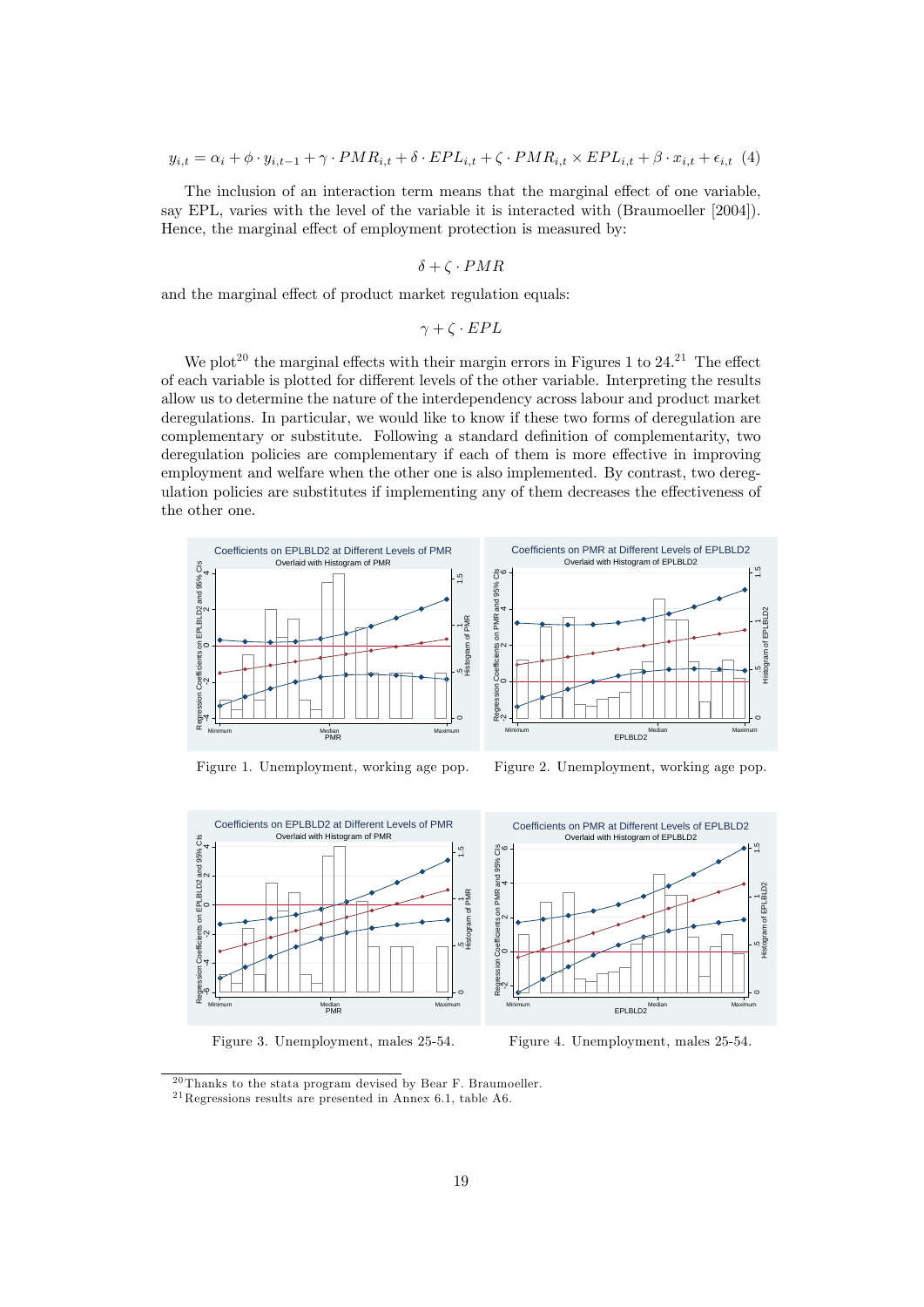

Figure 5. Unemployment, males 15-24.



Figure 6. Unemployment, males 15-24.



Figure 7. Unemployment, males 55-64.



Figure 8. Unemployment, males 55-64.



Figure 9. Inactivity, working age pop.



Figure 10. Inactivity, working age pop.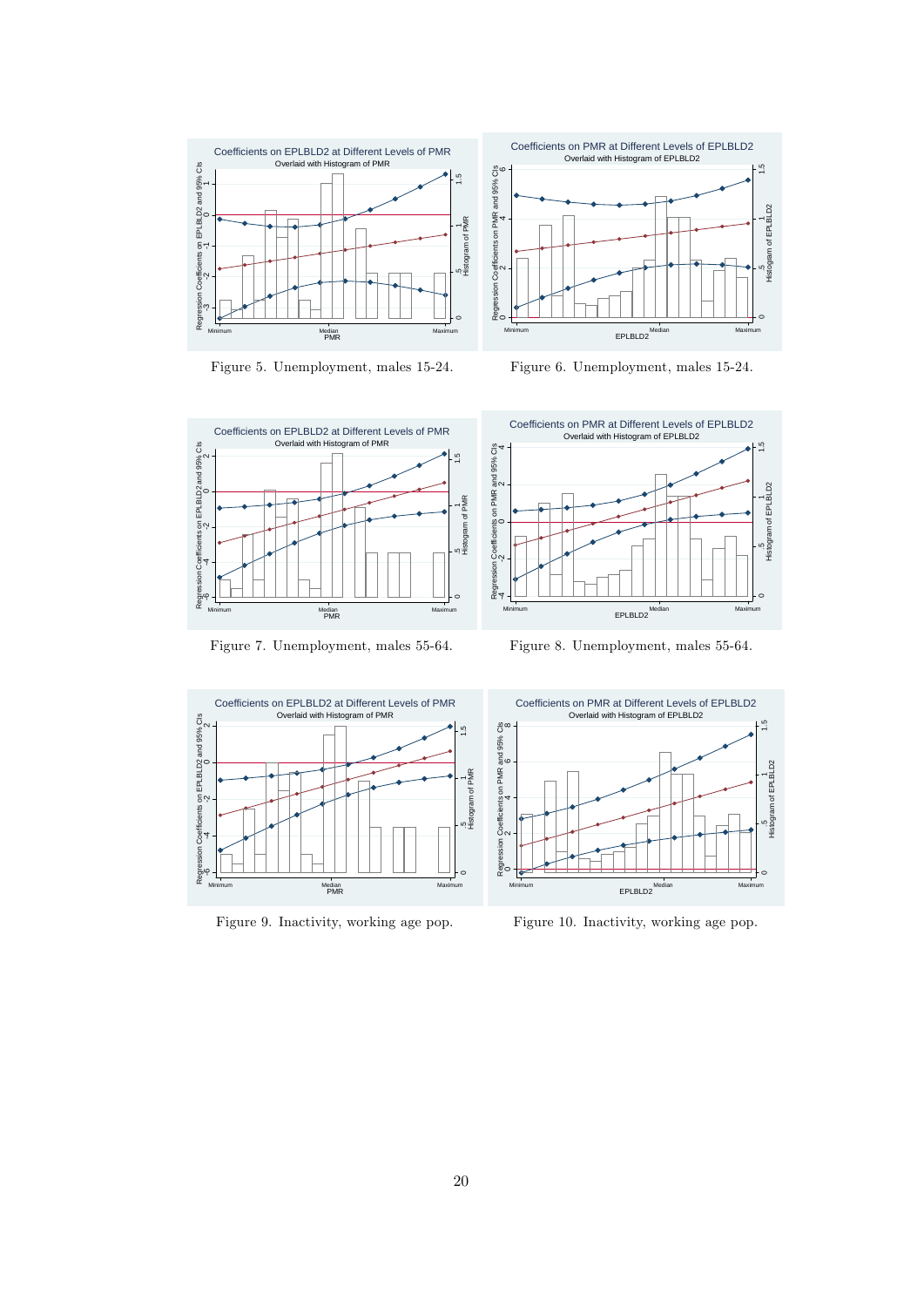

Figure 11. Inactivity, males 25-54.



Figure 12. Inactivity, males 25-54.



Figure 13. Inactivity, males 15-24.



Figure 14. Inactivity, males 15-24.



Figure 15. Inactivity, males 55-64.



Figure 16. Inactivity, males 55-64.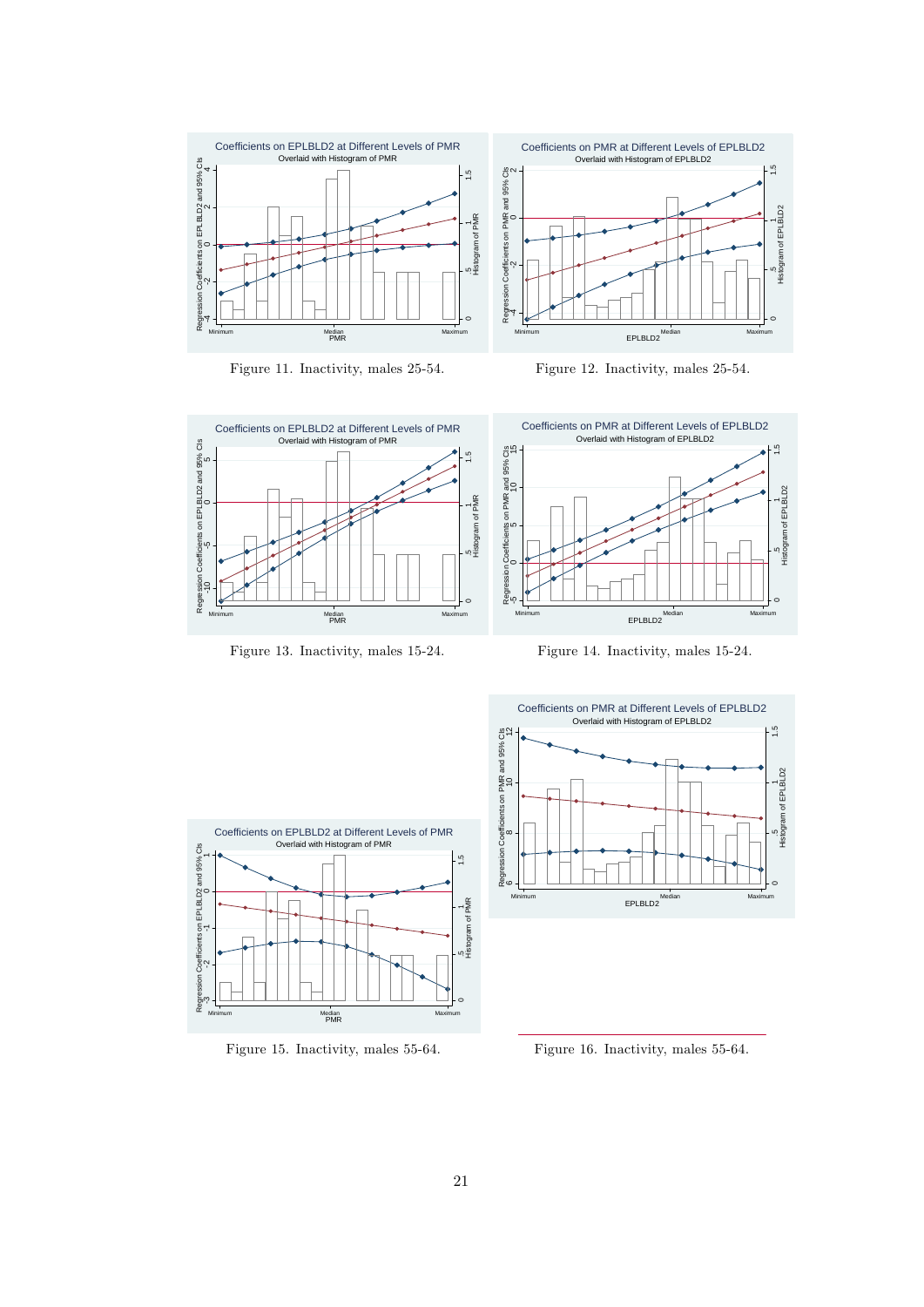

Figure 17. Joblessness, working age pop.



Figure 18. Joblessness, working age pop.



Figure 19. Joblessness, males 25-54.



Figure 20. Joblessness, males 25-54.



Figure 21. Joblessness, males 15-24.



Figure 22. Joblessness, males 15-24.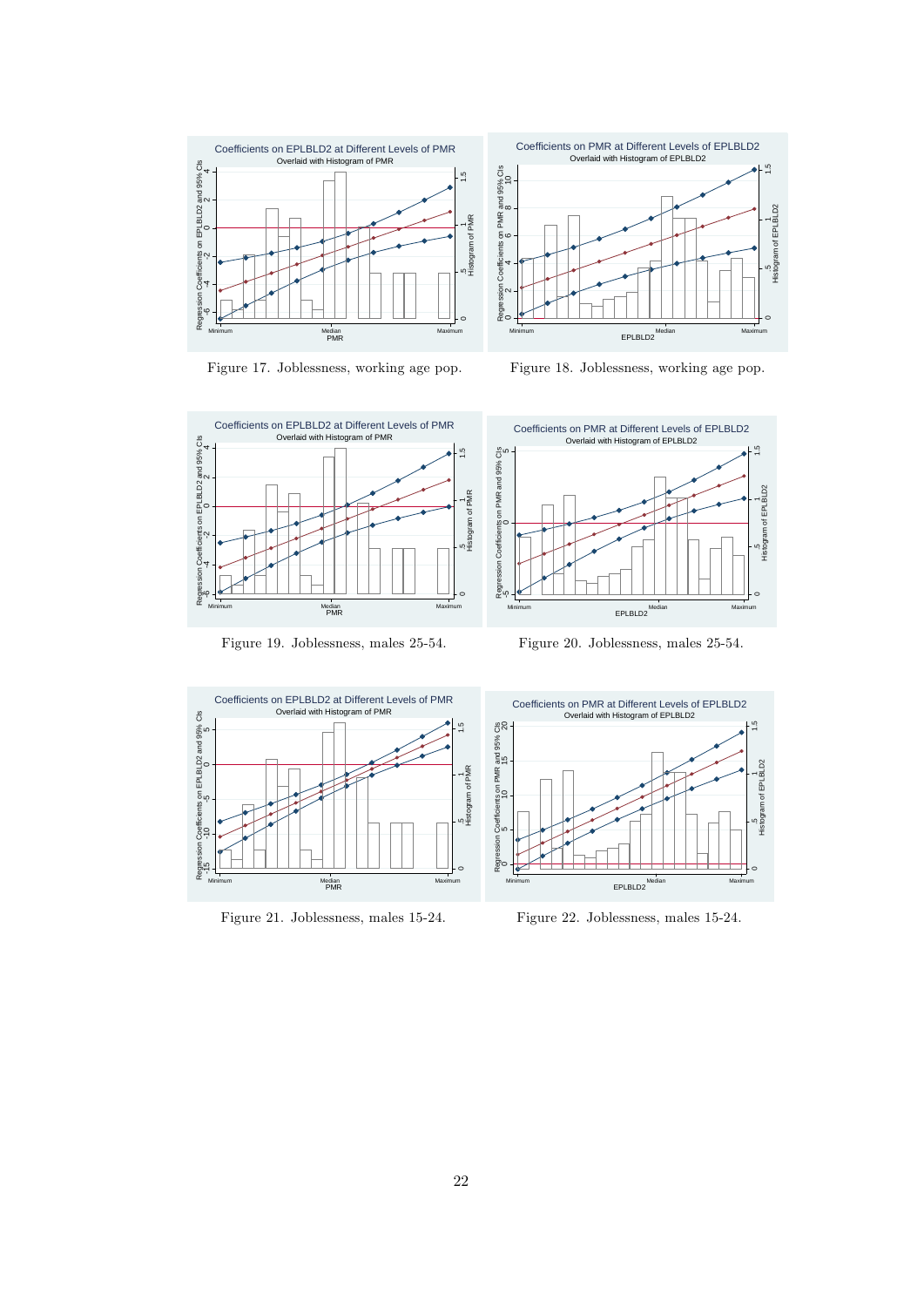

Figure 23. Joblessness, males 55-64.

Figure 24. Joblessness, males 55-64.

First, one should note that the marginal effect of PMR is generally positive and significant for most of the values of EPL except for inactivity and joblessness of prime age males for below-median levels of EPL. This result offers some support to the common view that product market deregulation might be a good policy for employment. On the other hand, the coefficient measuring the marginal effect of EPL is almost always negative whenever significant. EPL seems to be detrimental only to employment of males under 24 at high levels of PMR. Hence, deregulation is not necessary the most suited policy to improve labour markets operation.

Given the definitions above, to know if decreasing EPL and PMR are complementary or substitute policies, one should look at changes in the coefficients of the marginal effects. One could say that labour market deregulation is a complementary policy with respect to product market deregulation, if lowering PMR is more effective in improving employment when EPL is also reduced: in this case, one would find that the positive marginal effect of PMR increases when EPL decreases. The results displayed in Figures 1 to 24 actually show the opposite result: the marginal effect of PMR is always stronger the higher EPL, with the only exception of inactive men aged 55 to 64 (Figure 16). Hence, in general product market deregulation is a more effective policy for employment if EPL is kept at a high level. In other words, reducing EPL yields a decrease in the adverse marginal effect of PMR on employment. Hence, decreasing labour market regulation indeed lowers the incentives to deregulate product markets. This points to a substitution effect across deregulation policies, and clearly indicates that a positive (and increasing) level of social protection is necessary to grasp all positive outcomes of product market deregulation. Concerning inactive men aged 55 to 64, results seem to indicate that a more standard complementarity is indeed at work, as reducing PMR would lead to a stronger decrease in inactivity for lower values of EPL. This would suggest that joint deregulation policies could benefit senior marginalized workers.

We get a similar although more complex picture when looking at the marginal coefficients for EPL. In fact, as already said, the marginal impact of EPL is not always significant. One can check that the marginal coefficient of EPL, when significant, is generally negative if PMR is set equal to the mean. In this case, labour market deregulation is not a good policy to improve employment performance. For higher levels of PMR, the marginal effect of EPL turns in general either non significant or positive, with the exception of inactive men aged 55 to 64. A positive marginal coefficient means that labour market deregulation would indeed be good for employment (this happens for inactive men between 15 and 24, Figure 13). However, as it can be seen, the positive effect of deregulation vanishes, or even becomes negative, whenever PMR is lowered towards the mean.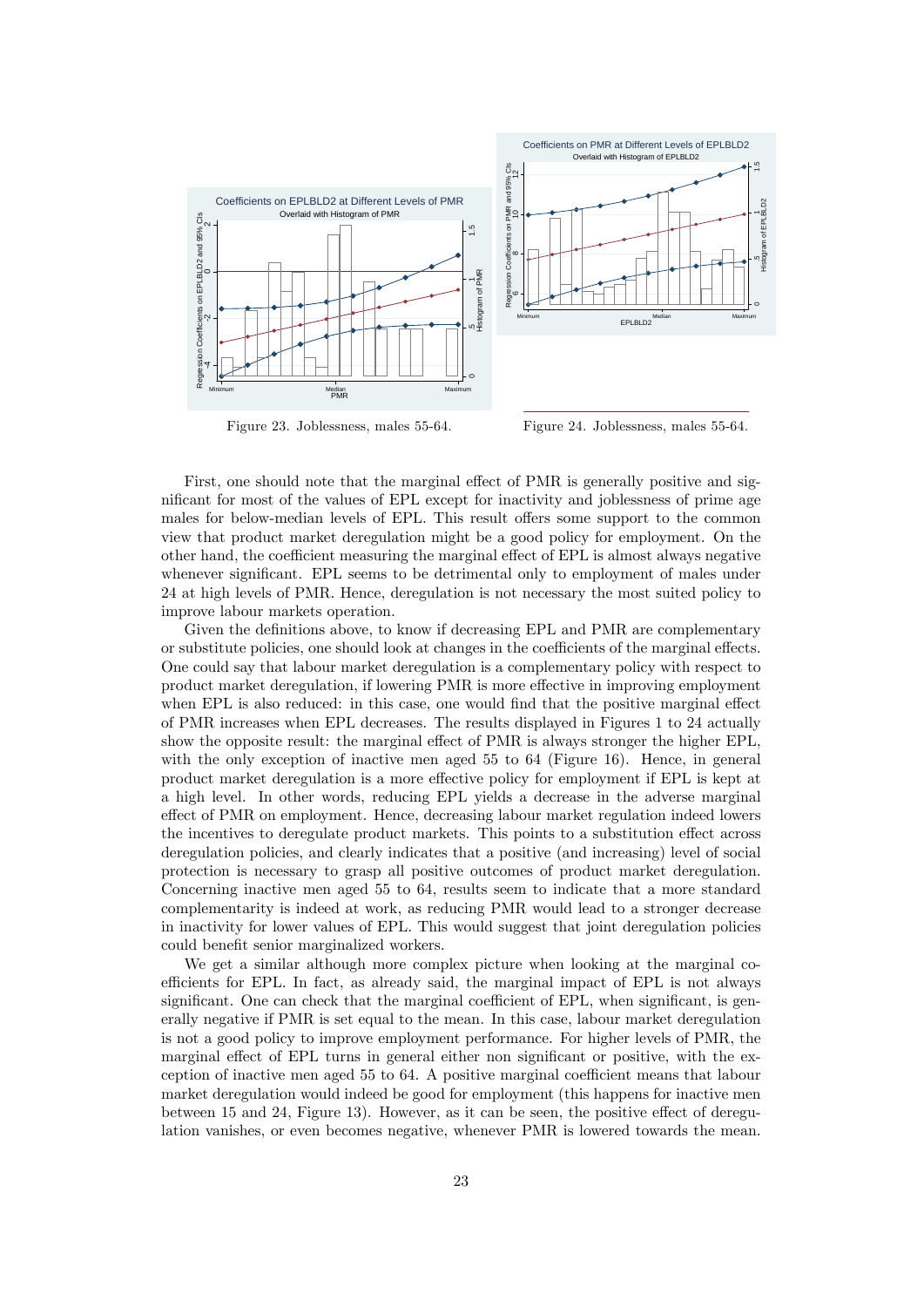Hence, decreasing product market regulation makes deregulation in labour markets a bad policy for employment: again this result implies that deregulation policies are not complementary but rather substitute to each others. Concerning men aged 55 to 64 (Figure 15), EPL decreases inactivity when PMR is at the median level. A lower PMR would marginally reduce the effectiveness of EPL in fighting inactivity. However, we have seen from the analysis of the marginal effect of PMR, that for this particular category of workers, a low EPL makes product market deregulation more effective in reducing inactivity; at the same time, the analysis of the marginal effects of EPL shows that lowering EPL indeed increases inactivity or at least stops decreasing it. Hence labour market deregulation has a contrasted impact: it directly increases inactivity while ensuring a greater effectiveness of deregulation policies on product markets.

To give a clearer picture of the implications that can be drawn from our analysis of the interdependencies across deregulation policies, we can consider the following example. Let us take the case of a country characterized by a "high" level of PMR and EPL. This corresponds to 'rigid' labour and product market institutions. The standard policy recommendation would be to decrease the degree of rigidity on both markets by reforming the legislation in a more flexible direction, that is by reducing both EPL and PMR simultaneously. Referring to working age population, it can be seen that this would not be the best policy for employment. In fact, reducing EPL makes product market deregulation less effective (Figure 2), and has no effect on inactivity (Figure 9) or joblessness (Figure 17). An alternative policy would indeed be more effective according to our estimations: decreasing PMR while keeping EPL constant. This policy would allow to exploit the positive impact of product market deregulation (which is maximum at "high" levels of EPL), and to grasp the beneficial effects of EPL emerging at "low" levels of PMR (that is, for PMR set equal to the mean).

### 5 Conclusions

This paper empirically investigates three dimensions of employment performances: unemployment, joblessness and inactivity. More specifically, we propose a set of regressions allowing us to assess the role of institutional and macroeconomic determinants of employment performance. First, we analyze the impact of labour, product and financial market imperfections on joblessness. Second, we disaggregate joblessness along its components (unemployment and inactivity) to identify similarities and differences between alternative situations of non-employment. Finally, we study the determinants of employment performance for specific categories of workers, by distinguishing according to sex and age groups.

Concerning joblessness determinants, standard signs for the coefficients of variables such as the replacement rate, union density and product market regulation are found; all of them contribute to decreasing the overall employment performance. The regressions also verify the corporatism view according to which bargaining coordination improves employment performance. A few institutional arrangements appear to be beneficial for employment, i.e. employment protection legislation, the degree of control over the central bank, and financial market regulation. Contrary to common wisdom, employment protection legislation contributes to decrease joblessness: Also, a more independent central bank is not good for employment: a Phillips curve-type effect may be at work, which counters any positive effect of central bank independence on union wage moderation. Moreover, increased financialisation leads to inferior employment performance. Macroeconomic variables turn out to be crucial in the regression: higher productivity and relaxing credit constraints contribute to better employment performance possibly via pushing labour demand upward. An increase in the real exchange rate is also good for employment probably through wage moderation.

Regression results are also presented for two components of joblessness, i.e. inactivity and unemployment. Three main results emerge from this analysis. First, it appears from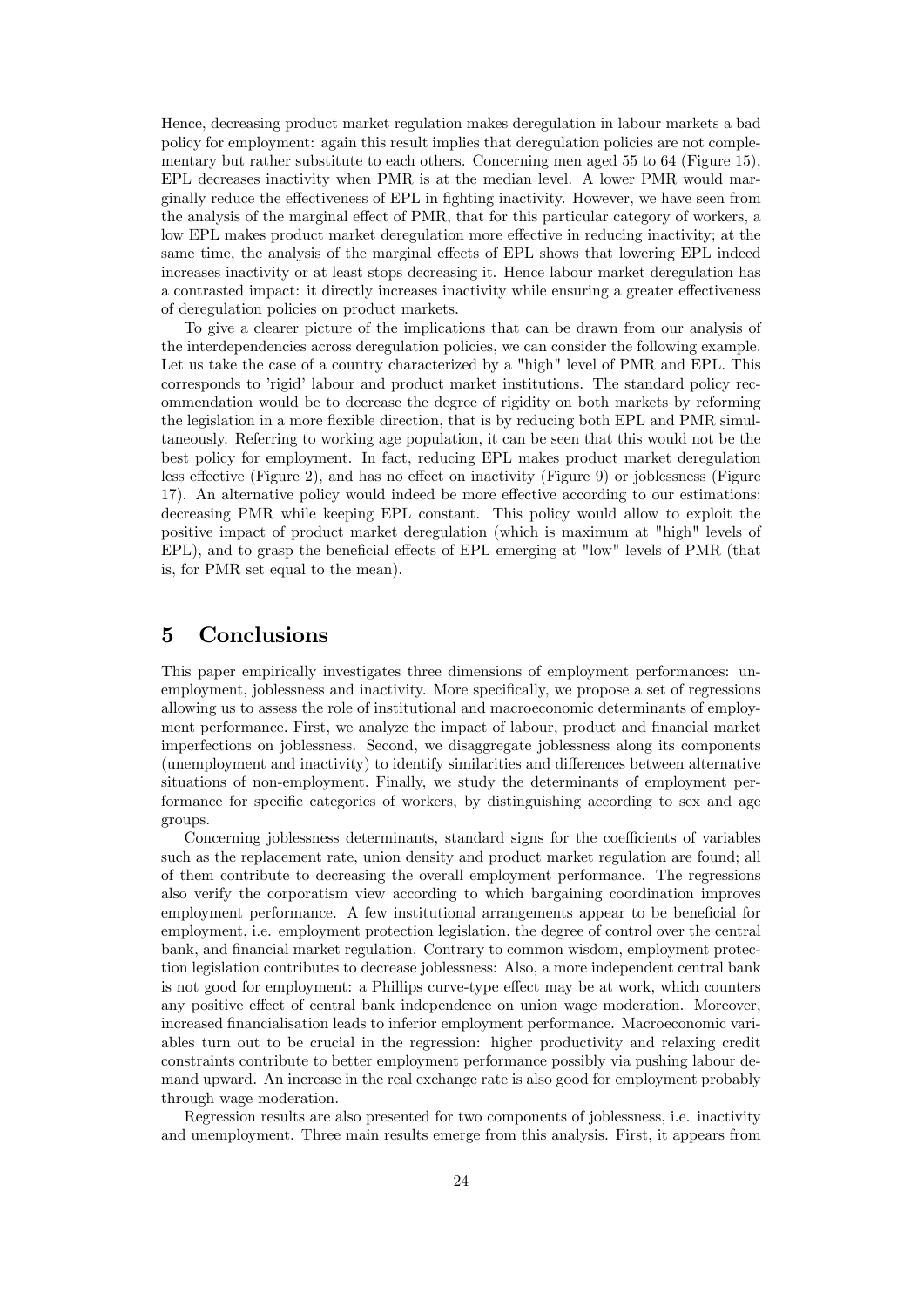the analysis that unemployment and inactivity are related but different situations. A few variables, such as product market regulation and credit to the economy, turn out to have a similar qualitative impact across unemployment and inactivity, and signs of coefficients are in line with those displayed for joblessness. However, some important differences emerge. The level of coordination has an impact only on unemployment. On the contrary, central bank independence, financialisation, real exchange rate, union density and the tax wedge variables appear to affect joblessness more through their impact on social exclusion than through their effect on unemployment. As for productivity, we find that increased productivity contributes to reducing unemployment, but at the same time fosters inactivity. Our interpretation of the result is the following: higher productivity pushes aside low skilled workers and thus increases inactivity. Extending the baseline model by including a variable capturing the level of education attainments yields two main insights. Education and employment protection legislation play an important role with respect to inactivity and joblessness rates whereas these variables are never significant in unemployment regressions. This is consistent with the idea that less educated people are stepping out of the labour market and that job protection may be a way to maintain them in the labour force. Also, the inclusion of the education variable makes the coefficient of the lagged productivity term negative in the regression for inactivity: increased productivity tends to decrease inactivity once the level of education of the workforce is controlled for, reflecting that more educated workers are able to adapt to productivity-enhancing technological change.

To account for heterogeneity across workers categories, the working age population is disaggregated by sex and age groups. Regression results for three main groups present significant differences relative to total working age population. The results are at odds with the standard view that rigid institutional arrangements are more harmful for marginal workers, notably youth. In fact, EPL appears to play a positive role in relation to the employment performance of senior and young men (whereas it has no significant influence for the working age population). Regressions for inactive prime age men lead also to contrasted result relative to those for inactive working age population: the EPL coefficient becomes non significant and PMR coefficient turn out to be significant and negative for this category. We verify that the beneficial impact of product market regulation on this category comes principally from the protection of less qualified workers. These results highlight the heterogeneous impact of institutional arrangements on different categories of nonemployed population. They emphasise the need for a careful empirical analysis when assessing the potential impact of deregulation policies.

In line with recent theoretical results on the interdependence across labour and product markets regulations, we also modify our baseline model to include an interaction term between PMR and EPL. This allows us to investigate the nature of the relationship between these two variables, i.e. complementarity vs. substitutability. We apply this extended model to the working age population as well as the three sub-groups previously identified. The analysis of the marginal effects of EPL and PMR within the extended model shows that decreasing labour market regulation generally lowers the incentives to deregulate product markets; moreover, lowering regulation on product markets makes labour market deregulation a bad policy for employment: a substitution effect across deregulation policies is at work, and a positive (and increasing) level of job protection appears necessary if one wants to grasp all gains from product market deregulation. Our results suggest that the overall impact of labour market deregulation on employment performance are negative at "low" levels of PMR, as suggested in a few recent theoretical contributions (see, for instance, Amable and Gatti, 2004). Moreover, in line with Amable and Gatti [2006], we find that interdependencies across policies are far more complicated than implied in most theoretical models and policy agenda. Careful empirical analyses are further needed to account for the effects of these interdependencies.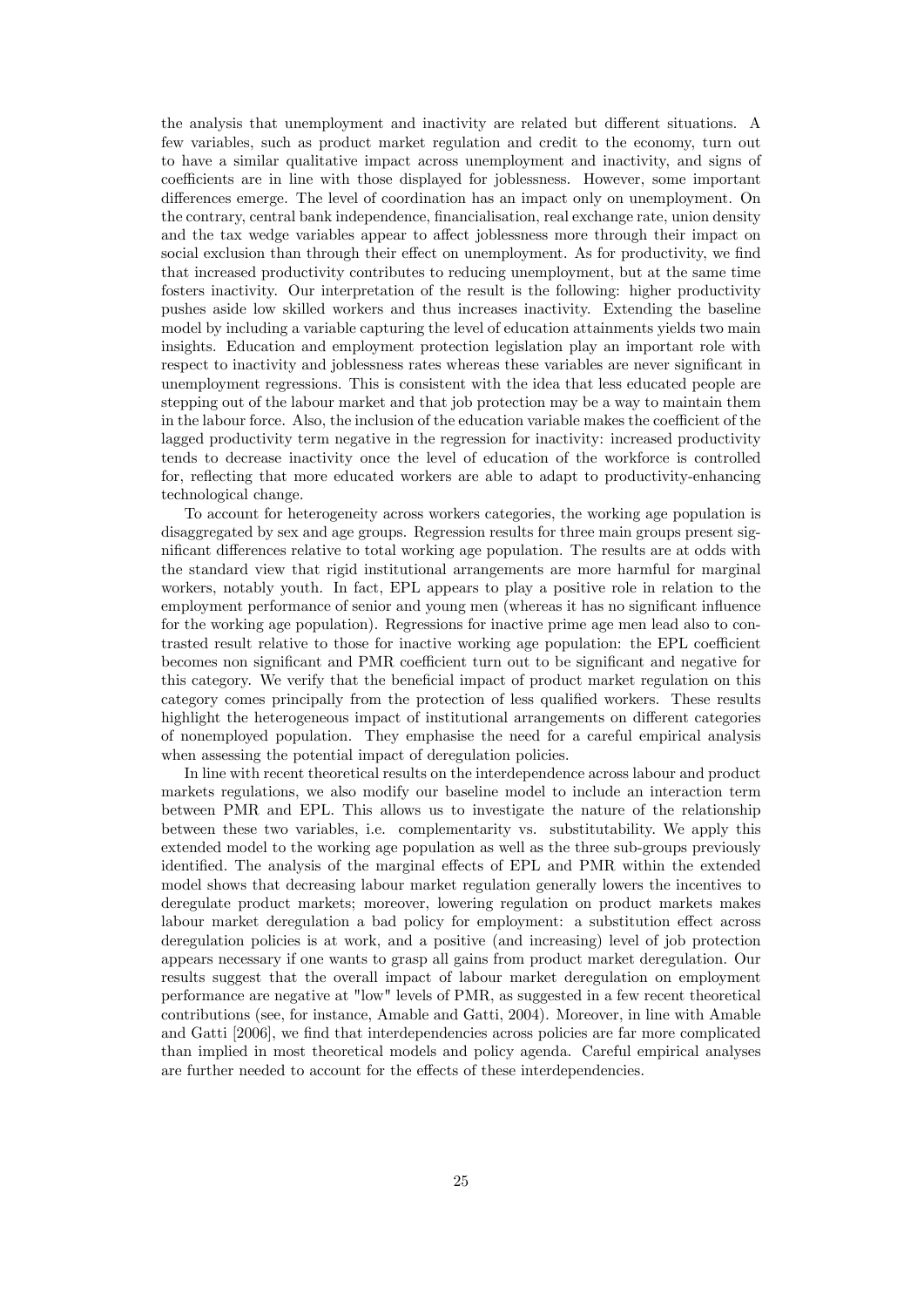### References

- [1] Abraham, Katharine G. and Lawrence F. Katz (1986), Cyclical Unemployment: Sectoral Shifts or Aggregate Disturbances?, The Journal of Political Economy, Vol. 94(3), 507-522.
- [2] Acemoglu D. [2001] Credit Market Imperfections and Persistent Unemployment. European Economic Review, Papers and Proceedings, 45.
- [3] Alesina, Alberto [1988] "Macroeconomics and Politics". NBER Macroeconomics Annual. Cambridge, Mass.: Cambrige University Press.
- [4] Allan J. and L. Scruggs [2004] Political Partisanship and Welfare State Reform in Advanced Industrial Societies. American Journal of Political Science 48(3)
- [5] Armingeon K., Leimgruber P., Beyeler M., Menegale S. [2005] Comparative Political Data Set 1960-2003, Institute of Political Science, University of Berne.
- [6] Amable B., E. Ernst and S. Palombarini [2005] How do financial markets affect industrial relations: an institutional complementarity approach. Socio-Economic Review vol.3  $N^{\circ}2$ , 311-330.
- [7] Amable B. and Gatti D. [2004] Product market competition, job security and aggregate employment, Oxford Economic Papers, 56(4) 667-686.
- [8] Amable B . and D. Gatti [2006] Labour and product market reforms: questioning policy complementarity. Industrial and Corporate Change.
- [9] Amable B., D. Gatti and J. Schumacher [2006] Welfare State Retrenchment: the Partisan Effect Revisited, IZA Discussion Paper, forthcoming, Bonn; also forthcoming as PSE Working Paper, Paris.
- [10] Baccaro L. and D. Rei [2005] Institutional determinants of unemployment in OECD countries: A time series cross-section analysis (1960-98). DP/160/2005 Decent Work Research, International Institute for Labour Studies Geneva
- [11] Baker, D., A. Glyn, D. Howell and J. Schmitt [2004], ëUnemployment and labour market institutions: the failure of the empirical case for deregulation,  $\sum DO\ Working$ Paper No. 43, Geneva.
- [12] Baker, D., A. Glyn, D. Howell and J. Schmitt [2005] labour Market Institutions and unemployment: A Critical Assessment of the Cross-Country Evidence. In D. Howell (Ed.) Fighting Unemployment. The Limits of Free Market Orthodoxy. Oxford University Press.
- [13] Beck, Nathaniel and Jonathan Katz, 1995: What to do (and not to do) with Time-Series Cross-Section Data. American Political Science Review 89(3), 634–647.
- [14] Beck, Nathaniel and Jonathan Katz, 1996: Nuisance vs. Substance: Specifying and Estimating Time-Series Cross-Section Models. Political Analysis 6, 1–34.
- [15] Beck, Nathaniel and Jonathan Katz, 2001a: Random Coefficient Models for Timeseries-Crosssection Data: The 2001 Version. Conference paper. 2001 Annual Meeting of the Society for Political Methodology, Emory University.
- [16] Beck N. and J. Katz [2004] Time-Series-Cross-Section Issues: Dynamics, 2004. Draft NYU, Caltech.
- [17] Belot M. and J. van Ours [2004] Does the recent success of some OECD countries in lowering their unemployment rates lie in the clever design of their labour market reforms? Oxford Economic Papers 56(4):621-642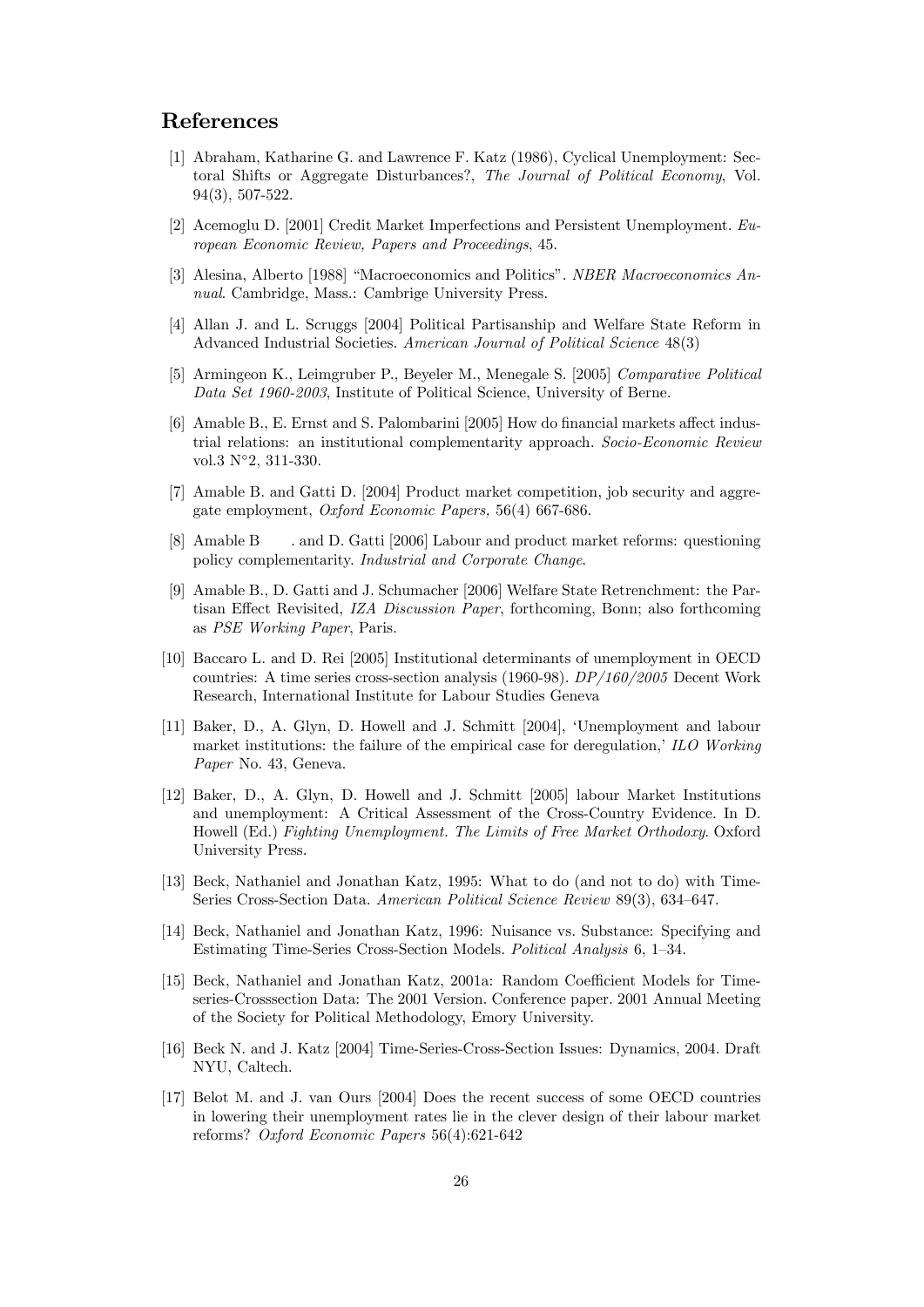- [18] Bicakova A., [2005] Unemployment vs. inactivity: an analysis of the earnings and labour force status of prime age men in France, the UK, and the US at the End of the 20th Century, mimeograph, Department of economics Johns Hopkins University, February.
- [19] Blanchard O., [2005] European Unemployment: the evolution of fact and ideas, NBER Working Paper 11750, Cambridge Mass.
- [20] Blanchard O., Giavazzi F. [2003] Macroeconomic effects of regulation and deregulation in goods and labour markets, Quarterly Journal of Economics, August, 879-907.
- [21] Blanchard, Olivier and Justin Wolfers [2000], The Role of Shocks and Institutions in the Rise of European Unemployment: The Aggregate Evidence, The Economic Journal, Vol. 110, C1-C33.
- [22] Boeri T., Nicoletti G. and Scarpetta S. [2000] Regulation and labour market performance. CEPR Discussion Paper No. 2420, April.
- [23] Braumoeller B.F. [2004] Hypothesis Testing and Multiplicative Interaction Terms. International Organization 58(4): 807-820
- [24] Calmfors L. and J. Driffill [1988], Bargaining Structure, Corporatism, and Macroeconomic Performance, Economic Policy, No. 6: 14-61.
- [25] Carlin W. and D. Soskice [2005], Macroeconomics, OUP.
- [26] Coe, D. and D. Snower [1997], Policy complementarities: the case for fundamental labour market reform, CEPR Discussion Paper No.1585.
- [27] Cukierman, Alex [1994] Central Bank Strategy, Credibility, and Independence. Cambridge, Mass: MIT Press.
- [28] Eijffinger, S. C.W. and J. De Haan [1996] "The political economy of central-bank independence." Special papers in international economies 19.
- [29] Elmeskov M. and S. Scarpetta [1998] Key Lessons for labour Market Reforms: Evidence from the OECD Experience. Swedish Economic Policy Review 5(2): 205-252.
- [30] Faggio G. and Stephen Nickell [2005] Inactivity Among Prime Age Men in the UK, CEP Discussion Paper No 673, London.
- [31] Fella, G. (2000), 'Efficiency wage and efficient redundancy pay,' European Economic  $Review, 44, 1473–1491.$
- [32] Freeman R.B. [2005] Labour Market Institutions Without Blinders: The Debate over Flexibility and Labour Market Performance, NBER Working Paper No. 11286.
- [33] Freitag, Markus [1999] Politik und W‰hrung. Ein internationaler Vergleich, PhD Dissertation, University of Bern.
- [34] Gregg P. and Jonathan Wadsworth [1998] Unemployment and non-employment: Unpacking economic inactivity, Employment Policy Institute, London.
- [35] Grilli, V., D. Masciandro, and G. Tabellini [1991] "Political and Monetary Institutions and Public Financial Policies in the Industrial Countries." Economic Policy 13: 341-392.
- [36] Koeniger W. and A. Vindigni [2003] Employment Protection and Product Market Regulation, IZA Discussion Papers 880, Institute for the Study of Labor.
- [37] Im K., Pesaran H. and Y. Shin [2003] Testing for Unit Roots in Heterogeneous Panels. Journal of Econometrics, 115, 53-74.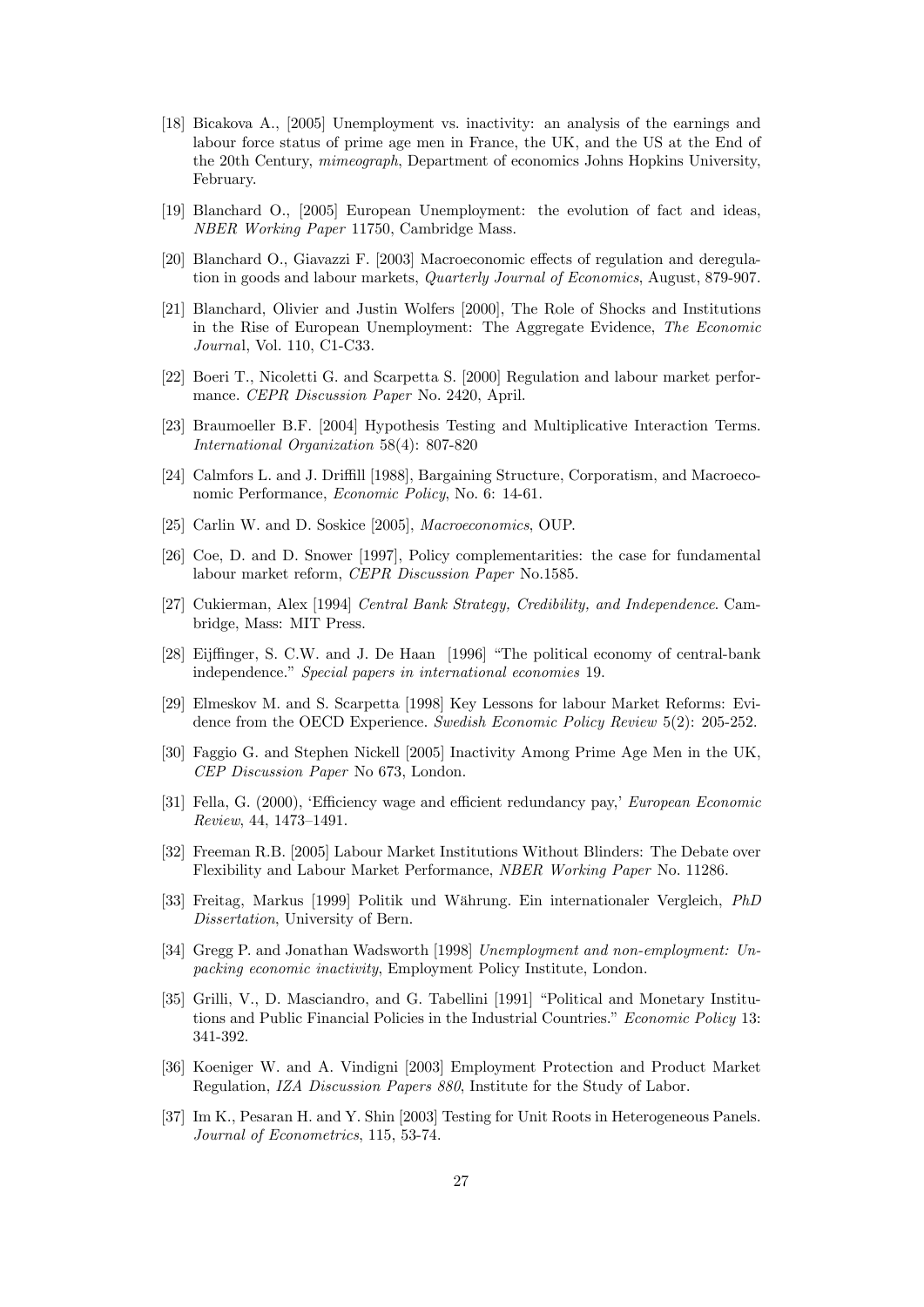- [38] IMF [2003] Unemployment and labour Market Institutions: Why Reforms Pay Off, World Economic Outlook April pp. 129-150.
- [39] Lippi F. [2003] "Strategic Monetary Policy with Non-Atomistic Wage Setters", CEIS Tor Vergata - Research Paper Series, Vol. 6, No. 17 May.
- [40] Murphy, K. M., Topel R. [1997] "Unemployment and Nonemployment." The American Economic Review, 87(2)
- [41] Nickell S. [1997] Unemployment and Labour Market Rigidities: Europe versus North America. Journal of Economic Perspectives, 11(3) 55-74.
- [42] Nickell S. [1999] Product markets and labour markets. Labour Economics, 6:1, 1-20.
- [43] Nickell, S, L.Nunziata, W.Ochel, G.Quitini [2002] The Beveridge Curve, Unemployment and Wages in the OECD from the 1960s to the 1990s, published in P.Aghion et al (eds) Knowledge, Information and Expectations in Modern Macroeconomics Princeton.
- [44] Nickel S., L. Nunziata and W. Ochel [2005] Unemployment in the OECD since the 1960s. What do we know?, Economic Journal, Vol. 115, pp.1-27.
- [45] Nicoletti G., Haffner R.C.G., S. Nickell, S. Scarpetta and G. Zoega [2000] European Integration, Liberalisation and labour Market Performance. In: Bertola G., T. Boeri and G. Nicoletti (Eds) Welfare and Employment in a United Europe. MIT Press.
- [46] Nicoletti, G. and S. Scarpetta. 2002. "Interactions between product and labour market regulations: do they affect employment? Evidence from OECD countries" Paris: OECD Economics Department.
- [47] OECD [1997] *Employment Outlook*. Paris: OECD.
- [48] OECD [1999]  $Economic\ Outlook.n°65$ , Paris: OECD.
- [49] Orszag, M. and D. Snower (1999), 'Anatomy of policy complementarities,' IZA Discussion Papers 41, Institute for the Study of Labor.
- [50] Plümper T. and V. Tröger [2004] The Estimation of Time-Invariant Variables in Panel Analyses with Unit Fixed Effects. Mimeo University of Konstanz.
- [51] Plümper T., V. Tröger and P. Manow [2005] Panel Data Analysis in Comparative Politics: Linking Method to Theory. European Journal of Political Research.
- [52] Schmitt J., Wadsworth J. [2002] Is the OECD Jobs Strategy Behind US and British Employment and Unemployment Success in the 1990s?, CEPA Working Papers 2002- 06
- [53] Scruggs L., 2004, Welfare State Entitlements Data Set: A Comparative Institutional Analysis of Eighteen Welfare States, Version 1.0.
- $[54]$  Siebert, H. (1997), 'labour market rigidities: at the root of unemployment in Europe,' Journal of Economic Perspectives,  $11(3)$ ,  $37-54$ .
- [55] Snower D. and Diaz-Vazquez M. P. [1996] Employment, Macroeconomic Fluctuations and Job Security. CEPR Discussion Paper No. 1430, July.
- [56] Soskice, David and Torben Iversen, [2000] 'The Nonneutrality of Monetary Policy with Large Price or Wage Setters'. Quarterly Journal of Economics. Vol. 115, pp.265-84.
- [57] Svensson, Lars O.E. and Michael Woodford, [1999] 'Implementing Optimal Policy through Inflation-Forecast Targeting'. Mimeograph, Princeton University, NJ.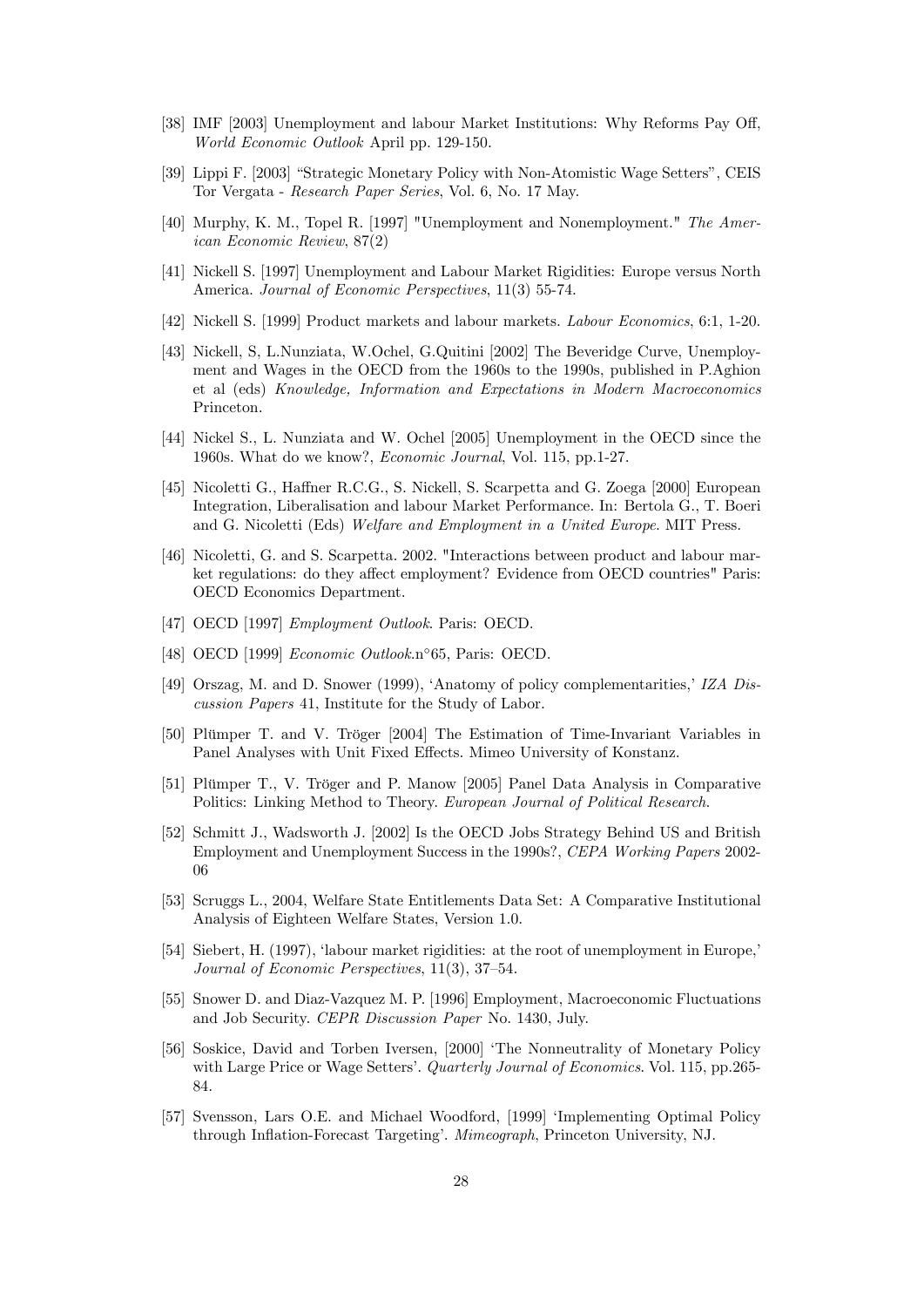- [58] Thesmar D. and M. Thoenig [2004] Financial Market Development and The Rise in Firm Level Uncertainty, mimeo, Paris.
- [59] Wasmer E. and P. Weil [2004] The Macroeconomics of labour and Credit Market Imperfections. American Economic Review 94 (4), 944-963.

# 6 Appendix

### 6.1 further results

We provide below results with FEVD and various combinations of time-invariant variables. As shown, results are not substantially modified by introducing additional time-invariants.

|               | 1           | $\mathbf{2}$ | 3           | 4           | 5           | 6           |
|---------------|-------------|--------------|-------------|-------------|-------------|-------------|
|               | Unemp.      | Unemp.       | Inact.      | Inact.      | Jobless     | Jobless.    |
| LDV           | $0.753***$  | $0.752***$   | $0.853***$  | $0.848***$  | $0.828***$  | $0.823***$  |
|               | [10.56]     | [10.53]      | [22.44]     | [21.15]     | [27.21]     | [26.31]     |
| <b>PMR</b>    | $1.054*$    | 2.003***     | 2.695***    | 3.052***    | 3.883***    | 5.198***    |
|               | [1.81]      | [2.80]       | [3.63]      | [3.58]      | [5.63]      | [5.62]      |
| <b>EPLBLD</b> | $-0.489$    | $-0.530$     | $-0.840**$  | $-0.929**$  | $-1.200***$ | $-1.437***$ |
|               | [1.00]      | [0.99]       | [2.52]      | [2.26]      | [3.34]      | [3.07]      |
| Coord         |             | $-1.239**$   |             | $-0.242$    |             | $-1.342***$ |
|               |             | [2.35]       |             | [1.07]      |             | [3.63]      |
| <b>RR</b>     | 0.372       | 0.593        | 1.085       | 1.369       | $1.730*$    | $2.208**$   |
|               | [0.35]      | [0.55]       | [1.35]      | [1.57]      | [1.83]      | [2.21]      |
| UD            | $0.020*$    | 0.021        | $0.024***$  | $0.026***$  | $0.045***$  | $0.050***$  |
|               | [1.66]      | [1.60]       | [3.23]      | [3.29]      | [4.23]      | [4.35]      |
| <b>TW</b>     | 0.000       | 0.005        | 0.010       | 0.016       | $-0.001$    | 0.009       |
|               | [0.01]      | [0.19]       | [0.75]      | [1.10]      | [0.08]      | [0.51]      |
| <b>FA</b>     | 0.002       | 0.003        | $0.007**$   | $0.008**$   | $0.011***$  | $0.011***$  |
|               | [0.58]      | [0.58]       | [1.99]      | [2.04]      | [2.61]      | [2.66]      |
| <b>RER</b>    | $-1.210$    | $-1.235$     | $-1.774$    | $-1.803$    | $-2.664**$  | $-2.728**$  |
|               | [0.96]      | [0.98]       | [1.49]      | [1.52]      | [2.09]      | [2.15]      |
| Productivity  | $-5.608**$  | $-5.549**$   | 1.327       | 1.569       | $-4.109***$ | $-3.747***$ |
|               | [2.45]      | [2.38]       | [1.42]      | [1.61]      | [2.93]      | [2.77]      |
| <b>Credit</b> | $-0.039***$ | $-0.040***$  | $-0.033***$ | $-0.034***$ | $-0.070***$ | $-0.072***$ |
|               | [2.72]      | [2.74]       | [2.89]      | [2.96]      | [5.17]      | [5.28]      |
| <b>TTB</b>    | $0.151*$    | $0.136*$     | $-0.054$    | $-0.076*$   | 0.087       | 0.044       |
|               | [1.76]      | [1.66]       | [1.37]      | [1.86]      | [1.43]      | [0.77]      |
| eta           | $1.052**$   | $1.051**$    | $1.000***$  | $1.000***$  | $1.051***$  | 1.052***    |
|               | [2.40]      | [2.24]       | [3.03]      | [3.06]      | [4.68]      | [4.73]      |
| Observations  | 227         | 227          | 247         | 247         | 227         | 227         |
| final rho     | 0.38        | 0.39         |             |             | 0.21        | 0.21        |
| Invariant     | <b>PMR</b>  | PMR;Coord    | <b>PMR</b>  | PMR;Coord   | <b>PMR</b>  | PMR;Coord   |

### Table A1. Variant with FEVD estimator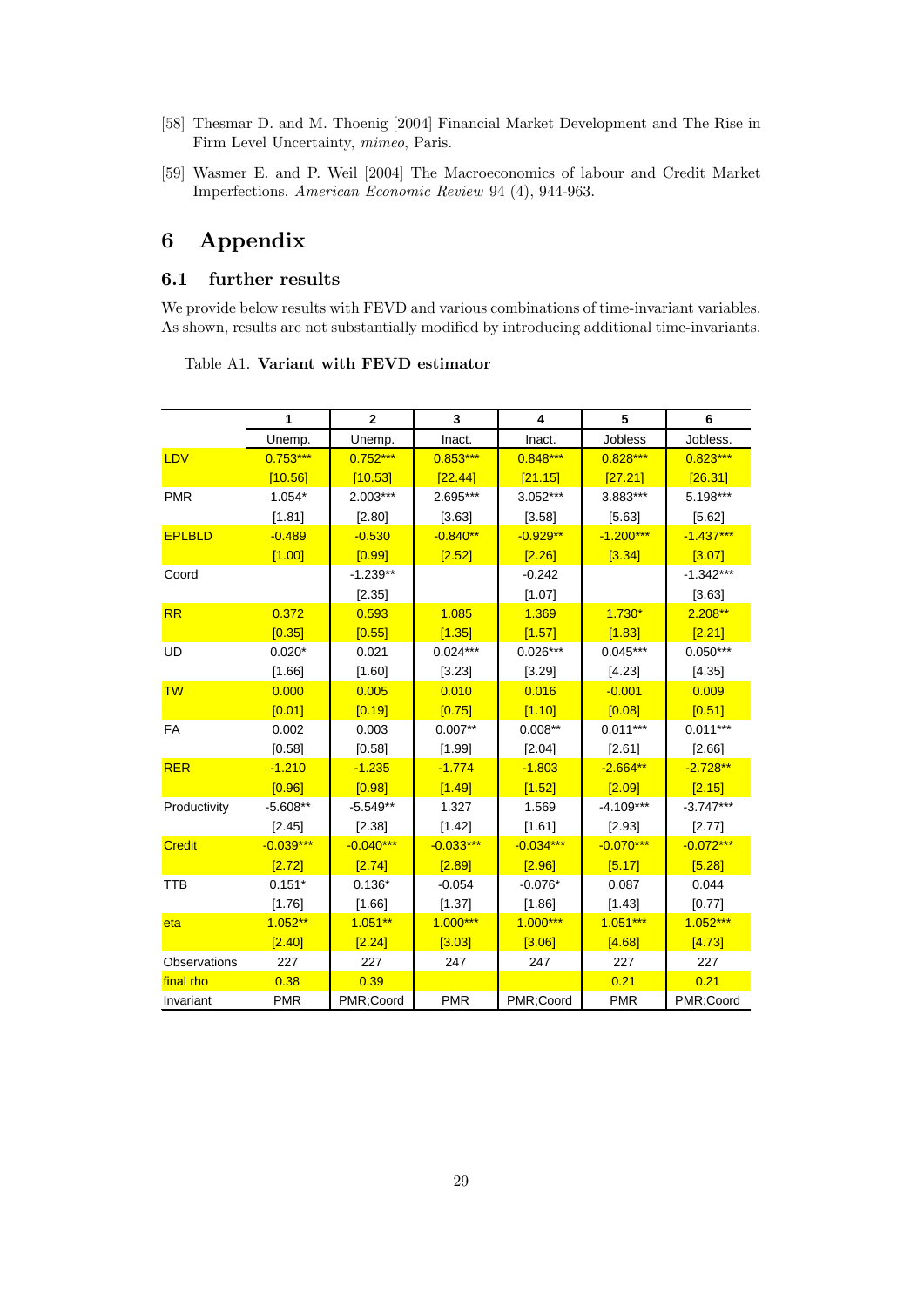We present hereafter estimation results with PCSE and GLS with change of the correction used for erros autocorellation of residuals.

|                     | Unemp.      |              |             |             | Inact.      |             |
|---------------------|-------------|--------------|-------------|-------------|-------------|-------------|
|                     | 1           | $\mathbf{2}$ | 3           | 4           | 5           | 6           |
|                     | mw_pat      | mw_pat       | mw_pat      | mw_pat      | mw_pat      | mw_pat      |
| LDV                 | $0.770***$  | $0.769***$   | $0.766***$  | $0.767***$  | $0.854***$  | $0.832***$  |
|                     | [18.93]     | [21.68]      | [19.49]     | [21.86]     | [19.89]     | [24.77]     |
| <b>PMR</b>          | $1.605*$    | $1.617*$     | 2.046**     | 2.090**     | 0.322       | 0.462       |
|                     | [1.84]      | [1.66]       | [2.40]      | [2.22]      | [0.43]      | [0.71]      |
| <b>EPLBLD</b>       | $-0.513$    | $-0.504$     | $-0.458$    | $-0.441$    | $-1.034**$  | $-0.984***$ |
|                     | [1.05]      | [1.09]       | [0.95]      | [0.98]      | [2.31]      | [2.81]      |
| Coord.              | $-0.190$    | $-0.196$     | $-0.282$    | $-0.290$    | $-0.246$    | $-0.108$    |
|                     | [0.80]      | [0.90]       | [1.21]      | [1.38]      | [0.84]      | [0.49]      |
| <b>CBI</b>          | 0.019       | 0.024        | $-0.026$    | $-0.024$    | $0.226**$   | $0.166*$    |
|                     | [0.16]      | [0.19]       | [0.23]      | [0.20]      | [1.96]      | [1.83]      |
| <b>RR</b>           | 0.759       | 0.735        | 0.394       | 0.410       | $1.640**$   | 0.905       |
|                     | [0.76]      | [0.85]       | [0.44]      | [0.51]      | [1.97]      | [1.37]      |
| <b>UD</b>           | $0.026*$    | 0.026        | 0.020       | 0.020       | $0.029*$    | $0.027**$   |
|                     | [1.77]      | [1.60]       | [1.47]      | [1.34]      | [1.87]      | [2.04]      |
| <b>TW</b>           | 0.010       | 0.009        | 0.016       | 0.016       | 0.027       | 0.009       |
|                     | [0.47]      | [0.45]       | [0.81]      | [0.77]      | [1.07]      | [0.48]      |
| <b>FA</b>           | 0.003       | 0.003        | 0.004       | 0.004       | $0.010**$   | $0.010***$  |
|                     | [1.01]      | [0.92]       | [1.22]      | [1.13]      | [2.26]      | [3.28]      |
| <b>RER</b>          | $-1.286**$  | $-1.296**$   | $-1.185**$  | $-1.207**$  | $-1.770***$ | $-1.225***$ |
|                     | [2.24]      | [2.23]       | [2.16]      | [2.17]      | [3.04]      | [2.70]      |
| Productivity        | $-4.980***$ | $-4.919***$  | $-6.084***$ | $-6.070***$ | 1.381       | 0.791       |
|                     | [3.53]      | [3.24]       | [4.45]      | [4.20]      | [0.76]      | [0.55]      |
| Credit              | $-0.044***$ | $-0.044***$  | $-0.043***$ | $-0.043***$ | $-0.036***$ | $-0.035***$ |
|                     | [6.39]      | [6.42]       | [6.72]      | [6.62]      | [4.76]      | [6.05]      |
| <b>TTB</b>          | $0.123*$    | $0.123*$     | $0.139**$   | $0.141***$  | $-0.080$    | $-0.018$    |
|                     | [1.92]      | [1.72]       | [2.21]      | [2.07]      | [0.94]      | [0.29]      |
| Estimator           | <b>PCSE</b> | <b>GLS</b>   | <b>PCSE</b> | <b>GLS</b>  | <b>PCSE</b> | <b>GLS</b>  |
| AR <sub>1</sub>     | common      | common       | panel spec. | panel spec. | no          | no          |
| <b>Observations</b> | 247         | 247          | 247         | 247         | 247         | 247         |
| final rho           | 0.23        | 0.23         |             |             |             |             |

### Table A2. Unemployment Inactivity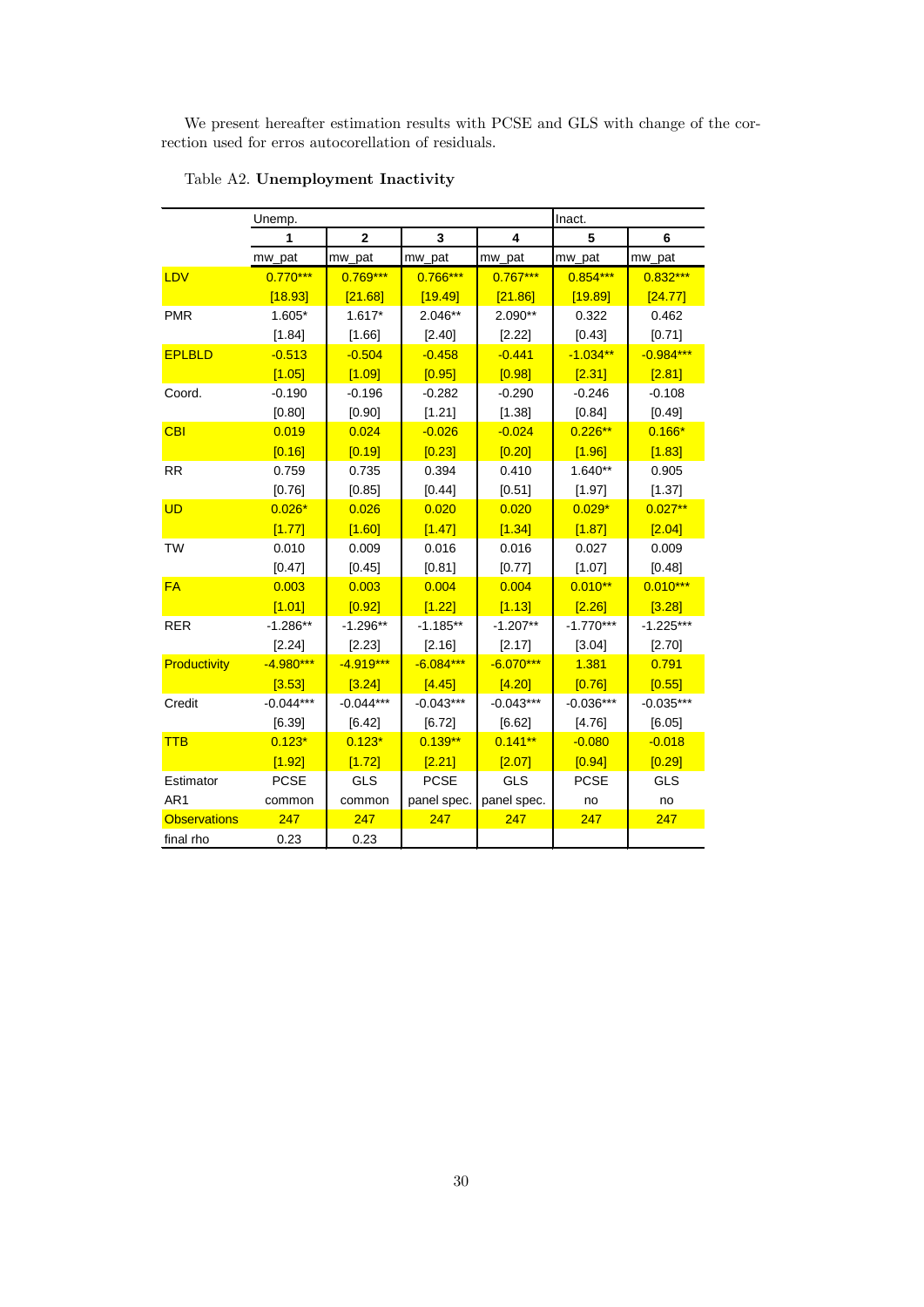|                     | Unemp.      |                |             |            |  |
|---------------------|-------------|----------------|-------------|------------|--|
|                     | 1           | $\overline{2}$ | 3           | 4          |  |
|                     | 2554<br>m   | w_2554         | w_1524      | w_5565     |  |
| LDV                 | $0.692***$  | $0.776***$     | $0.741***$  | $0.746***$ |  |
|                     | [12.80]     | [12.24]        | [15.46]     | [7.20]     |  |
| <b>PMR</b>          | 2.460***    | 2.531***       | 2.879***    | 0.330      |  |
|                     | [3.70]      | [3.05]         | [4.55]      | [0.75]     |  |
| <b>EPLBLD</b>       | $-1.060**$  | $-0.413$       | $-0.022$    | $-0.559$   |  |
|                     | [2.03]      | [0.83]         | [0.06]      | [1.15]     |  |
| Coord.              | $-2.105***$ | $-1.718**$     | $-1.762***$ | $-0.243$   |  |
|                     | [3.64]      | [2.46]         | [3.89]      | [0.84]     |  |
| <b>CBI</b>          | $-0.625**$  | $-0.586*$      | $-0.445**$  | $-0.225$   |  |
|                     | [2.45]      | [1.90]         | [2.10]      | [1.31]     |  |
| <b>RR</b>           | 1.730*      | 1.115          | 0.537       | $-0.618$   |  |
|                     | [1.67]      | [1.13]         | [0.63]      | [0.51]     |  |
| <b>UD</b>           | $0.025***$  | $0.039**$      | $0.066***$  | 0.005      |  |
|                     | [1.99]      | [1.99]         | [3.99]      | [0.61]     |  |
| <b>TW</b>           | 0.004       | 0.033          | $-0.013$    | 0.009      |  |
|                     | [0.14]      | [1.22]         | [0.60]      | [0.40]     |  |
| <b>FA</b>           | 0.002       | 0.004          | $0.007**$   | $-0.003$   |  |
|                     | [0.44]      | [0.90]         | [2.18]      | [0.76]     |  |
| <b>RER</b>          | $-2.119$    | $-0.643$       | $-1.417$    | $-0.122$   |  |
|                     | [1.65]      | [0.50]         | [1.11]      | [0.10]     |  |
| Productivity        | $-7.548***$ | $-4.280**$     | $-2.789**$  | $-1.658$   |  |
|                     | [3.47]      | [2.07]         | [2.52]      | [1.34]     |  |
| Credit              | $-0.058***$ | $-0.036**$     | $-0.057***$ | $-0.019$   |  |
|                     | [3.90]      | [2.48]         | [4.19]      | [1.35]     |  |
| <b>TTB</b>          | $0.203**$   | 0.086          | $0.089*$    | 0.033      |  |
|                     | [2.30]      | [1.10]         | [1.75]      | [0.61]     |  |
| eta                 | 1.098***    | $1.148**$      | 1.027***    | 1.149      |  |
|                     | [3.48]      | [2.47]         | [4.16]      | [1.65]     |  |
| <b>Observations</b> | 213         | 213            | 213         | 213        |  |
| final rho           | 0.33        | 0.30           | 0.06        | 0.14       |  |

Table A3. Desagregation of Unemployment estimations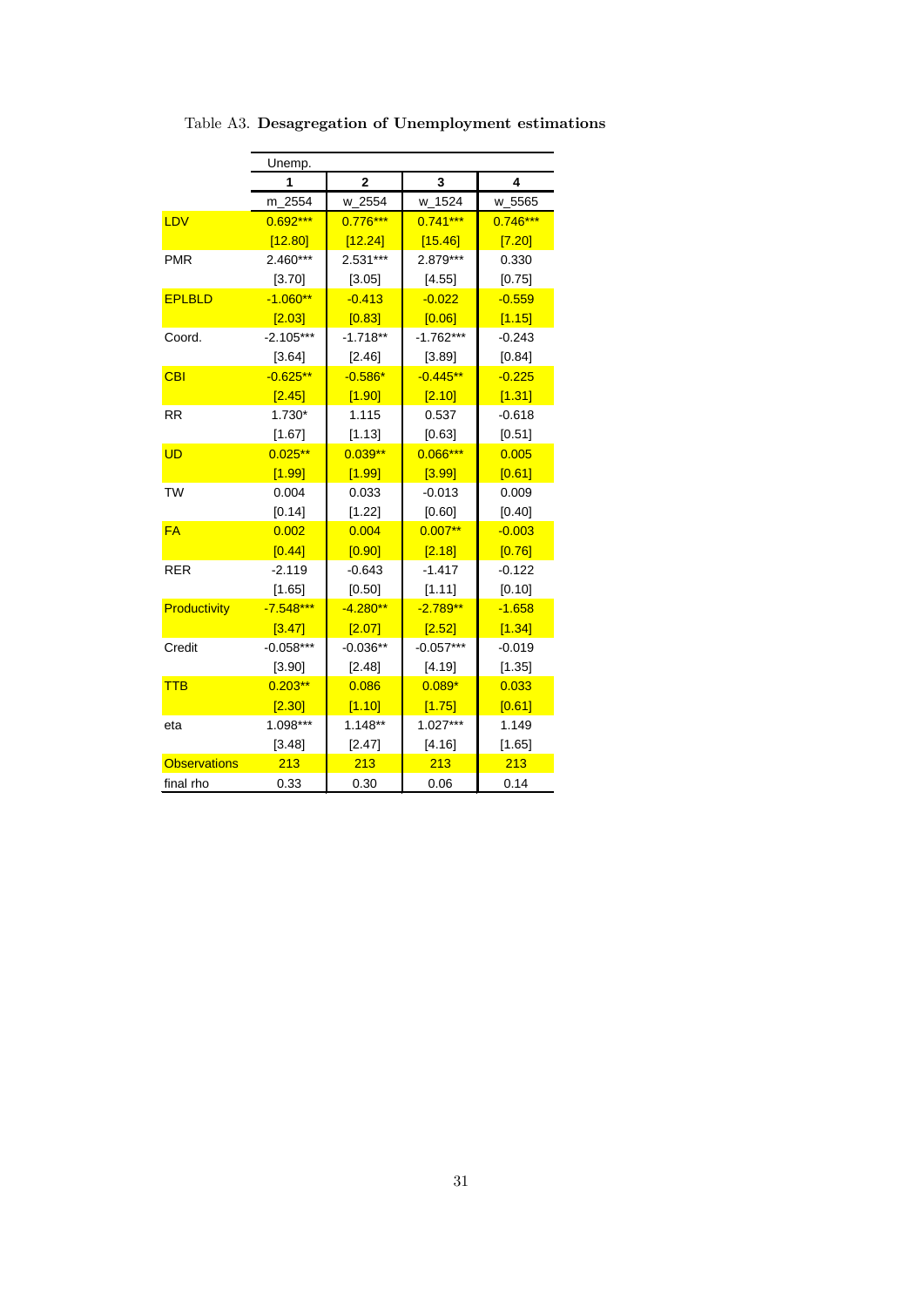|                     | Inact.      |             |             |             |             |
|---------------------|-------------|-------------|-------------|-------------|-------------|
|                     | 1           | 2           | 3           | 4           | 5           |
|                     | $W_2$ 2554  | m_1524      | w_1524      | m_5565      | w_5565      |
| LDV                 | 0.928***    | $0.879***$  | 0.926***    | $0.705***$  | $0.762***$  |
|                     | [68.86]     | [51.15]     | [75.31]     | [24.48]     | [27.69]     |
| <b>PMR</b>          | $1.116***$  | 6.652***    | 6.519***    | 8.945***    | 8.286***    |
|                     | [2.97]      | [7.81]      | [9.33]      | [10.12]     | [9.33]      |
| <b>EPLBLD</b>       | $-0.063$    | $-2.200***$ | $-2.976***$ | $-0.791**$  | 0.356       |
|                     | [0.18]      | [5.26]      | [5.98]      | [2.41]      | [1.05]      |
| Coord.              | $-1.077***$ | $0.821***$  | 0.256       | 1.235***    | $-0.038$    |
|                     | [3.77]      | [3.17]      | [1.07]      | [4.88]      | [0.16]      |
| <b>CBI</b>          | $-0.654***$ | $0.609***$  | 0.396***    | $-0.772***$ | $-1.908***$ |
|                     | [3.78]      | [4.07]      | [2.71]      | [4.62]      | [7.11]      |
| <b>RR</b>           | 1.206       | 2.658***    | 5.154***    | 4.343***    | 3.693***    |
|                     | [1.50]      | [3.95]      | [6.78]      | [5.73]      | [4.67]      |
| <b>UD</b>           | $0.053***$  | $-0.004$    | $-0.018**$  | $0.022***$  | $0.075***$  |
|                     | [4.81]      | [0.58]      | [2.13]      | [3.18]      | [7.31]      |
| <b>TW</b>           | $-0.007$    | $0.052**$   | $0.038*$    | 0.017       | 0.026       |
|                     | [0.40]      | [2.49]      | [1.93]      | [0.92]      | [1.39]      |
| <b>FA</b>           | $0.008**$   | $0.018***$  | $0.011***$  | $-0.008***$ | $0.014***$  |
|                     | [2.54]      | [5.18]      | [3.82]      | [2.75]      | [4.72]      |
| <b>RER</b>          | $-2.040*$   | $-1.721$    | $-2.655**$  | $-2.535**$  | $-1.554$    |
|                     | [1.70]      | [1.43]      | [2.21]      | [2.09]      | [1.29]      |
| <b>Productivity</b> | 3.398***    | $-1.599$    | $-7.378***$ | $-0.379$    | $3.119***$  |
|                     | [2.84]      | [1.54]      | [5.27]      | [0.42]      | [3.13]      |
| Credit              | $-0.029**$  | $-0.061***$ | $-0.083***$ | $-0.012$    | $-0.016$    |
|                     | [2.44]      | [4.89]      | [6.88]      | [1.06]      | [1.39]      |
| <b>TTB</b>          | $-0.096**$  | $-0.173***$ | $-0.069$    | $-0.150***$ | 0.006       |
|                     | [2.00]      | [3.94]      | [1.49]      | [3.44]      | [0.13]      |
| eta                 | 1.000***    | 1.000***    | 1.000***    | 1.000***    | $1.000***$  |
|                     | [4.96]      | [8.42]      | [9.47]      | [10.56]     | [8.99]      |
| <b>Observations</b> | 233         | 233         | 233         | 233         | 233         |

Table A4. Desagregation of Inactivity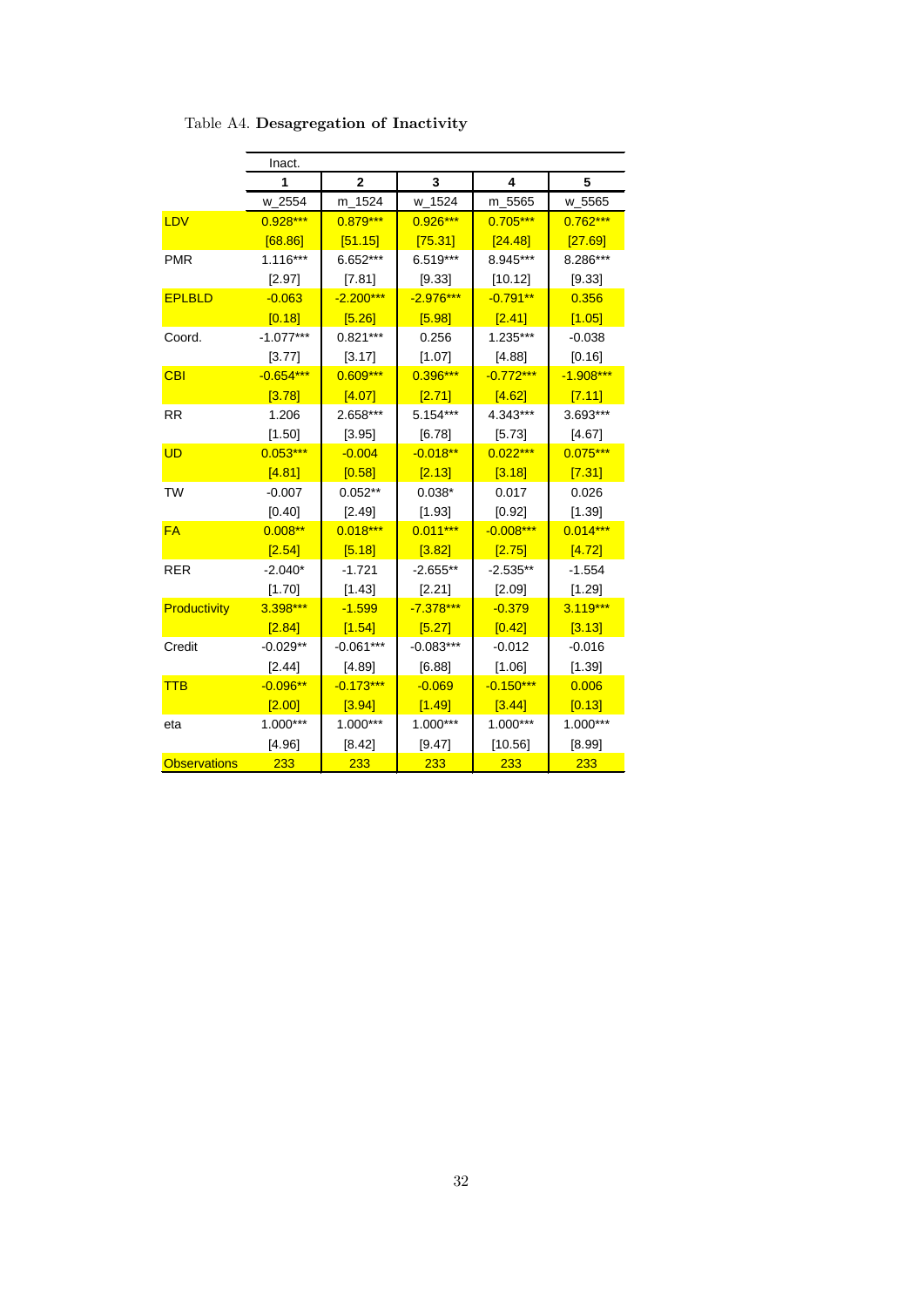|                     | Joblessness |              |             |              |             |             |
|---------------------|-------------|--------------|-------------|--------------|-------------|-------------|
|                     | 1           | $\mathbf{2}$ | 3           | 4            | 5           | 6           |
|                     | m_2554      | $W_2$ 2554   | m_1524      | w_1524       | m_5565      | w_5565      |
| LDV                 | $0.657***$  | $0.903***$   | $0.828***$  | $0.897***$   | $0.736***$  | 0.788***    |
|                     | [16.40]     | [45.45]      | [50.80]     | [58.56]      | [24.49]     | [23.95]     |
| <b>PMR</b>          | $1.044**$   | 3.549***     | 10.702***   | 8.895***     | 9.098***    | 8.240***    |
|                     | [2.26]      | [4.67]       | [11.26]     | [8.84]       | [9.07]      | [7.13]      |
| <b>EPLBLD</b>       | $-1.127**$  | $-0.444$     | $-2.811***$ | $-2.815***$  | $-1.859***$ | $-0.344$    |
|                     | [2.41]      | [1.02]       | [6.32]      | [4.88]       | [5.11]      | [0.92]      |
| Coord.              | $-4.393***$ | $-2.281***$  | $-0.360$    | $-1.025***$  | $0.575**$   | $-0.370$    |
|                     | [7.22]      | [3.96]       | [1.36]      | [3.31]       | [2.48]      | [1.32]      |
| <b>CBI</b>          | $-1.248***$ | $-1.426***$  | $0.379**$   | $-0.022$     | $-1.026***$ | $-1.986***$ |
|                     | [5.46]      | [4.33]       | [2.42]      | [0.12]       | [5.77]      | [5.76]      |
| <b>RR</b>           | 2.601***    | 2.539**      | 4.010***    | 6.503***     | 3.120***    | $3.110***$  |
|                     | [2.73]      | [2.22]       | [5.19]      | [6.18]       | [4.26]      | [3.39]      |
| <b>UD</b>           | $0.070***$  | $0.102***$   | $0.021***$  | $0.023**$    | $0.037***$  | $0.084***$  |
|                     | [5.75]      | [4.35]       | [2.68]      | [2.58]       | [5.12]      | [6.03]      |
| <b>TW</b>           | 0.023       | $-0.004$     | 0.006       | 0.006        | 0.030       | $0.040*$    |
|                     | [0.85]      | [0.15]       | [0.27]      | [0.25]       | [1.59]      | [1.78]      |
| <b>FA</b>           | $0.018***$  | $0.014***$   | $0.027***$  | $0.016***$   | $-0.008***$ | $0.013***$  |
|                     | [4.10]      | [2.94]       | [7.01]      | [3.96]       | [2.94]      | [3.53]      |
| <b>RER</b>          | $-4.097***$ | $-2.423*$    | $-3.685***$ | $-2.969**$   | $-3.587***$ | $-1.625$    |
|                     | [3.19]      | [1.89]       | [2.89]      | [2.31]       | [2.91]      | [1.27]      |
| Productivity        | $-4.525***$ | 0.329        | $-9.764***$ | $-11.124***$ | $-3.177***$ | 1.108       |
|                     | [3.44]      | [0.27]       | [6.80]      | [5.30]       | [3.40]      | [1.01]      |
| Credit              | $-0.074***$ | $-0.060***$  | $-0.126***$ | $-0.118***$  | $-0.051***$ | $-0.036***$ |
|                     | [5.04]      | [4.26]       | [8.92]      | [8.20]       | [4.18]      | [2.77]      |
| <b>TTB</b>          | $0.168**$   | $-0.103$     | 0.006       | 0.013        | $-0.062$    | $-0.000$    |
|                     | [2.59]      | [1.62]       | [0.11]      | [0.20]       | [1.44]      | [0.01]      |
| eta                 | $1.140***$  | $1.041***$   | $1.018***$  | 0.989***     | $0.964***$  | 1.064***    |
|                     | [8.10]      | [4.20]       | [11.23]     | [7.95]       | [9.05]      | [6.65]      |
| <b>Observations</b> | 213         | 213          | 213         | 213          | 213         | 213         |
| final rho           | 0.26        | 0.23         | 0.10        | 0.24         | $-0.07$     | 0.11        |

Table A5. Desagregation of Joblessness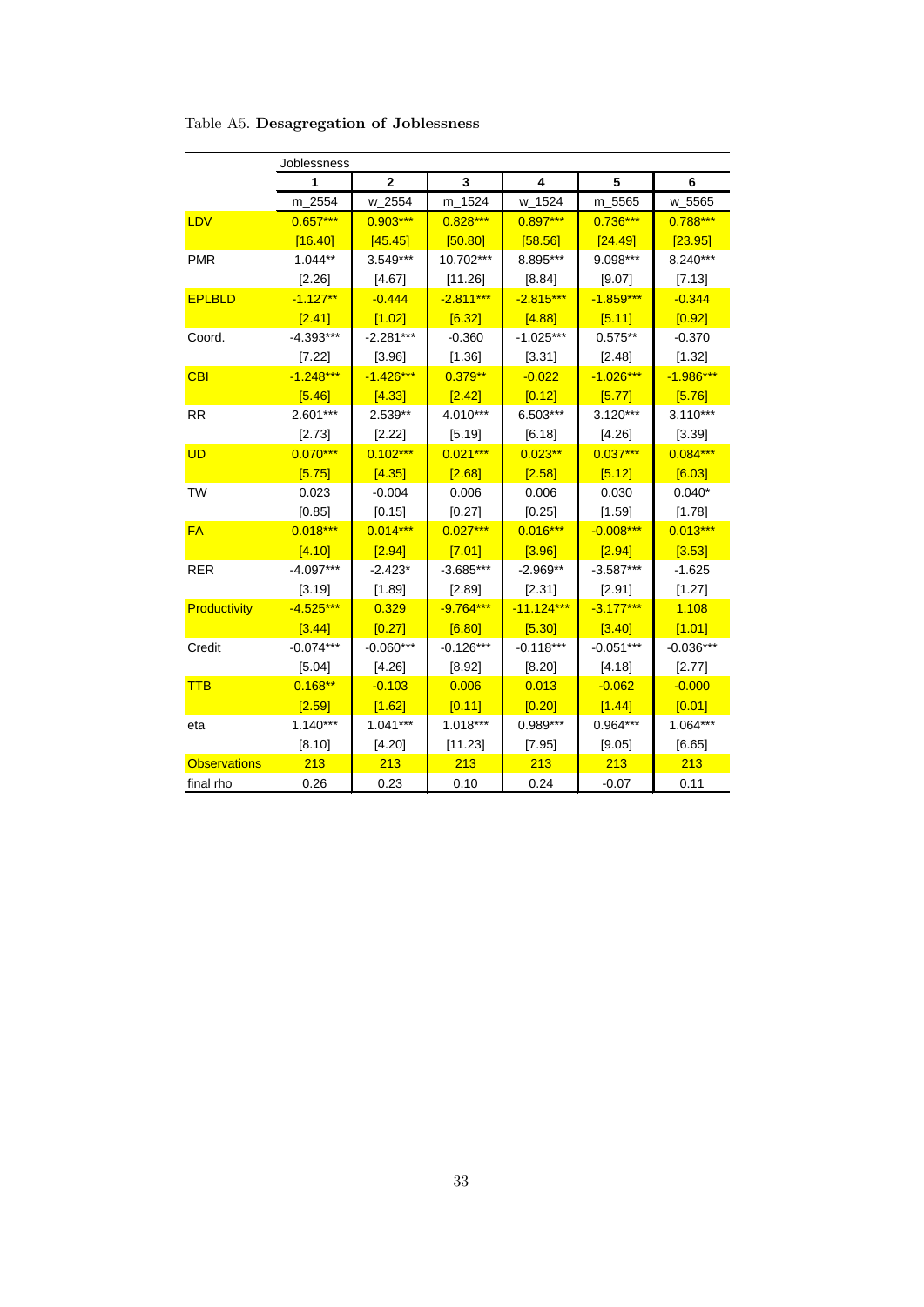|               |             | mw_pat      |             | m_2554      |             |             |
|---------------|-------------|-------------|-------------|-------------|-------------|-------------|
|               | 1           | 2           | 3           | 4           | 5           | 6           |
|               | Unemp.      | Inact.      | jobless.    | Unemp.      | Inact.      | jobless.    |
| LDV           | $0.754***$  | 0.848***    | $0.823***$  | $0.700***$  | $0.818***$  | $0.661***$  |
|               | [10.63]     | [22.23]     | [26.92]     | [13.32]     | [16.91]     | [16.56]     |
| <b>PMR</b>    | 0.837       | 1.118       | 1.921*      | $-0.562$    | $-2.767***$ | $-3.142***$ |
|               | [0.67]      | [1.40]      | [1.89]      | [0.50]      | [3.10]      | [2.92]      |
| <b>EPLBLD</b> | $-2.361$    | $-4.482***$ | $-7.049***$ | $-5.123***$ | $-2.638**$  | $-6.944***$ |
|               | [1.44]      | [2.81]      | [4.07]      | [3.09]      | [2.36]      | [4.67]      |
| PMR_EPL       | 0.980       | 1.836**     | 2.952***    | $2.210**$   | 1.449**     | $3.143***$  |
|               | [1.08]      | [2.44]      | [3.42]      | [2.48]      | [2.44]      | [3.97]      |
| Coord         | $-0.915**$  | 0.306       | $-0.435$    | $-1.278***$ | $-0.757**$  | $-3.253***$ |
|               | [1.99]      | [1.17]      | [1.47]      | [2.82]      | [2.23]      | [5.94]      |
| <b>CBI</b>    | $-0.334$    | $-0.369**$  | $-0.779***$ | $-0.557**$  | $-0.326**$  | $-1.179***$ |
|               | [1.39]      | [2.18]      | [3.60]      | [2.29]      | [2.09]      | [5.24]      |
| RR            | 0.761       | $2.144*$    | $3.129**$   | $2.187*$    | 0.712       | 3.230***    |
|               | [0.59]      | [1.96]      | [2.58]      | [1.81]      | [0.85]      | [2.85]      |
| <b>UD</b>     | 0.019       | $0.026***$  | $0.046***$  | 0.018       | $0.021***$  | $0.060***$  |
|               | [1.46]      | [3.32]      | [4.33]      | [1.61]      | [2.67]      | [5.27]      |
| <b>TW</b>     | 0.001       | 0.020       | 0.009       | $-0.006$    | $-0.005$    | 0.009       |
|               | [0.05]      | [1.26]      | [0.47]      | [0.23]      | [0.23]      | [0.33]      |
| FA            | 0.002       | $0.008**$   | $0.011**$   | $-0.001$    | $0.006*$    | $0.014***$  |
|               | [0.37]      | [2.16]      | [2.59]      | [0.14]      | [1.75]      | [3.42]      |
| <b>RER</b>    | $-1.278$    | $-1.833$    | $-2.849**$  | $-2.224*$   | $-2.073*$   | $-4.223***$ |
|               | [1.01]      | [1.54]      | [2.24]      | [1.73]      | [1.72]      | [3.29]      |
| Product.      | $-5.610**$  | 1.304       | $-3.979***$ | $-7.609***$ | 1.438       | $-5.050***$ |
|               | [2.38]      | [1.37]      | [3.01]      | [3.46]      | [1.46]      | [3.82]      |
| <b>Credit</b> | $-0.041***$ | $-0.037***$ | $-0.077***$ | $-0.060***$ | $-0.012$    | $-0.076***$ |
|               | [2.77]      | [3.16]      | [5.56]      | [4.02]      | [0.96]      | [5.16]      |
| <b>TTB</b>    | $0.139*$    | $-0.073*$   | 0.052       | $0.210**$   | $-0.021$    | $0.186***$  |
|               | [1.66]      | [1.76]      | [0.92]      | [2.39]      | [0.47]      | [2.86]      |
| eta           | $1.039**$   | $1.000***$  | 1.025***    | $1.061***$  | $1.000***$  | $1.150***$  |
|               | $[2.22]$    | [3.34]      | [4.94]      | [3.36]      | [3.52]      | [7.87]      |
| Observations  | 227         | 247         | 227         | 213         | 233         | 213         |
| final rho     | 0.38        |             | 0.19        | 0.31        |             | 0.25        |

Table A6. Extended model : estimations with interaction term between labour and market regulations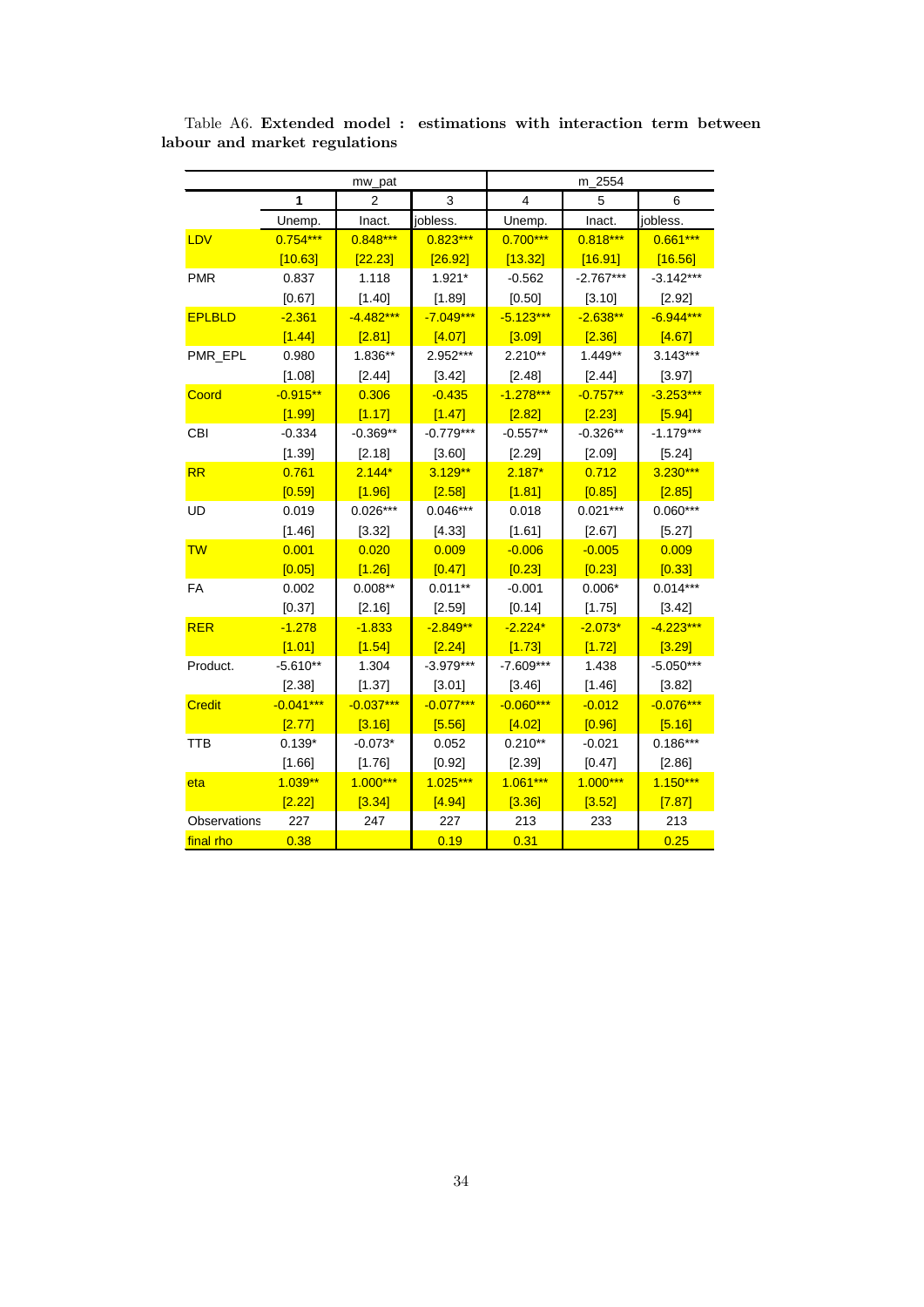|                     | m_1524      |              |              | m_5565      |             |             |
|---------------------|-------------|--------------|--------------|-------------|-------------|-------------|
|                     | 7           | 8            | 9            | 10          | 11          | 12          |
|                     | Unemp.      | Inact.       | jobless.     | Unemp.      | Inact.      | jobless.    |
| LDV                 | $0.642***$  | $0.870***$   | $0.823***$   | $0.709***$  | $0.707***$  | $0.734***$  |
|                     | [12.61]     | [45.90]      | [49.47]      | [10.50]     | [24.67]     | [24.22]     |
| <b>PMR</b>          | 2.622**     | $-2.387**$   | 0.632        | $-1.427$    | 9.513***    | 7.588***    |
|                     | [2.15]      | [2.01]       | [0.55]       | [1.42]      | [7.83]      | [6.39]      |
| <b>EPLBLD</b>       | $-2.256$    | $-15.444***$ | $-17.218***$ | $-4.467***$ | 0.056       | $-4.077***$ |
|                     | [1.55]      | [7.58]       | [9.03]       | [2.66]      | [0.05]      | [3.16]      |
| PMR_EPL             | 0.583       | 7.087***     | 7.728***     | 1.784**     | $-0.456$    | $1.187*$    |
|                     | [0.72]      | [7.12]       | [8.17]       | [2.15]      | [0.69]      | [1.74]      |
| Coord               | $-1.589***$ | 3.334***     | 2.343***     | 0.060       | 1.067***    | $0.995***$  |
|                     | [3.74]      | [7.34]       | [6.40]       | [0.19]      | [3.85]      | [3.69]      |
| <b>CBI</b>          | $-0.191$    | 0.732***     | $0.520***$   | $-0.296*$   | $-0.779***$ | $-1.008***$ |
|                     | [0.96]      | [4.79]       | [3.37]       | [1.82]      | [4.65]      | [5.73]      |
| <b>RR</b>           | 1.122       | 4.482***     | 5.898***     | $-0.575$    | 4.217***    | 3.478***    |
|                     | [0.96]      | [5.13]       | [6.00]       | [0.57]      | [4.25]      | [3.58]      |
| <b>UD</b>           | $0.040***$  | $-0.022**$   | 0.002        | 0.007       | $0.024***$  | $0.034***$  |
|                     | [3.63]      | [2.57]       | [0.26]       | [0.90]      | [3.38]      | [4.77]      |
| <b>TW</b>           | $-0.039$    | 0.023        | $-0.026$     | 0.007       | 0.019       | 0.024       |
|                     | [1.50]      | [1.12]       | [1.19]       | [0.31]      | [0.96]      | [1.19]      |
| FA                  | $0.007*$    | $0.012***$   | $0.020***$   | $-0.003$    | $-0.007**$  | $-0.009***$ |
|                     | [1.90]      | [3.85]       | [5.74]       | [0.80]      | [2.59]      | [3.33]      |
| <b>RER</b>          | $-2.673**$  | $-1.951$     | $-4.055***$  | $-1.068$    | $-2.529**$  | $-3.605***$ |
|                     | [2.07]      | [1.63]       | [3.19]       | [0.84]      | [2.09]      | [2.93]      |
| Product.            | $-7.804***$ | $-2.105*$    | $-10.296***$ | $-3.357***$ | $-0.309$    | $-3.328***$ |
|                     | [4.76]      | [1.87]       | [7.32]       | [2.79]      | [0.33]      | [3.50]      |
| <b>Credit</b>       | $-0.082***$ | $-0.065***$  | $-0.134***$  | $-0.036**$  | $-0.012$    | $-0.052***$ |
|                     | [5.51]      | [5.25]       | [9.53]       | [2.58]      | [1.04]      | [4.24]      |
| TTB                 | $0.240***$  | $-0.140***$  | 0.045        | $0.126**$   | $-0.155***$ | $-0.053$    |
|                     | [3.40]      | [3.07]       | [0.84]       | [2.06]      | [3.46]      | [1.20]      |
| eta                 | $1.031***$  | $1.000***$   | $1.008***$   | $1.018***$  | $1.000***$  | 0.963***    |
|                     | [5.11]      | [9.32]       | [12.09]      | [3.25]      | [10.50]     | [9.05]      |
| <b>Observations</b> | 213         | 233          | 213          | 213         | 233         | 213         |
| final rho           | 0.25        |              | 0.07         | 0.12        |             | $-0.07$     |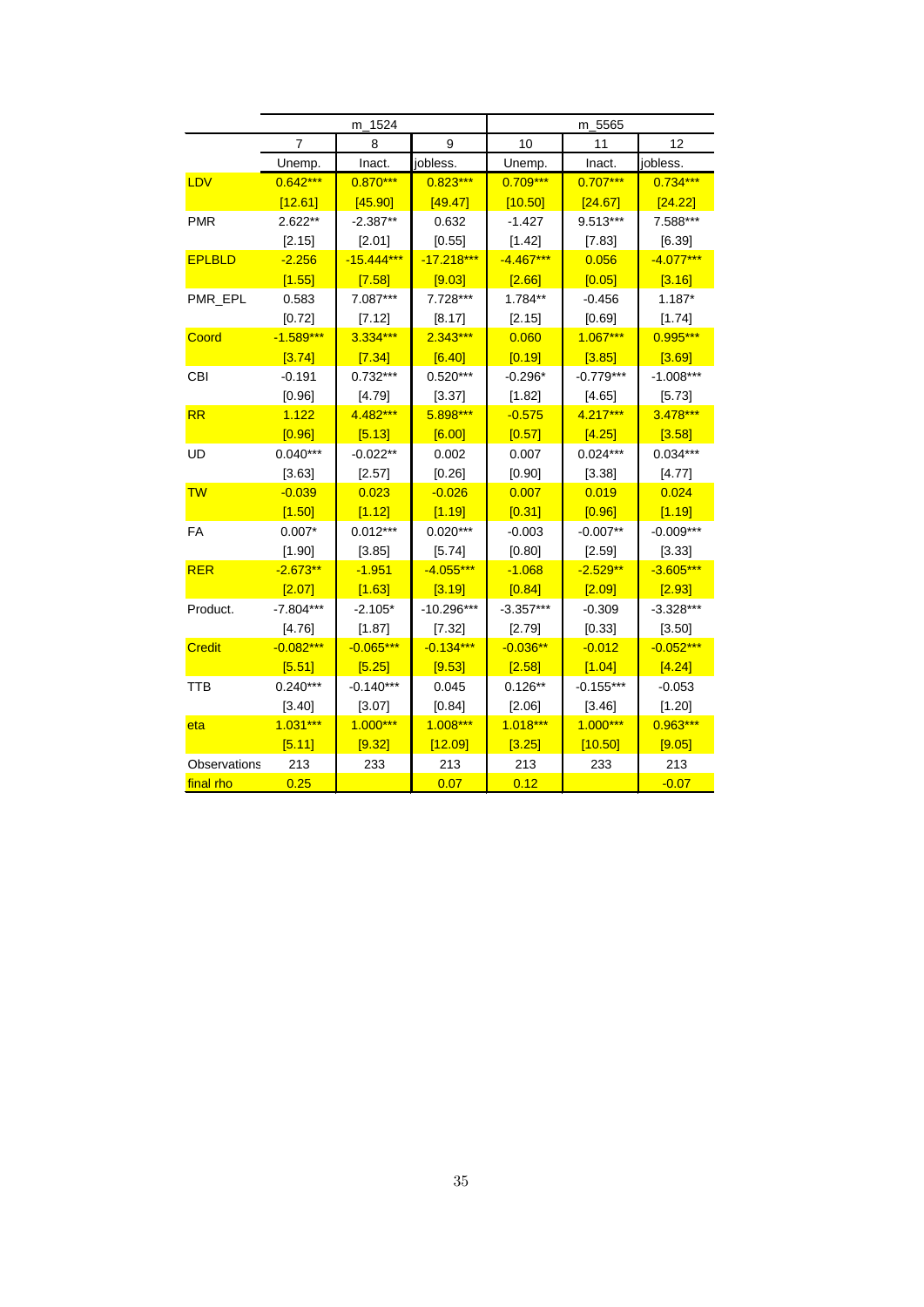## 6.2 unit root tests

|  | Inactivity rate |
|--|-----------------|

| test     | lags | drift | trend | stat       | conclusion |
|----------|------|-------|-------|------------|------------|
| Ipshin   | 2    |       |       | $-0.327$   | NS         |
| Ipshin   | 2    |       | V     | 0.506      | NS         |
| xtfisher | 2    |       |       | 29.41      | NS         |
| xtfisher | 2    |       | y     | 43.64      | NS         |
| xtfisher | 2    |       |       | $79.49***$ |            |
| levinlin | 2    |       |       | $-2.63***$ |            |
| levinlin |      |       | v     | $-1.7**$   |            |

| test         | lags | drift trend stat |            | conclusion |
|--------------|------|------------------|------------|------------|
| ipshin       |      |                  | $-1.667**$ | I(0)       |
| xtfisher     |      |                  | $114.1***$ | I(0)       |
| levinlin     |      |                  | $-2.5$     | I(0)       |
| iobless rate |      |                  |            |            |

| jobiess rate |      |                  |       |             |            |
|--------------|------|------------------|-------|-------------|------------|
| test         | lags | $\mathrm{drift}$ | trend | stat        | conclusion |
| ipshin       |      |                  |       | $-2.6***$   | I(0)       |
| xtfisher     |      |                  |       | $102.96***$ | I(0)       |
| levinlin     |      |                  |       | $-4.05***$  | (0)        |

Unemployment benefit replacement rate

| test             | lags           | drift         | trend | stat          | conclusion |
|------------------|----------------|---------------|-------|---------------|------------|
| ipshin           | 2              |               |       | $-6.53***$    | I(0)       |
| levinlin         | 2              |               |       | $-6.93***$    | I(0)       |
| xtfisher         | $\overline{2}$ |               |       | 61.96***      | I(0)       |
| Union density    |                |               |       |               |            |
| test             |                | drift<br>lags | trend | $_{\rm stat}$ | conclusion |
| ipshin           | 2              |               |       | 0.829         | NS         |
| ipshin           | 2              |               | У     | 1.02          | NS         |
| levinlin         | $\overline{2}$ |               |       | $-2.76***$    | I(0)       |
| xtfisher         | $\overline{2}$ |               |       | 33.7          | NS         |
| xtfisher         | $\overline{2}$ |               | у     | 17.9          | NS         |
| xtfisher pp      | 2              |               |       | $77.5***$     | I(0)       |
| xtfisher         | $\overline{2}$ | у             |       | 84.37***      | I(0)       |
| Income tax wedge |                |               |       |               |            |
| test             | lags           | drift         | trend | stat          | conclusion |
| ipshin           | 2              |               |       | $-0.308$      | NS         |
| ipshin           | 2              |               | у     | $-0.671$      | ΝS         |
| levinlin         | $\overline{2}$ |               |       | $-1.74**$     | I(0)       |
| xtfisher         | $\overline{2}$ |               | у     | $56.9**$      | I(0)       |
| $x$ tfisher      | 2              | у             |       | $112.8***$    | I(0)       |

Rate of inactivity for the population aged between 25 and 54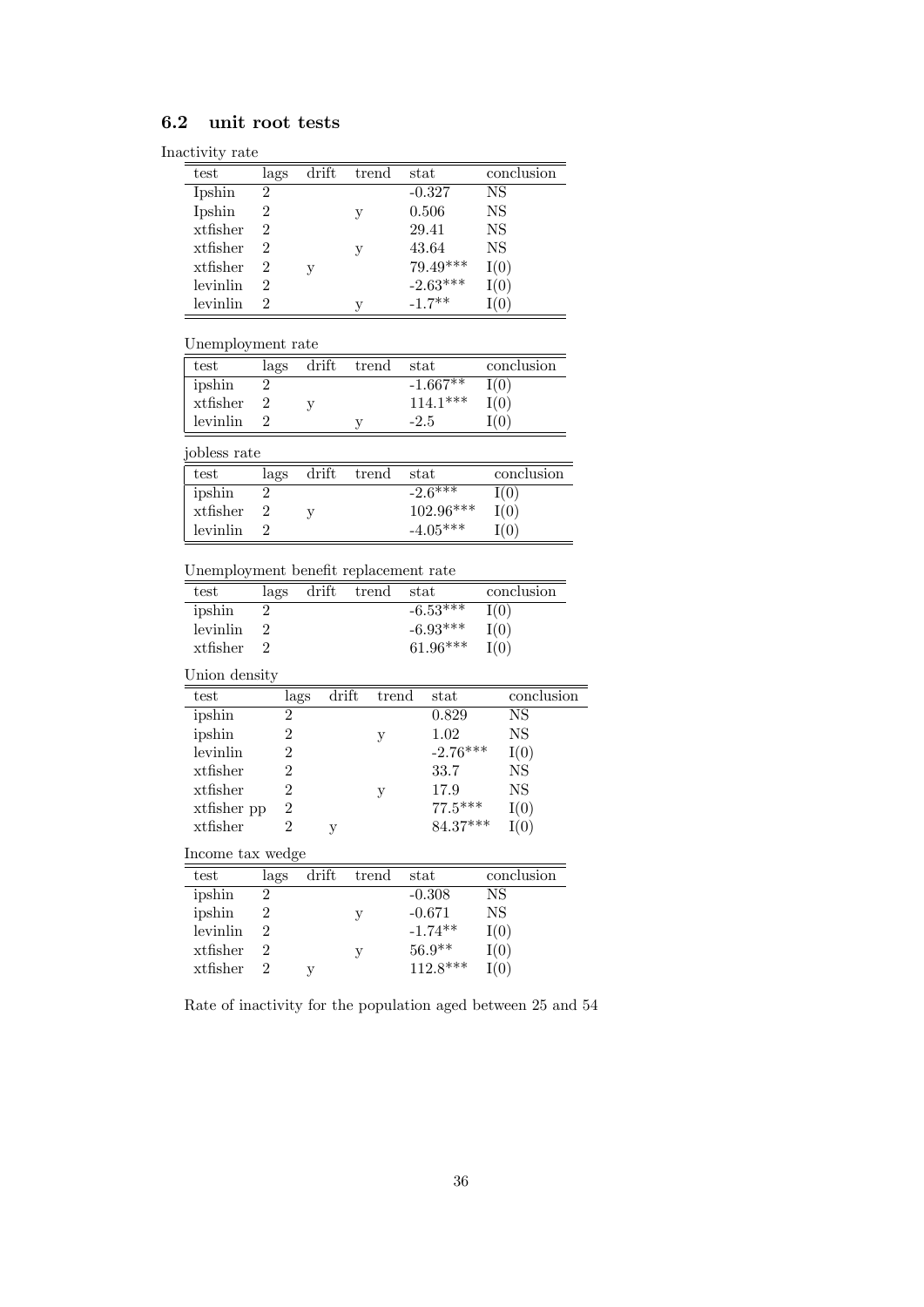| test                                   | lags           | drift            | trend    | stat                     | conclusion               |
|----------------------------------------|----------------|------------------|----------|--------------------------|--------------------------|
| ipshin                                 | $\overline{2}$ |                  | y        | $-1.0$                   | $\overline{\mathrm{NS}}$ |
| ipshin                                 | $\overline{2}$ |                  |          | 0.2                      | <b>NS</b>                |
| xtfisher                               | $\overline{2}$ |                  |          | $54.5***$                | I(0)                     |
| xtfisher                               | $\overline{2}$ | у                |          | $113.5***$               | I(0)                     |
| xtfisher                               | $\overline{2}$ | y                |          | 97.3***                  | I(0)                     |
| ipshin                                 | $\overline{2}$ |                  |          | $-1.43*$                 | I(0)                     |
| xtfisher                               | $\overline{2}$ |                  |          | 65.9***                  | I(0)                     |
| ipshin                                 | $\overline{2}$ |                  |          | -0.867                   | <b>NS</b>                |
| Financial assets                       |                |                  |          |                          |                          |
| test                                   | lags           | drift            | trend    | stat                     | conclusion               |
| xtfisher                               | $\overline{2}$ | у                |          | 30.64                    | $\overline{\mathrm{NS}}$ |
| xtfisher                               | $\overline{2}$ |                  | у        | 30.78                    | <b>NS</b>                |
| ipshin                                 | $\overline{2}$ |                  |          | 1.009                    | <b>NS</b>                |
| ipshin                                 | $\overline{2}$ |                  |          | $64.16***$               | I(0)                     |
| RER.                                   |                |                  |          |                          |                          |
| test                                   | lags           | $\mathrm{drift}$ | trend    | stat                     | conclusion               |
| ipshin                                 | 2              |                  |          | $-5.7***$                | I(0)                     |
| xtfisher                               | $\overline{2}$ |                  |          | 99.5***                  | I(0)                     |
| labour productivity (GDP per employed) |                |                  |          |                          |                          |
| test                                   | lags           | drift            | trend    | stat                     | conclusion               |
| ipshin                                 | $\overline{2}$ |                  |          | $\overline{2.5}$         | $\overline{\mathrm{NS}}$ |
| ipshin                                 | $\overline{2}$ |                  | y        | 1.35                     | <b>NS</b>                |
| xtfisher                               | $\overline{2}$ | y                |          | $72.5***$                | I(0)                     |
| credit<br>to                           | economy        |                  |          |                          |                          |
| drift<br>lags                          |                | trend            | stat     | conclusion               |                          |
| $\overline{2}$                         |                |                  | 36.8     | $\overline{\mathrm{NS}}$ |                          |
| $\overline{2}$                         | у              |                  | 24.0     | <b>NS</b>                |                          |
| $\overline{2}$<br>$\mathbf{y}$         |                |                  | 98.5***  | I(0)                     |                          |
| $\overline{2}$                         | y              |                  | 1.23     | NS                       |                          |
| Inflation rate (Inflation)             |                |                  |          |                          |                          |
| test                                   | lags           | drift            | trend    | stat                     | conclusion               |
| xtfisher                               | $\overline{2}$ |                  |          | $89.7***$                | $\overline{I(0)}$        |
| ipshin                                 | $\overline{2}$ |                  | y        | $-2.51***$               | I(0)                     |
| lag prim                               | second educ    |                  | alllevel |                          |                          |
| test                                   | lags           | drift            | trend    | $_{\rm stat}$            | conclusion               |
| xtfisher                               | $\overline{2}$ | y                |          | $86.8***$                | I(0)                     |
| ipshin                                 | $\overline{2}$ |                  |          | $-3.49***$               | I(0)                     |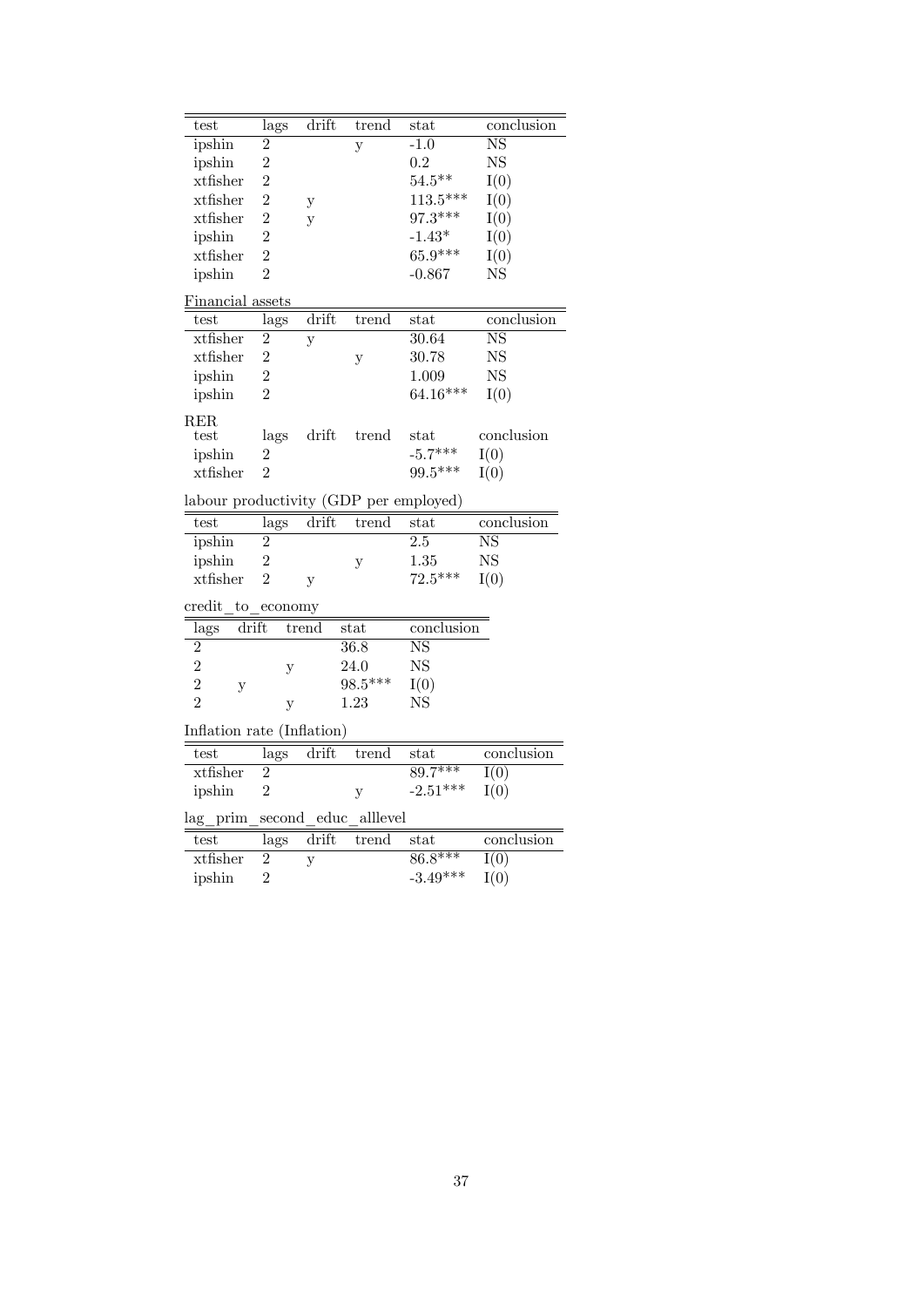### 6.3 EPL indicator and other figures

Employment Protection Legislation indicator

For countries that are documented in the FRDB Social Reforms Database, we estimate a model explaining the evolution of the EPL indicator by Nickell et al. [2002] using the indicators of employment protection given in the FRDB Social Reforms Database as well as country dummies and time trends as regressors. In particular, we run OLS estimations using the following regressors by FRDB Database:

- $\bullet$  *index fepl:* a measure indicating the precise number of reforms passed each year in each country, as well as the direction of their effect on labour market flexibility. Reforms are characterized as being directed towards more flexibility if they decrease restrictions in several domains such as wage setting, firing restriction, working time regulation etc.
- $\bullet$  *impact* fepl: a measure accounting for the number of reforms towards more flexible labour markets (per year per country) as well as their more or less comprehensive nature: reforms are characterized as more comprehensive if their apply to all, or a large majority of, professional categories, contract typologies etc. Reforms are less comprehensive of they apply only to specific categories of workers, contracts, firms etc.

The models that we estimate have typically the following specification:

$$
y_{i,t} = \alpha_i + \beta \cdot x_{i,t} + t + \epsilon_{i,t}
$$

 $y_{i,t}$  being the EPL indicator by Nickell et al. [2002];  $x_{i,t}$  being equal to *index fepl* and/or *impact* fepl; t being a common and/or country specific trend. On the basis of such regressions, we predict annual EPL series over the period 1980-2004, for each country in our sample that is included into the FRDB Database. These series are then checked against reported values of the indicators by OECD and by Nickell et al. [2002]. The advantage of using our EPL series (with respect to previous existing ones) is that they embed additional annual information about the evolution of employment protection legislation, provided by the FRBD Database.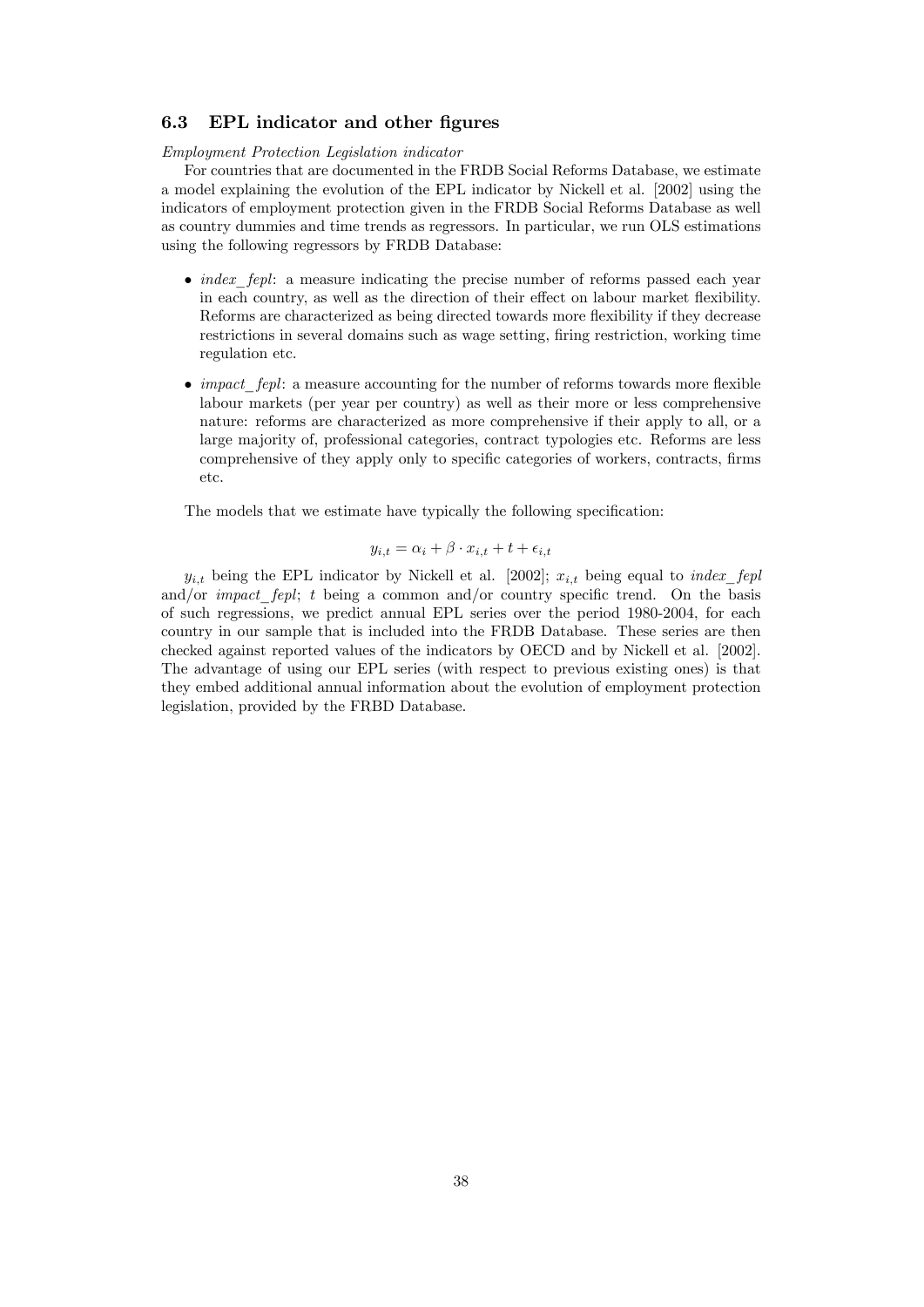

Figure 1. Unemployment and inactivity in Spain



Figure 2. Unemployment and inactivity in Finland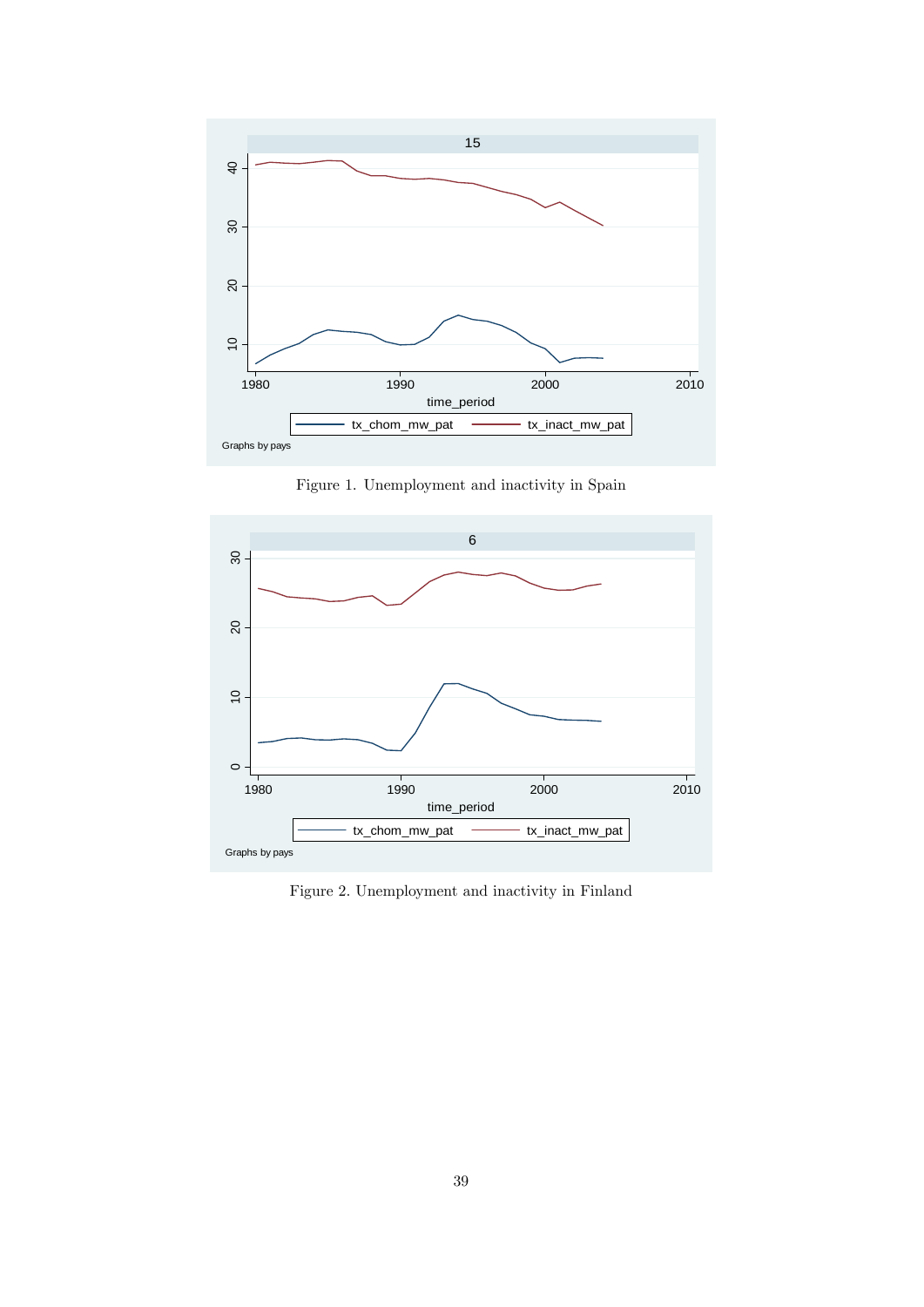

Figure 3. Unemployment and inactivity in the UK



Figure 4-5. New EPL indicator for France